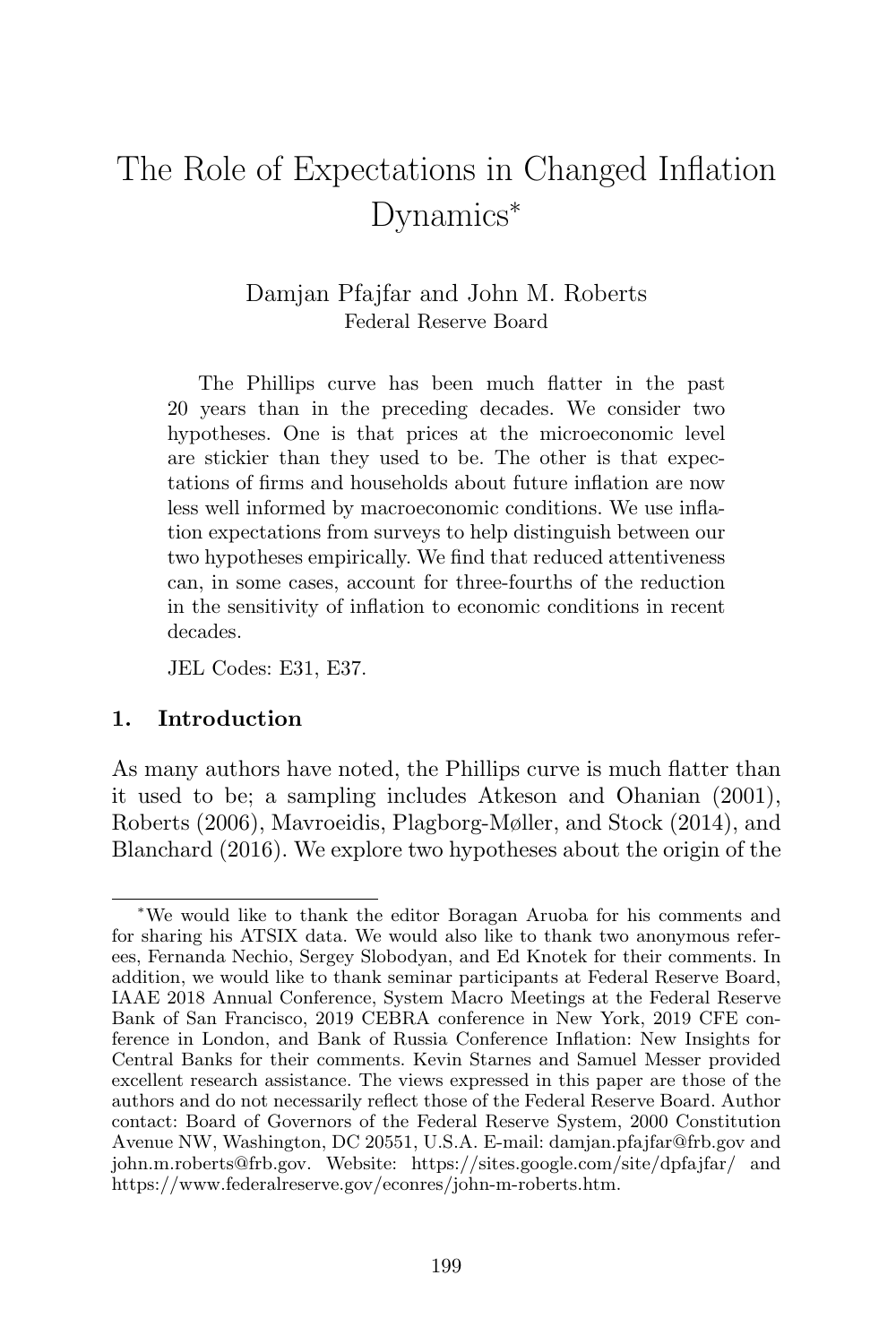flatter Phillips curve. One is that prices at the firm level are "stickier" than in the past. Ball, Mankiw, and Romer (1988), for example, argued that lower inflation would lead to less-frequent adjustment of prices; because inflation has been lower in the past 20 years than in the decades before, we would expect less-frequent price adjustment and therefore, in the logic of sticky-price models, a flatter Phillips curve. The other conjecture is that firms and households pay less attention to macroeconomic conditions when setting wages and prices now than in the past. This conjecture was articulated in 2001 by then Federal Reserve Chairman Alan Greenspan, who expressed the hope that lower inflation would imply less of a need for firms and households to pay attention to inflation in making their economic decisions.<sup>1</sup> Although Greenspan did not express his hypothesis this way, it is similar in spirit to the rational inattention hypothesis of Sims (2003), who argued that when an economic decision becomes less salient, rational agents with limited bandwidth will devote less attention to it.

We document that from the perspective of the New Keynesian Phillips curve under model-consistent expectations, the sensitivity of inflation to economic activity has been markedly lower in the period starting 1997 than in the preceding two decades. When interpreted through the lens of the canonical Calvo model of staggered price setting, the frequency of price change fell dramatically. While Nakamura et al. (2018) document some reduction in the frequency of price change at the firm level, a much greater increase in nominal rigidity would be needed to account for the change in the slope of the New Keynesian Phillips curve found when the possibility of inattention is not entertained.

Central to our efforts to distinguish between our two main hypotheses, we bring to bear information on inflation expectations taken from surveys. As a number of authors (Roberts 1997; Mavroeidis, Plagborg-Møller, and Stock 2014; Fuhrer 2017; Coibion, Gorodnichenko, and Kamdar 2018) argue, survey measures of inflation expectations bring valuable additional information to the empirical analysis of aggregate inflation. In particular, Coibion,

 $1$ <sup>4</sup>Price stability is best thought of as an environment in which inflation is so low and stable over time that it does not materially enter into the decisions of households and firms" (Greenspan 2001).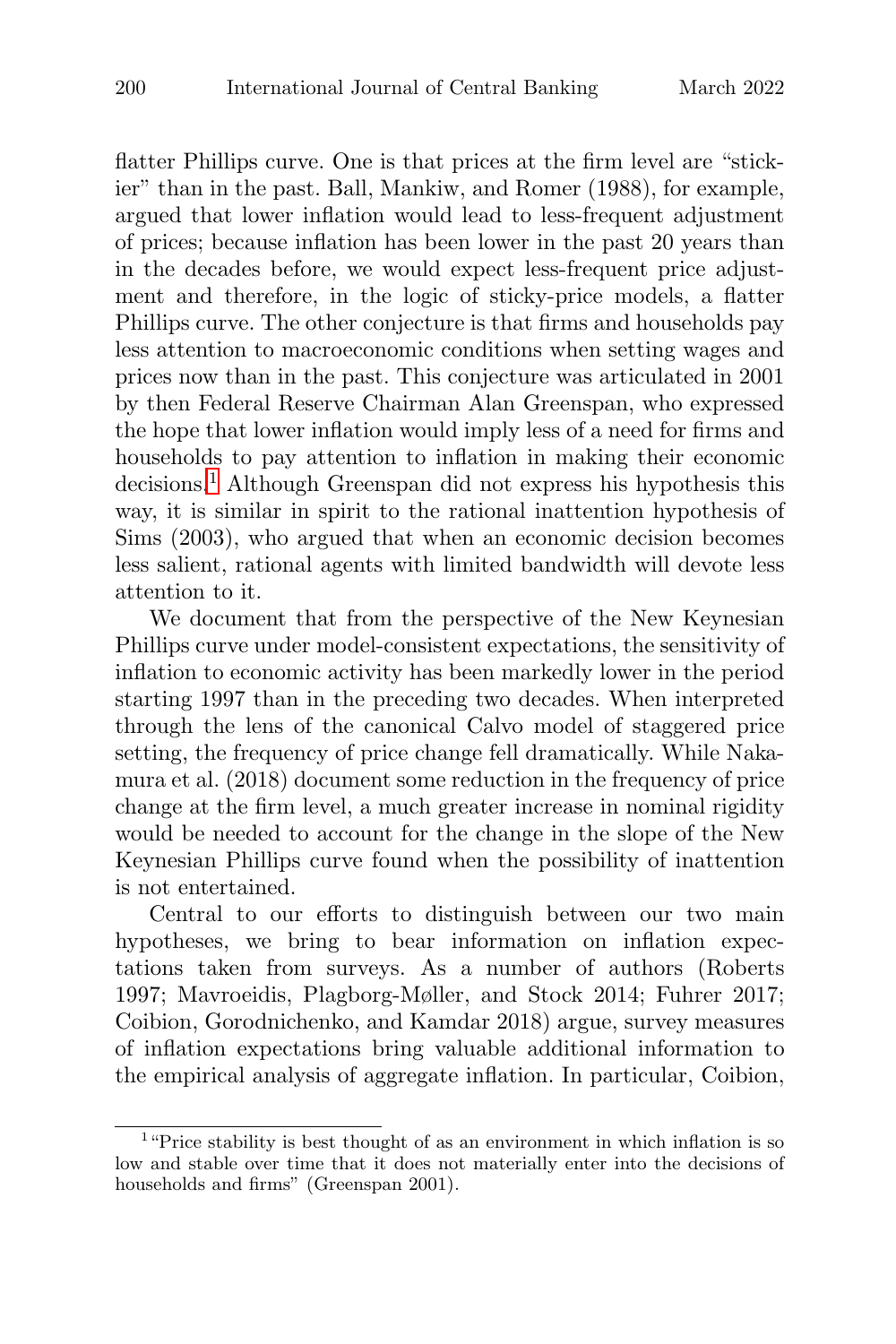Gorodnichenko, and Kamdar (2018) find that the coefficients of a reduced-form Phillips curve shift very little when the estimation is conditioned on household inflation expectations. Roth (2013) also finds little evidence of important shifts in Phillips-curve parameters when conditioned on survey expectations. Roberts (1997) and Fuhrer (2017) argue that the excessive persistence of survey forecasts helps explain inflation dynamics in a structural model. At the same time, Dräger and Lamla  $(2012)$ , Coibion et al.  $(2018)$ , and Mertens and Nason (2018) have argued that survey expectations in the past two/three decades have become less responsive to macroeconomic developments.<sup>2</sup> Furthermore, Dräger and Lamla (2018) and Eusepi et al. (2019) point out that after 1996, inflation expectations became more anchored. Our premise is that if survey forecasts are less responsive to economic conditions now than before, and if the inflation process involves expectations that depart from the simple benchmark of model-consistent expectations, then it stands to reason that a misspecified Phillips curve estimated assuming simple model-consistent expectations (MCE) would spuriously indicate that the Phillips curve has flattened in recent years.

We find that, across surveys and time periods, survey measures of inflation expectations react more sluggishly than the simple MCE benchmark would predict. These results are similar to those of Carroll (2003), Coibion et al. (2018), and Mertens and Nason (2018), who also find that expectations as captured by surveys adjust sluggishly.

Results on our central hypothesis are sensitive to the measure of inflation expectations. We find a large reduction in attentiveness across our two subsamples with the University of Michigan's survey of household inflation expectations. Based on the estimates of our model using the Michigan survey as an indicator of expectations, we find that a reduction in attentiveness can account for 75 percent of the reduction in the reduced-form sensitivity of inflation to an identified aggregate demand shock. The remaining 25 percent is explained by changes in the coefficients of the New Keynesian Phillips curve

<sup>&</sup>lt;sup>2</sup>It could be argued that this is due to increased credibility of central banks. Christelis et al. (2016) and Lamla, Pfajfar, and Rendell (2019) study the relationship between confidence (trust) in the central bank and inflation expectations.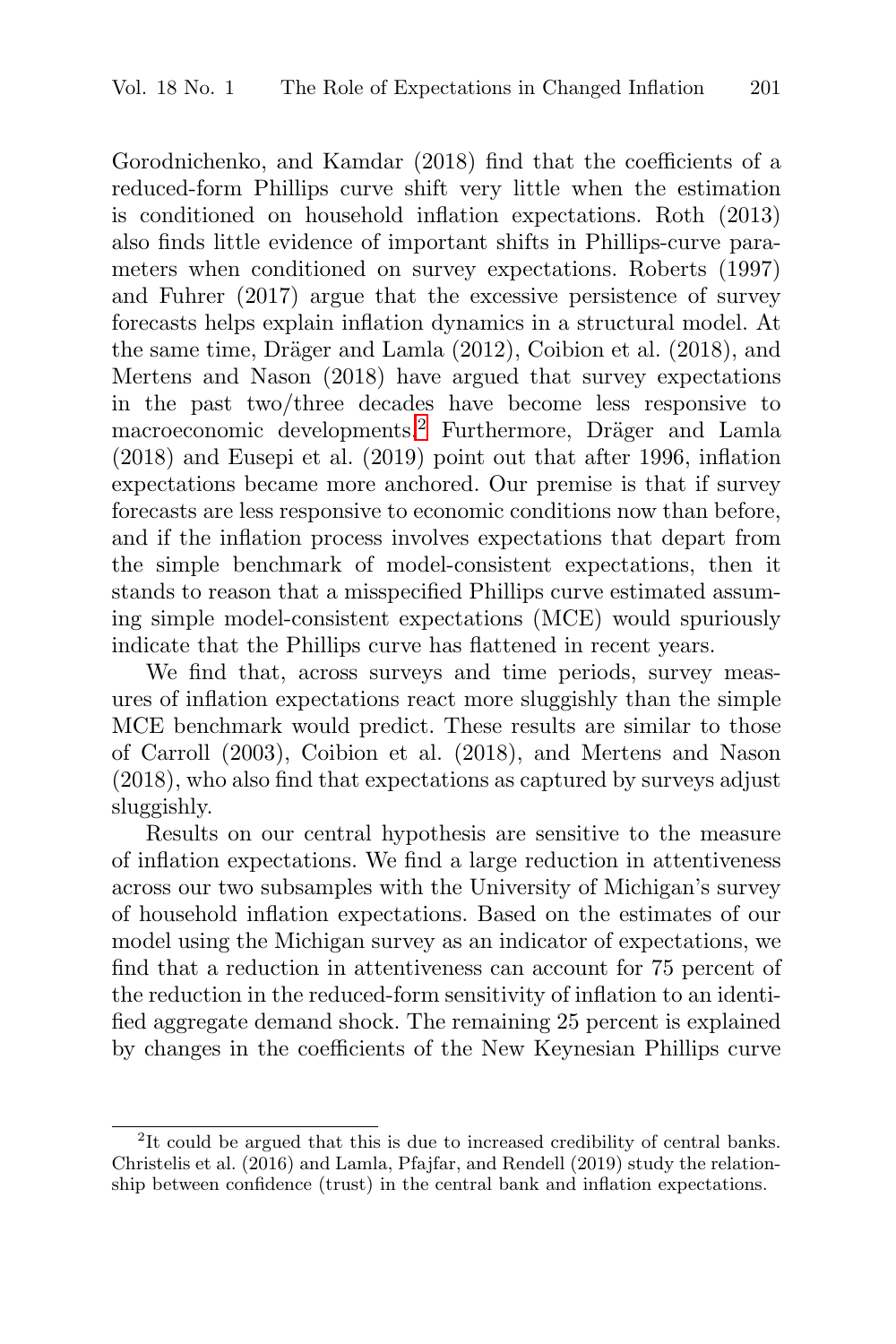that is part of our structural model, which would reflect changes in the frequency of price change.

When we examine surveys of forecasters, such as the Survey of Professional Forecasters (SPF), we do not find the same sharp change in behavior evident in the Michigan survey. Participants in the SPF appear to be about equally attentive in the two periods we examine, and, conditional on that roughly constant degree of attentiveness, the reduction in the slope of the New Keynesian Phillips curve is about as large as in the estimates assuming model-consistent expectations. It is thus only for the Michigan survey of households that we find support for the Greenspan (2001) conjecture that firms and households would become less attentive in the formation of their expectations of inflation. It is possible that the Michigan survey results present a more accurate picture of the changes in the economy. Coibion and Gorodnichenko (2015b), for example, argue that household expectations may be closer to those of actual decisionmakers than are forecasts from economists (such as the SPF) and thus that results based on the Michigan survey should be favored.

Ball and Mazumder (2011, 2019) also study the stability of the Phillips curve.<sup>3</sup> Like us, Ball and Mazumder  $(2011)$  posit that changes in the frequency of price adjustment and in expectations formation may have played a role in explaining the shift in Phillipscurve parameters. Ball and Mazumder (2011), however, only look at reduced-form evidence and they do not examine measures of expectations.<sup>4</sup> As a consequence, they are not able to distinguish the contribution of expectations formation to the flattening of the Phillips curve from other factors, such as the frequency of price change. By introducing survey measures of expectations into a structural model that considers inflation and expectations formation jointly, we are able to evaluate the contribution of each factor to the changes in the sensitivity of inflation to economic activity.

<sup>3</sup>As do many other authors, Ball and Mazumder (2011) find a break in the parameters of a reduced-form Phillips curve—in their case, in 1985. Ball and Mazumder (2019) argue that the Phillips curve has been stable since 1985. Dräger and Lamla (2018) and Eusepi et al. (2019), however, show that there was a break in anchoring of inflation expectations around 1996, after the preemptive tightening by the Greenspan-era Federal Open Market Committee.<br><sup>4</sup>Ball and Mazumder (2019) consider long-run inflation expectations from the

SPF to inform the level at which inflation expectations are anchored.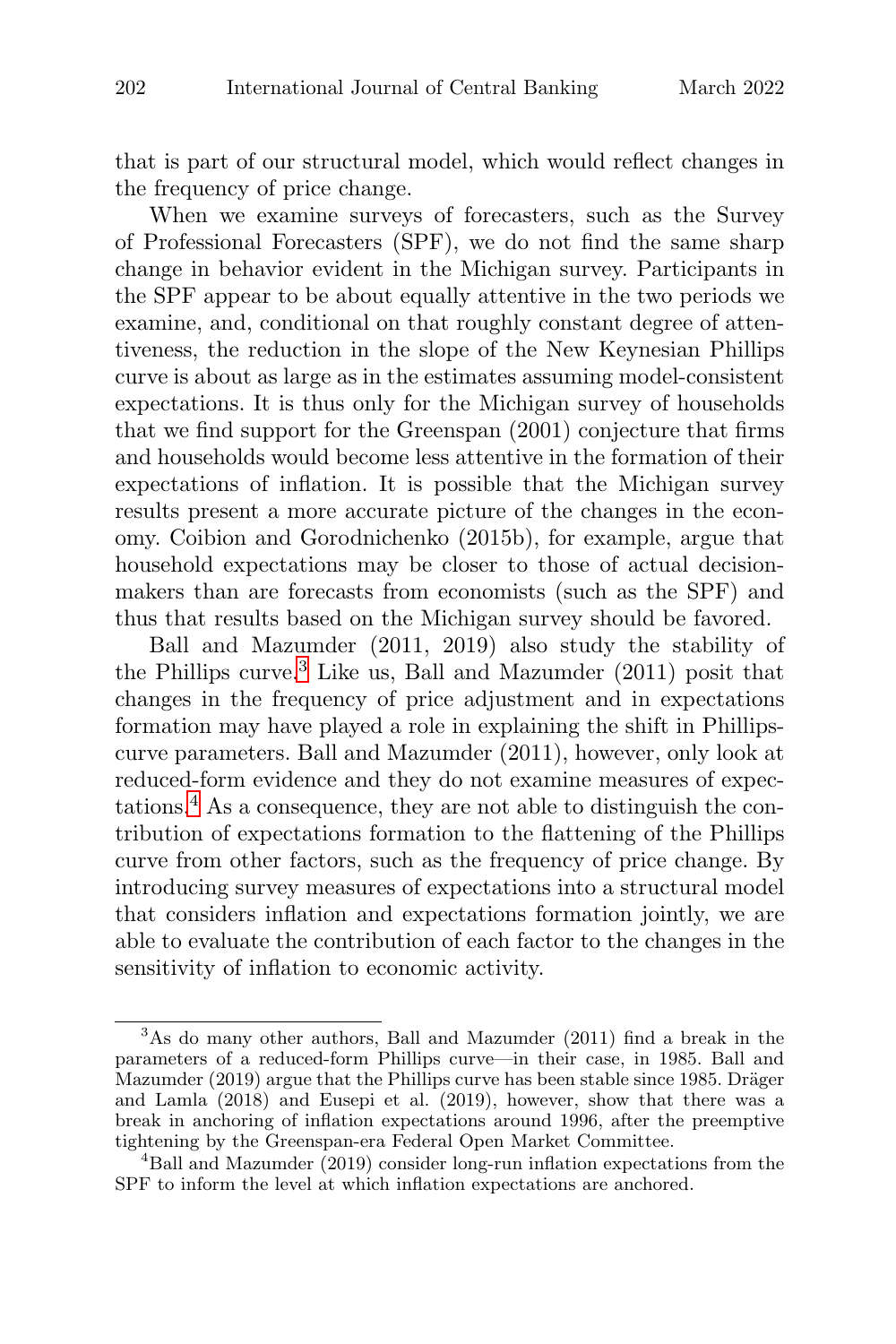We cross-check our findings with results from microeconomic studies. Until recently, the available evidence had suggested that, at levels of inflation that have prevailed in the United States, there had been little variation in the frequency of prices change. That was the conclusion, for example, of Bils and Klenow (2004) and Nakamura and Steinsson (2008) in the United States. Examining Mexican data, Gagnon (2009) concluded that at very high levels of inflation (above 15 percent), the frequency of price change was sensitive to the prevailing rate of inflation, but that at levels of inflation below the 10 to 15 percent range (which is at the high end of the U.S. inflation experience), there was little sensitivity of the frequency of price change to inflation. Additional data collected by Nakamura et al. (2018), however, shows that in the late 1970s and early 1980s—a period of relatively high inflation in the United States—firms changed prices more frequently than in the subsequent period. We explore the potential macroeconomic implications of the changes in the price-change frequency documented by Nakamura et al. (2018). As we noted earlier, while we find that this microeconomic evidence predicts some reduction in the slope of the Phillips curve, it cannot fully account for the very large reduction we find in the conventional New Keynesian Phillips curve estimated under model-consistent expectations.

Mavroeidis, Plagborg-Møller, and Stock (2014) conduct an extensive analysis attempting to relate inflation, inflation expectations, and measures of economic activity from a single-equation perspective. Their conclusions are pessimistic: They find that it is not possible to estimate both the relationship between inflation and economic activity and the degree of forward-looking behavior. While their results are somewhat stronger when they introduce survey measures of expectations, they still were not able to estimate the key parameters of interest with any precision.

The questions we address are similar to those of Mavroeidis, Plagborg-Møller, and Stock (2014), and their results suggest that we are entering treacherous waters. However, our focus is different from theirs. Both our work and theirs assess the empirical validity of the canonical hybrid New Keynesian Phillips curve with model-consistent expectations. The specific question of Mavroeidis, Plagborg-Møller, and Stock (2014) is whether expectations belong in a structural model of inflation. They conclude that there is not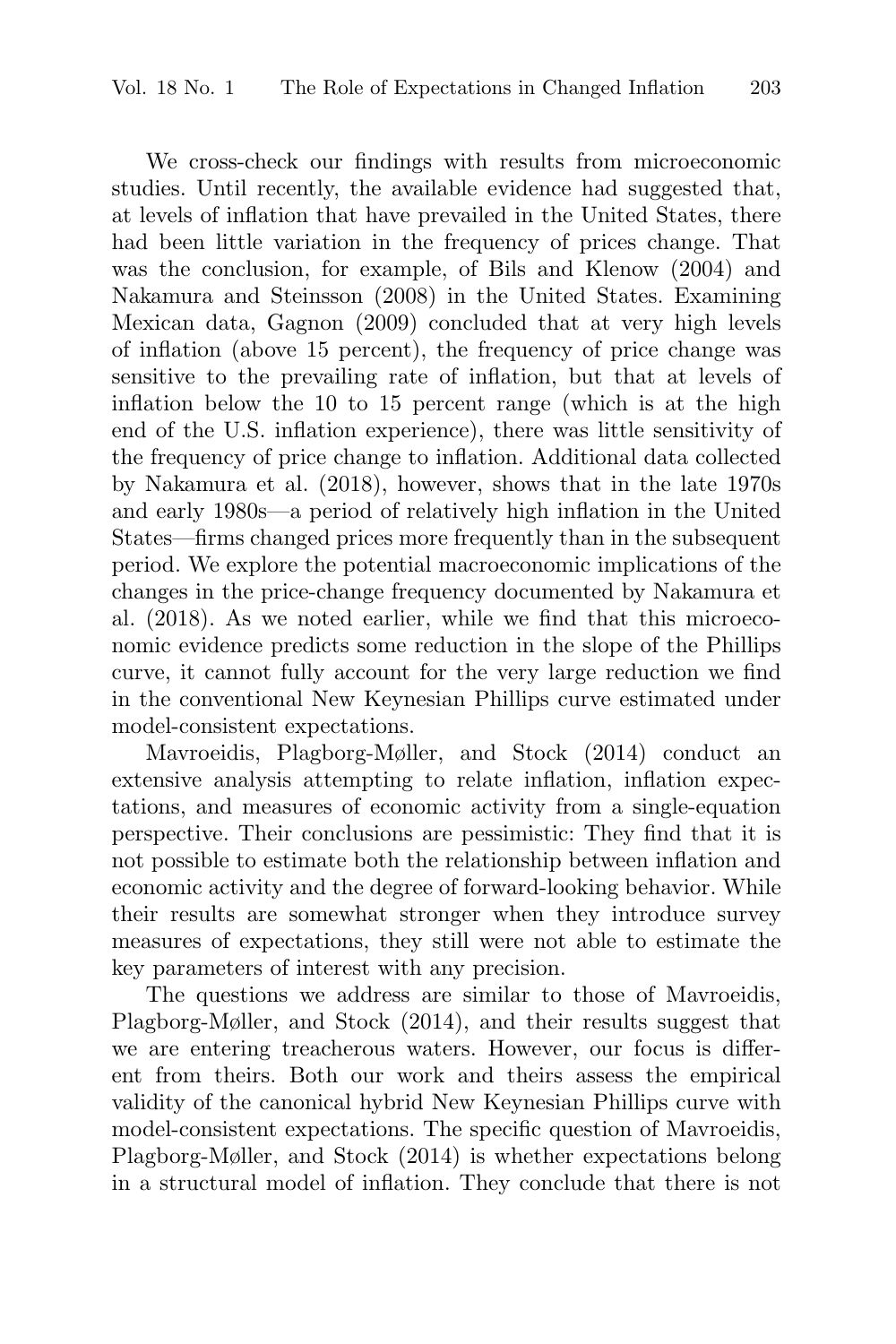enough information in the macro data to permit an answer to that question. We instead assume that expectations belong in the structural model of inflation, as in the canonical New Keynesian Phillips curve. But we do not require those expectations to obey the simple MCE benchmark, and we ask to what extent these expectations may differ from that benchmark. Perhaps most importantly, our fullsystem estimation, in which we use information on both expectations and inflation to inform the structural relationship between economic activity and inflation, allows us to identify separately the degree of the departure from the MCE benchmark as well as the impact of economic activity on inflation conditional on expectations.

## **2. Theory**

# 2.1 Model

We'll first lay out our model of expectations formation. We designate inflation by  $\Delta p_t$ , and  $E_t \Delta p_{t+1}$  represents the expectations of agents setting prices. It is typically assumed that expectations are model consistent. In that case,

$$
E_t \Delta p_{t+1} = M_t \Delta p_{t+1},\tag{1}
$$

where  $M_t \Delta p_{t+1}$  represents model-consistent expectations.<sup>5</sup> We explore two departures from the simplest version of model-consistent expectations based on informational frictions.<sup>6</sup> The first is motivated by the rational inattention model of Sims (2003). In Sims's model, agents receive only a noisy signal of (future) inflation. Thus, we assume that agents' expectations will be related to the true, model-consistent expectations by

$$
E_t \Delta p_{t+1} = \mu M_t \Delta p_{t+1},\tag{2}
$$

<sup>&</sup>lt;sup>5</sup>By "model-consistent expectations," we mean expectations based on the full structure of the model, including knowledge of all the parameters and contemporaneous shocks of the model. These expectations will be unbiased predictors of inflation.<br>
<sup>6</sup>See Coibion, Gorodnichenko, and Kamdar (2018) for a comparison of

informational frictions with other departures from full-information rational expectations.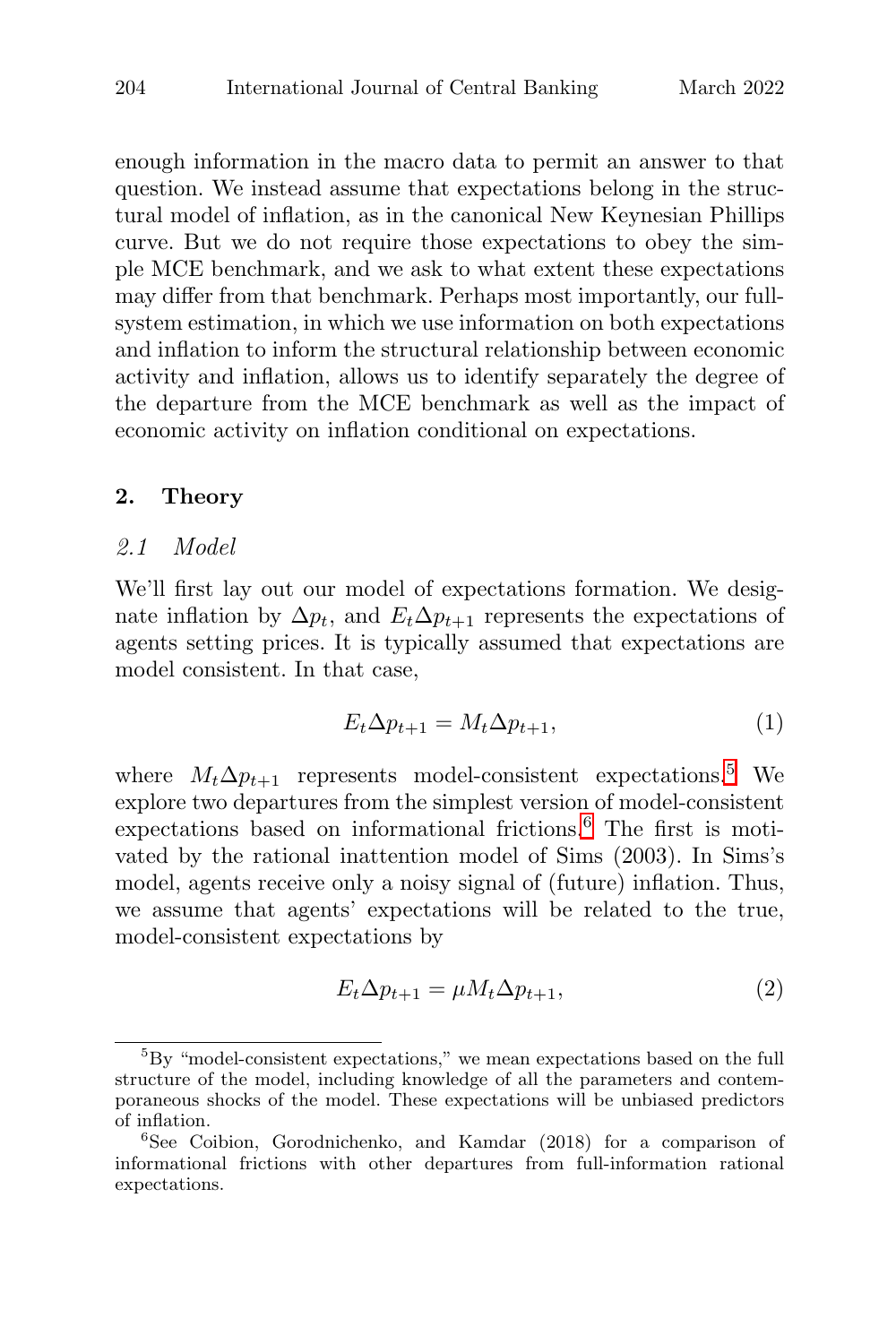where  $0 \leq \mu \leq 1$ . That is, agents' actual expectations move only partially with the ideal, model-consistent expectations. In Sims's model, it is costly for agents to pay attention to the future course of inflation. With greater effort, agents can improve the quality of their inflation forecasts, raising the value of  $\mu$ . With sufficient effort, expectations will be close to the MCE benchmark and the value of  $\mu$  will approach 1.

Another hypothesis about expectations formation we consider is related to the epidemiological model of Carroll (2003):

$$
E_t \Delta p_{t+1} = (1 - \lambda)M_t \Delta p_{t+1} + \lambda E_{t-1} \Delta p_t.
$$
 (3)

Under Carroll's hypothesis, expectations adjust only gradually toward a well-informed value.<sup>7</sup> When agents learn right away about model-consistent expectations,  $\lambda = 0$ .

We nest these two conjectures about expectations formation to obtain

$$
E_t \Delta p_{t+1} = \mu M_t \Delta p_{t+1} + \lambda E_{t-1} \Delta p_t.
$$
 (4)

The key parameter controlling the degree of attentiveness is  $\mu$ : If  $\mu$ is smaller, the fully informed expectational benchmark,  $M_t \Delta p_{t+1}$ , plays a smaller role in the determination of inflation expectations. Conditional of the value of  $\mu$ , the coefficient  $\lambda$  determines the extent to which expectations eventually adjust to the fully informed benchmark. Under Carroll's model,  $\mu + \lambda = 1$ , and if  $M_t \Delta p_{t+1}$  were to remain stable,  $E_t \Delta p_{t+1}$  would eventually move to it.

In our empirical model of expectations formation, we consider two sources of error in survey expectations. One is measurement error, which will affect inflation expectations but not actual inflation. One potential source of measurement error is sampling error.<sup>8</sup>

 $7$ Carroll (2003) assumes that expectations of households gradually converge toward expectations of professional forecasters. We instead assume that expectations gradually converge to their model-consistent value. In this sense the specification is more similar to Pfajfar and Zakelj (2014), as the expectations gradually converge to MCE forecast. Coibion and Gorodnichenko (2015a) consider a similar model for the evolution of expectations, Equation 3, p. 2649. The main difference with Carroll's model concerns the final term, which in Coibion and Gorodnichenko's model is  $\lambda E_{t-1} \Delta p_{t+1}$ . Carroll (2003) provides conditions

under which it is appropriate to use a specification such as our Equation (3). <sup>8</sup>Sampling error is a significant issue in the Michigan Survey of Consumers, as the divergence of views about future inflation across households is very wide.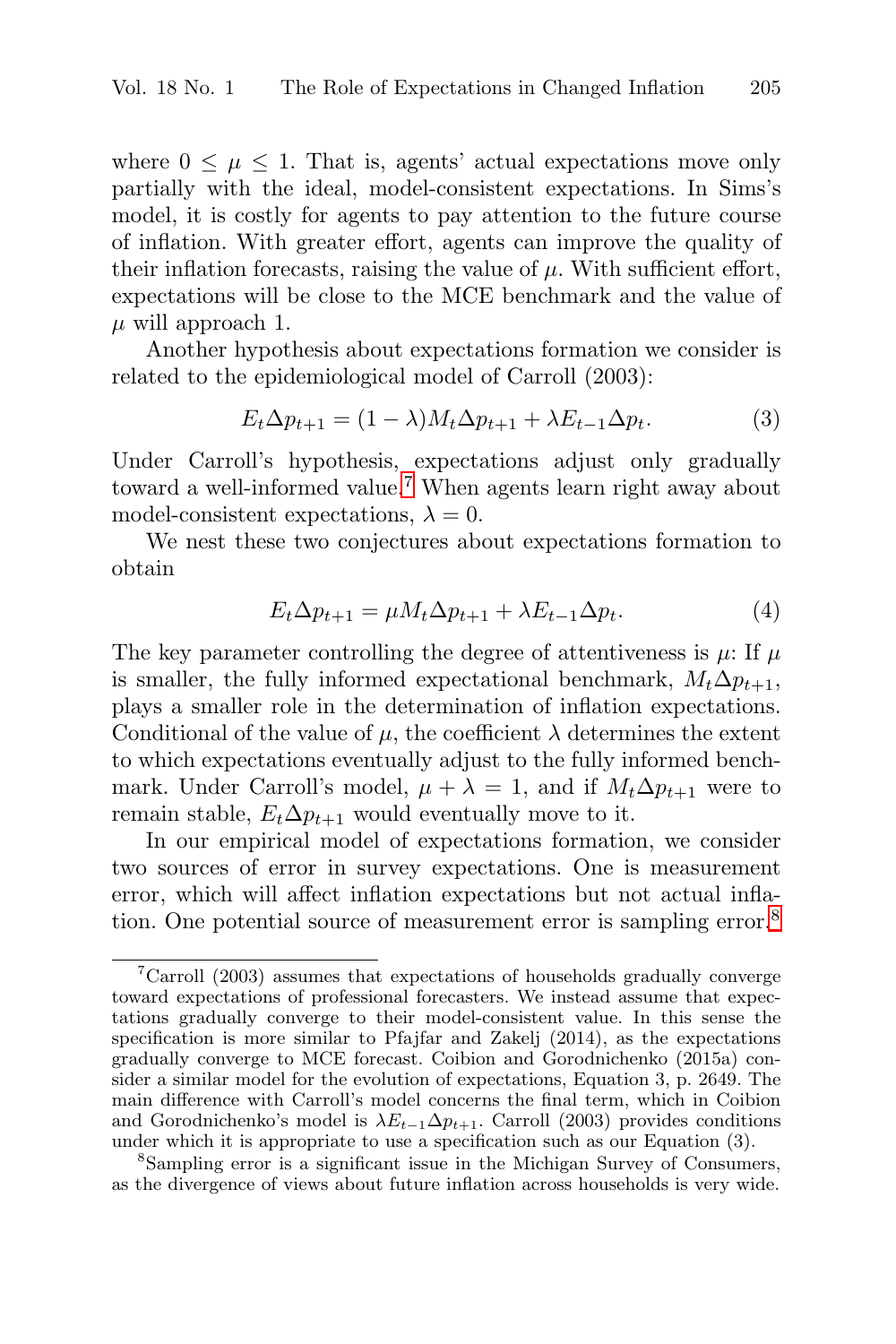In addition, survey respondents may report a different number to the survey taker than they use when they actually make decisions (for example, they may report a rounded number; see Binder 2017). This latter source of error could become larger when survey respondents are less attentive.

We also allow for a structural shock to expectations, which, through its impact on expectations, can also affect actual inflation. We interpret this structural shock to expectations as a kind of sunspot, in line with Lubik and Schorfheide (2004), who suggest that an error in expectations that has implications for actual inflation can be interpreted as a sunspot. Thus, our model allows for survey measures to be affected by both sunspots and measurement error, and these innovations are distinguished by their effects on inflation: Measurement error affects the measure of expectations only, whereas the sunspot affects both expectations and actual inflation.

Putting together these various elements gives us our empirical model for survey measures of inflation expectations:

$$
E_t \Delta p_{t+1} = \mu M_t \Delta p_{t+1} + \lambda E_{t-1} \Delta p_t + \nu_t, \tag{5}
$$

$$
S_t \Delta p_{t+1} = E_t \Delta p_{t+1} + u_t, \tag{6}
$$

$$
u_t = \rho_u u_{t-1} + \omega_t,\tag{7}
$$

where  $S_t \Delta p_{t+1}$  is the survey measure of expectations. Equation (5) generalizes Equation (4) to allow for a structural shock to expectations,  $\nu$ . Equation (6) allows for measurement error in survey measures of expectations, and the specification in Equation (7) allows that measurement error to be serially correlated.<sup>9</sup>

Our empirical model of inflation is the hybrid New Keynesian Phillips curve that has been used widely:

$$
\Delta p_t - \gamma \Delta p_{t-1} = \beta (E_t \Delta p_{t+1} - \gamma \Delta p_t) + \kappa y_t + \epsilon_t, \tag{8}
$$

 $9^9$ Melosi (2016) also uses survey expectations as an observable to help identify a structural model of inflation expectations. Melosi (2016), however, uses a different structural model than we do, based on imperfect common knowledge. Fuhrer (2017) includes survey expectations as an observable in a structural macroeconomic model but in a reduced-form fashion; he does not specify a structural model for expectations. Neither paper addresses the possible contribution of changes in expectations formation to the flattening of the Phillips curve.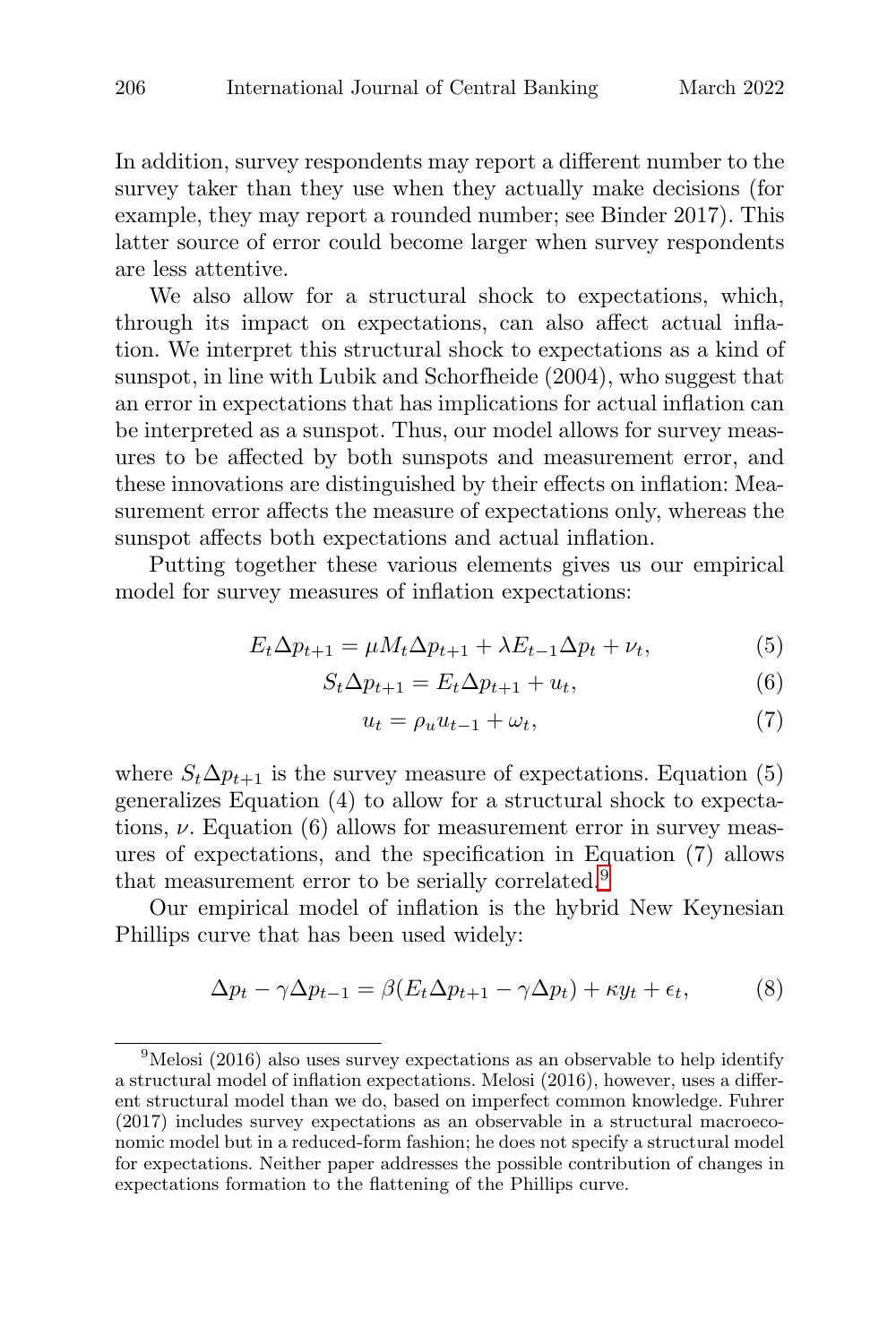where  $y_t$  is the output gap. As discussed in, for example, Calvo (1983) and Woodford (2003), the parameter  $\kappa$  is related to the frequency of price change: The less frequently prices are changed, the smaller  $\kappa$  will be. Thus, a flattening of the Phillips curve caused by less-frequent price change would manifest as a smaller value of  $\kappa$ . Following the empirical literature (for example, Galí and Gertler 1999 and Christiano, Eichenbaum, and Evans 2005), we allow for partial indexation to lagged inflation.<sup>10</sup>

We complete our model with a reduced-form model of the output gap:

$$
y_t = \phi_1 y_{t-1} + \phi_2 y_{t-2} + \phi_3 \Delta p_{t-1} + \phi_4 \Delta p_{t-2} + \eta_t. \tag{9}
$$

This specification allows the lagged inflation gap to capture the empirical regularity of some predictive power of lagged inflation for the output gap. We would expect  $\phi_3$  and  $\phi_4$  to be less than zero, reflecting the effect of tighter monetary policy in response to inflation shocks.<sup>11</sup>

We assume that the shocks to the model— $\nu$ ,  $\omega$ ,  $\epsilon$ , and  $\eta$ —are mutually uncorrelated white noise. The assumption that survey measurement error is unrelated to the other shocks should be relatively uncontroversial—indeed, that is essentially the definition of measurement error. In addition, we allow for an additional source of variation in expectations that is, effectively, correlated with movements in inflation: the structural expectations shock,  $\nu$ . The assumption that

 $10$ Mavroeidis, Plagborg-Møller, and Stock (2014) argue that if we take literally the microfoundations of the New Keynesian Phillips curve, it is inappropriate to use survey expectations in Equation (8). However, Adam and Padula (2011) show that in certain cases, survey expectations can be used. Because our model is more complex than the case Adam and Padula (2011) consider, it is an open question whether their result applies in our case.  $11$ Many New Keynesian models make the output gap a function of the real

interest rate and include a monetary policy reaction function. We do not take this approach, because the U.S. economy has spent a substantial fraction of the time during our sample period at the effective lower bound (ELB) for nominal interest rates. Taking due account of the ELB would introduce considerable complication and would require taking stands on controversial topics such as the effect of forward guidance and the degree to which asset purchase programs were an adequate substitute for conventional monetary policy. Because our interest is in the inflation process, all that is needed is a simple forecasting equation for the output gap, and we believe Equation (9) serves that role well.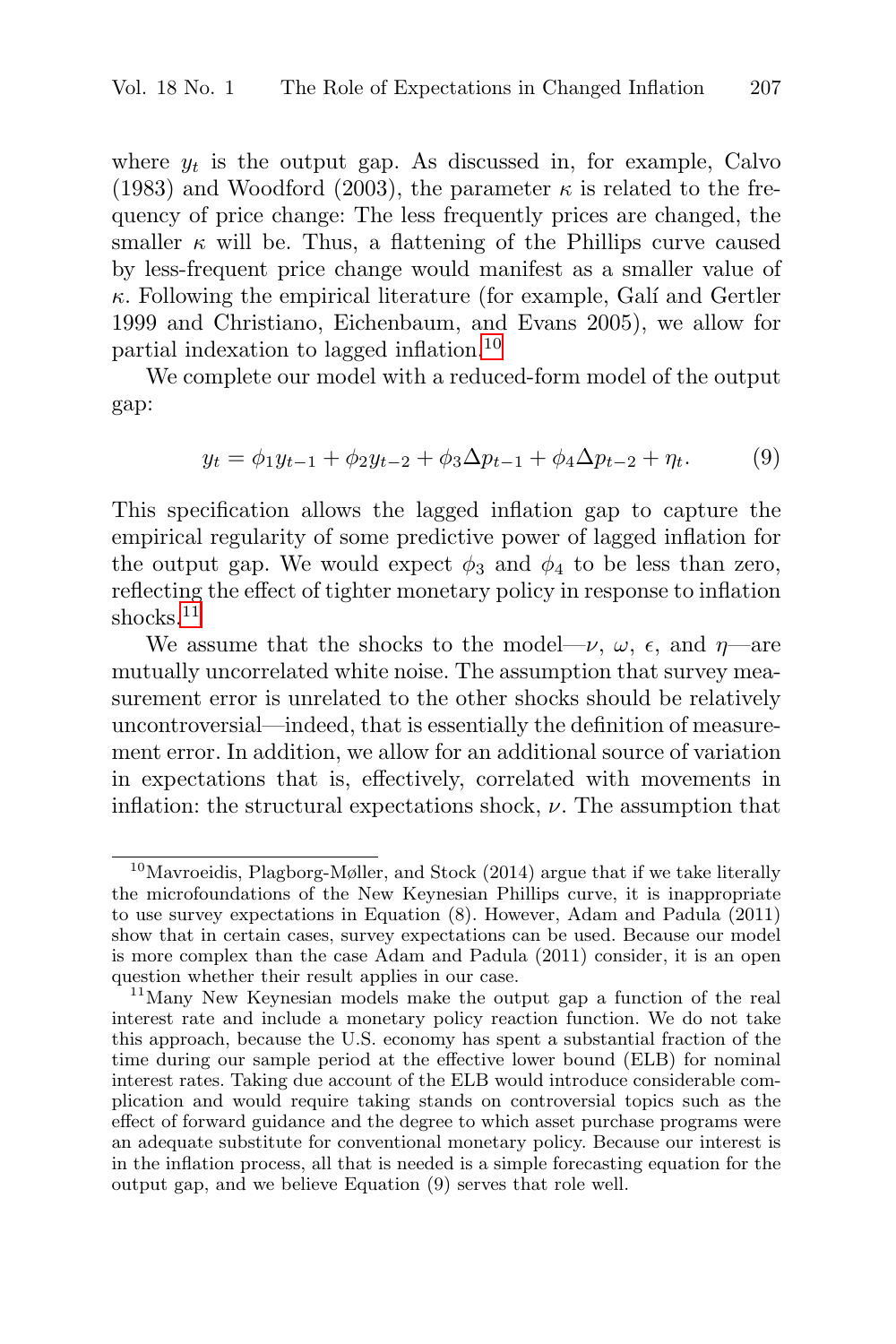this shock is uncorrelated with the shock to the structural Phillips curve is essentially true by definition—the structural expectations shock is intended to reflect movements in expectations that are not related to other shocks affecting the economy. Moreover, because this shock is allowed to affect inflation simultaneously, the assumption of orthogonality is not restrictive.

Specifically, we assume that the Phillips curve and aggregate demand shocks ( $\epsilon$  and  $\eta$ ) are not correlated. Thus, we assume that the shock in the Phillips curve does not affect output contemporaneously but will affect the output gap through the lags of inflation in the output gap equation. We address the possibility of contemporaneous correlation with two different exercises in the robustness section (Section 5).

# 2.2 An Illustrative Model Solution

In this subsection, we use a simplified version of our model to illustrate how, in the absence of information on expectations, it can be difficult to distinguish a reduction in nominal rigidity from a reduction in attentiveness. Let's assume that expectations are formed according to Sims's rational inattention model, as in Equation (2). Suppose further that inflation is determined according to a simplified version of the New Keynesian Phillips curve, without indexation. In that case, our models for inflation and expectations are

$$
E_t \Delta p_{t+1} = \mu M_t \Delta p_{t+1} \tag{10}
$$

$$
\Delta p_t = \beta E_t \Delta p_{t+1} + \kappa y_t + \epsilon_t. \tag{11}
$$

If we substitute Equation (10) into Equation (11), we obtain

$$
\Delta p_t = \beta \mu M_t \Delta p_{t+1} + \kappa y_t + \epsilon_t. \tag{12}
$$

Equation (12) can be referred to as the "discounted" New Keynesian Phillips curve, in analogy to the "discounted Euler equation" proposed by McKay, Nakamura, and Steinsson (2016, 2017) (see also Gabaix 2017).

To aid in developing intuition about the possible implications of noisy expectations for empirical estimates of the slope of the Phillips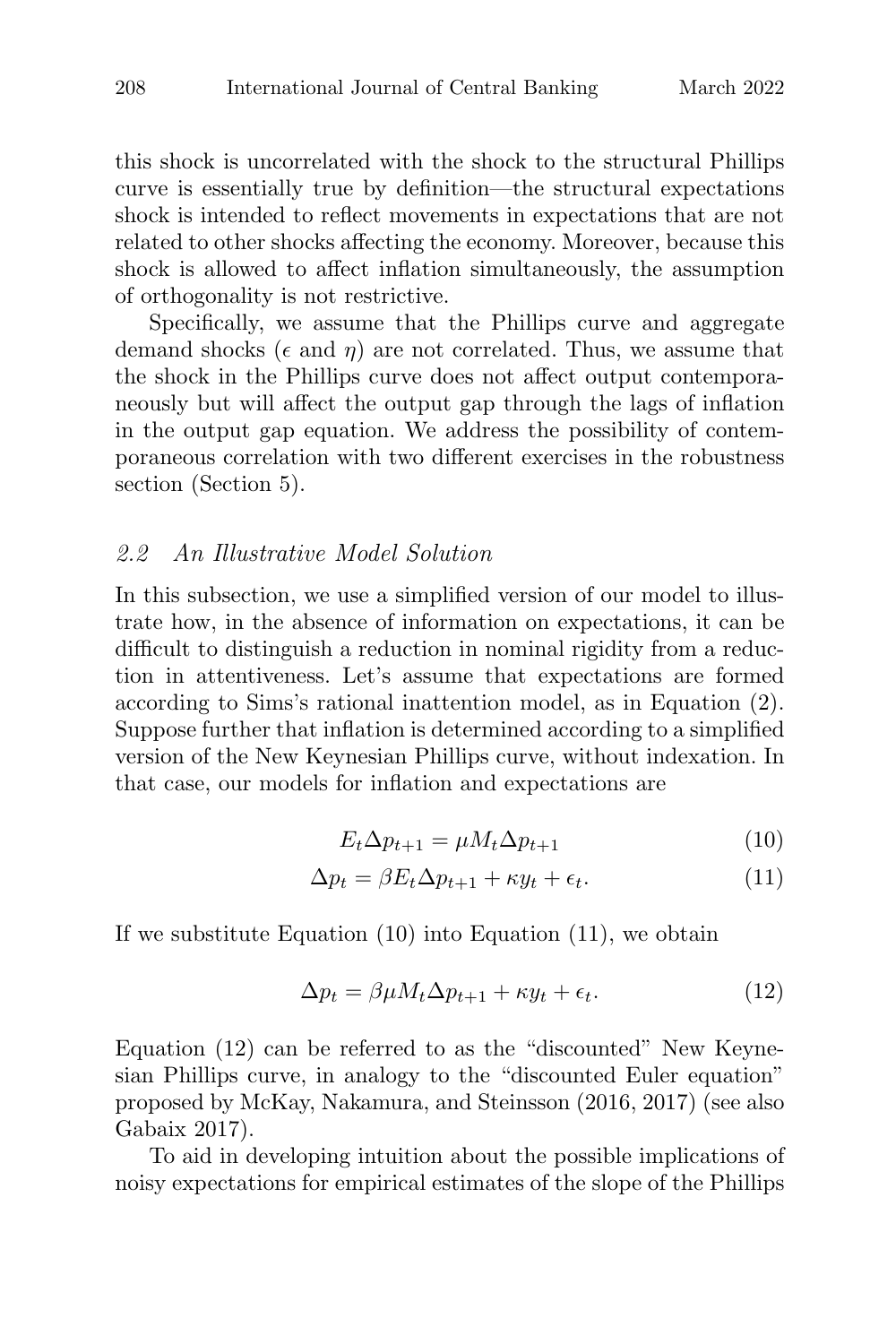curve, it is instructive to assume a simple  $AR(1)$  process for the output gap:

$$
y_t = \rho y_{t-1} + \zeta_t. \tag{13}
$$

With this assumption, Equation (12) can be solved forward as

$$
\Delta p_t = \frac{\kappa}{1 - \beta \mu \rho} y_t + \epsilon_t, \tag{14}
$$

assuming  $\epsilon$  is i.i.d. As can be seen, both  $\kappa$  and  $\mu$  affect the reducedform Phillips-curve slope. In particular, a greater degree of nominal rigidity, and thus a smaller value of  $\kappa$ , would predict a reduced sensitivity of inflation to fluctuations in output. And so would a smaller degree of attention—that is, a smaller value of  $\mu$ . Thus, estimating the Phillips curve with only information on inflation and the output gap would not allow us to distinguish between these two hypotheses. Of course, this is a very stylized model. But we will show later that in more realistic settings, a similar result holds: Shifts in either  $\kappa$  or  $\mu$  lead to changes in the response of inflation to an aggregate demand shock. An implication is that if in fact the attentiveness of agents has fallen, then assuming  $\mu = 1$ , as is done in most estimation of New Keynesian models, will lead to a mistaken finding that  $\kappa$  has fallen. The purpose of the present paper is to bring additional information to bear, in the form of data on survey expectations, to help distinguish between these hypotheses.

### **3. Data and Estimation Details**

## 3.1 Data

Central to our analysis are measures of inflation expectations. One measure is from the Survey of Consumer Attitudes and Behavior conducted monthly by the Survey Research Center at the University of Michigan. This measure of expectations has been collected on a consistent basis since 1978. It measures median household expectations of inflation over the coming 12 months. We also look at surveys of professional forecasters—in particular, the Survey of Professional Forecasters that is currently conducted by the Federal Reserve Bank of Philadelphia. The Survey of Professional Forecasters has several questions about inflation expectations, including forecasts of the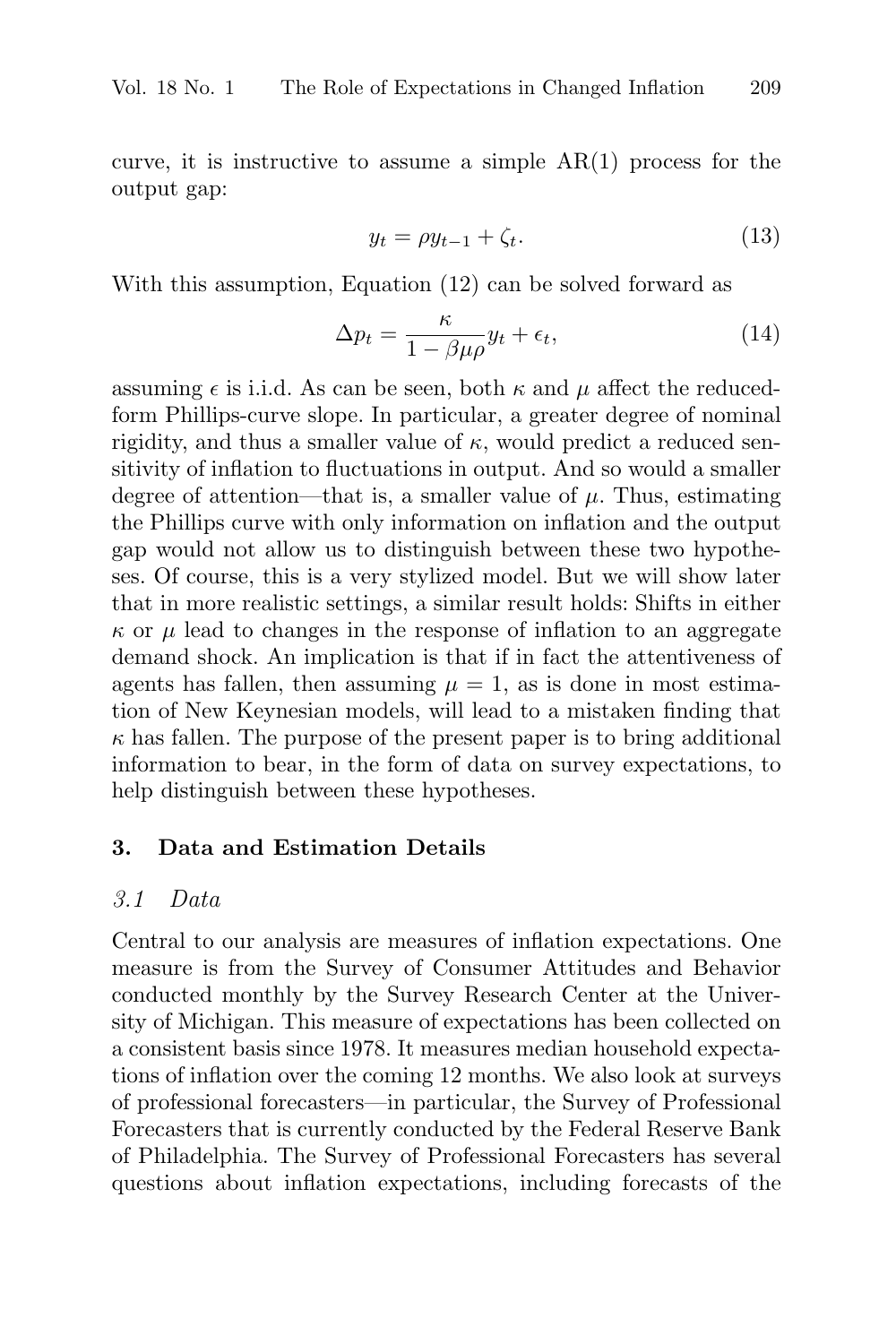CPI, that are available for most of our sample. For consistency with the Michigan survey, we focus on median expectations over the coming year from these surveys. In the online appendices (available at http://www.ijcb.org), we consider additional measures of inflation expectations, including forecasts of GDP prices from the Survey of Professional Forecasters and the Livingston survey, an alternative survey of inflation forecasters.<sup>12</sup>

In most of our work, we use the CPI for items other than food and energy as the basis for our measure of inflation. We focus on a "core" measure, excluding food and energy, because the New Keynesian model is a model of sticky prices; food and energy prices are relatively volatile and thus the underlying model is not as appropriate for them (see Aoki 2001 for a discussion). We look at the CPI for two reasons. First, it is explicitly the variable that respondents to the SPF are asked to forecast. Second, it is the most widely cited measure of consumer prices and so is likely to line up with the views of respondents to the Michigan survey of households. For our measure of the output gap, we use the measure from the Congressional Budget Office (CBO).

In our empirical work, we detrend inflation and inflation expectations using an estimate of long-run inflation expectations. Specifically, we subtract from our measures of inflation and year-ahead inflation expectations a measure of longer-run inflation expectations that is available in the database for the Federal Reserve's FRB/US model.<sup>13</sup> Such detrending puts our focus on cyclical movements in inflation, which lines up with the emphasis of the theoretical models.

<sup>&</sup>lt;sup>12</sup>The SPF only began asking about the CPI in 1981. We examined two techniques for extending the sample back to 1978. In one, we relied on the Kalman filter underlying our Bayesian estimation method to fill in the missing values. In the other, we projected the SPF's CPI forecasts on the survey's GDP deflator forecasts, which are available over a longer sample. Both approaches yielded

 $13Data$  from the FRB/US model are available at [https://www.federalreserve.](https://www.federalreserve.gov/econres/us-models-about.htm) [gov/econres/us-models-about.htm.](https://www.federalreserve.gov/econres/us-models-about.htm) Specifically, we use the FRB/US variable PTR. Over most of its history, this measure of long-run expectations is based on forecasts of longer-run inflation from surveys of professional forecasters. An alternative approach to estimating trend inflation relies on statistical filters—see, for example, Stock and Watson (2007). We believe that a survey-based measure is more appropriate for our purposes. In particular, it allows us to rely on surveys for both short- and longer-term expectations, removing a possible source of discrepancy.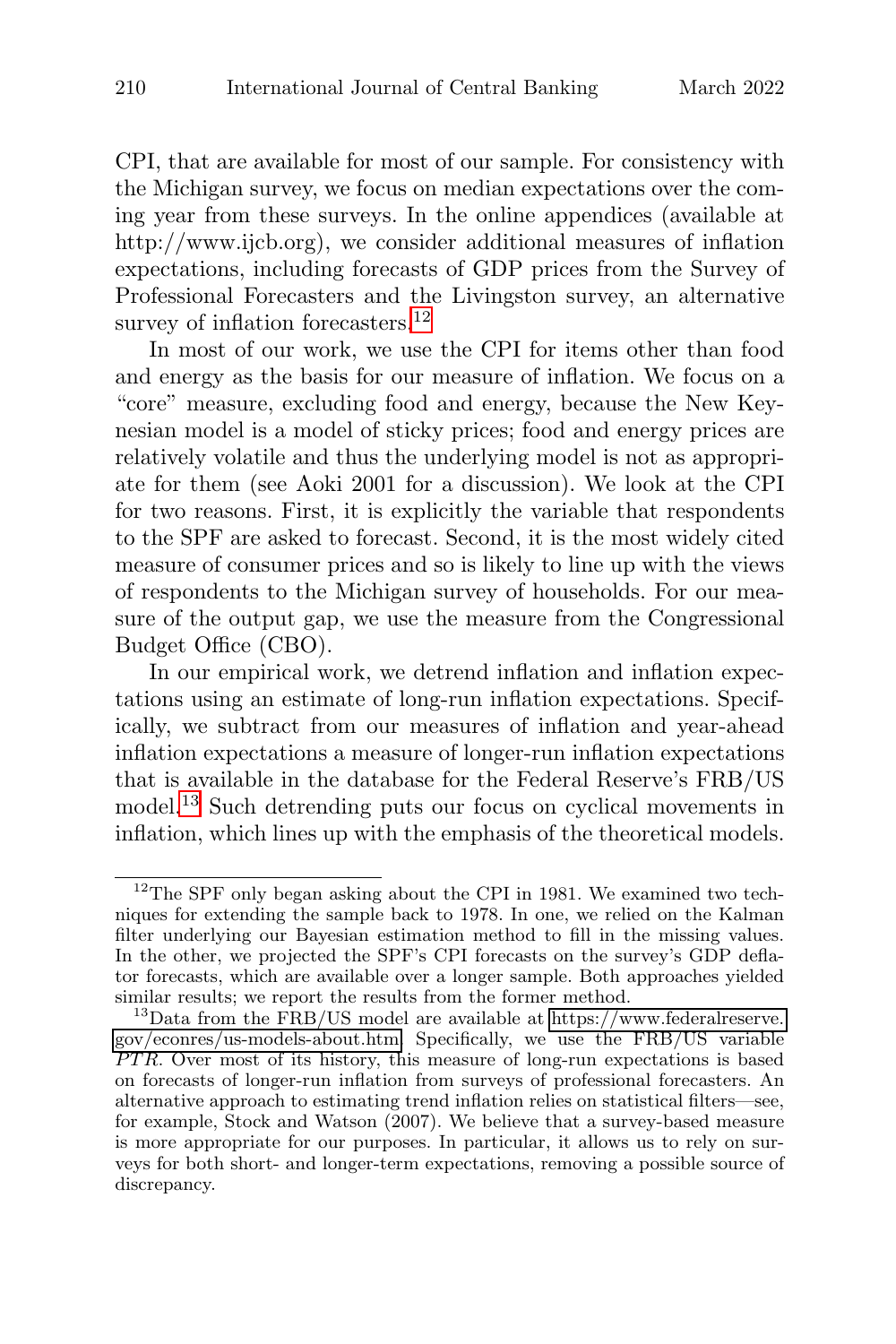It also allows us to exploit the greater frequency of cyclical movements, which should allow us to better identify our key parameters. Because our focus is on short-term expectations, we do not address the question of greater "anchoring" of long-run inflation expectations that has recently received some attention.<sup>14</sup> The evolution of the central bank's inflation target, and its implications for the public's expectations for inflation over the longer run, is discussed, for example, in Erceg and Levin  $(2003).^{15}$ 

Here and throughout our empirical work, we will compare estimates over two periods, 1978 to 1996 and 1997 to 2015. The start of the sample is determined by the availability of quantitative measures of year-ahead inflation expectations in the Michigan survey of households. We then divide the sample roughly in half. Dräger and Lamla (2018) and Eusepi et al. (2019) have also noted that after 1996, inflation expectations became more anchored. As our results will demonstrate, the responsiveness of inflation to fluctuations in economic activity is very different in our two subsamples.<sup>16</sup>

## 3.2 Estimation Approach

While we do not make the benchmark assumption of modelconsistent expectations throughout, model-consistent expectations nonetheless play a role in our model. Because our approach is uncommon, it is worthwhile explaining in a bit more detail.

In our model, agents' expectations  $E_t \Delta p_{t+1}$  are determined by Equation (5). In particular, these expectations appear in the structural Phillips curve, Equation (8). As can be seen in Equation (5), model-consistent expectations  $M_t \Delta p_{t+1}$  play a role in expectations formation, as discussed in Section 2. Crucially, where model-consistent expectations appear, they are solved using the full structure of the model, in the usual way. In particular, the solver for the model (specifically, Dynare) uses the full structure of the model in determining  $M_t \Delta p_{t+1}$ . This cross-equation aspect of our estimation approach enhances our ability to obtain precise

<sup>&</sup>lt;sup>14</sup>See, for example, Dräger and Lamla (2018) and Eusepi et al. (2019). <sup>15</sup>Our empirical equations also include constant terms, which could pick up, for example, biases in trend inflation or the output gap.  $16$ In Section 5.2 we explore an alternative split between two subsamples.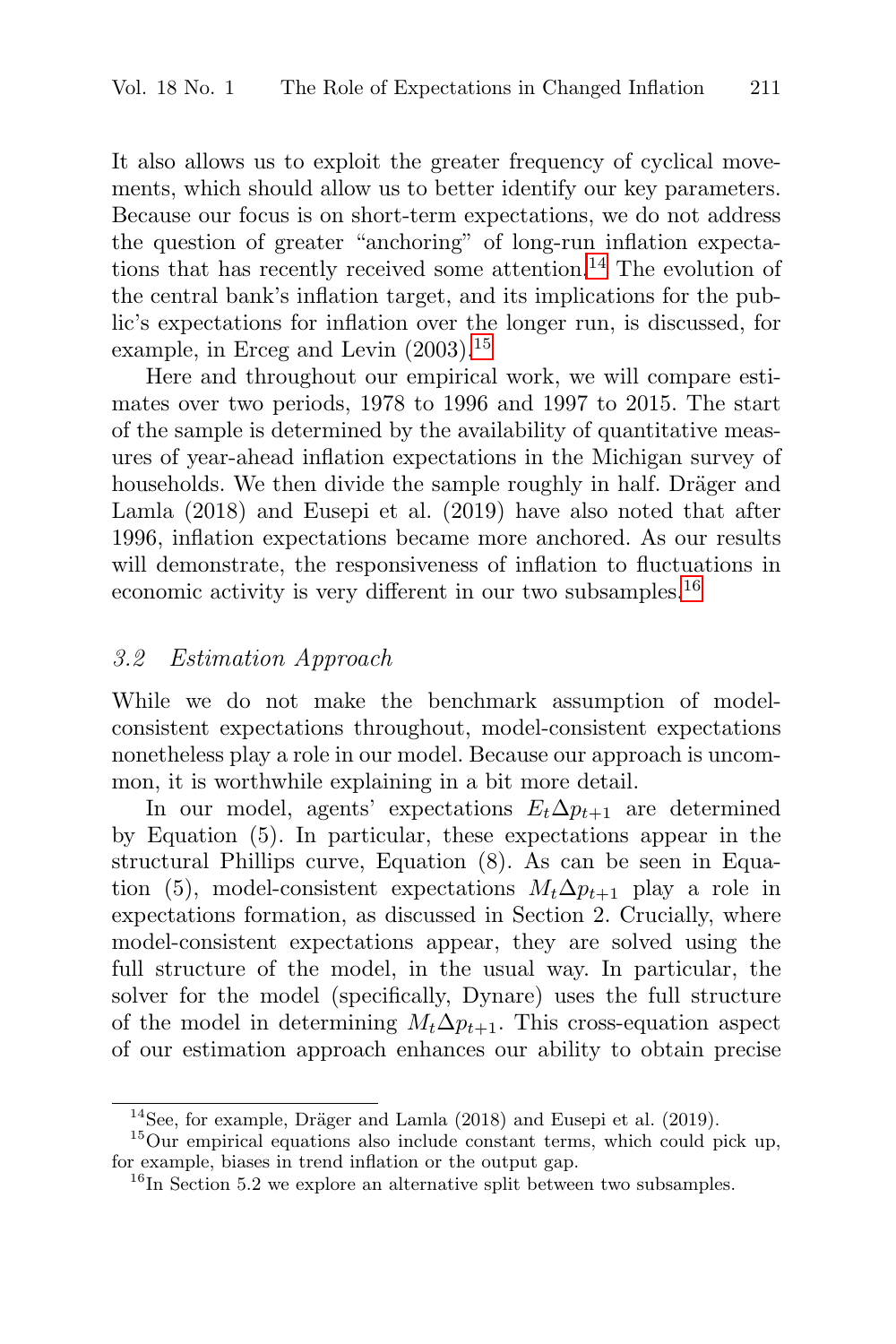estimates of both the Phillips-curve slope  $\kappa$  and the parameters of the expectations process,  $\mu$  and  $\lambda$ .

We estimate our model using Bayesian methods, implemented using Dynare. The priors for our Bayesian estimation are laid out in the online appendices and are relatively uninformative and the same for both our subsamples. For each estimation, we use two blocks of 500,000 Markov chain Monte Carlo (MCMC) draws using the Metropolis–Hastings algorithm; in total, 1 million draws. In tables, we report the mean posterior estimates together with 90 percent confidence intervals. All estimations include constants in both the Phillips curve and the inflation expectations equation to account for potential differences in the measure of inflation reported by survey respondents and the core CPI inflation.<sup>17</sup>

## **4. System Estimation Results**

In this section, we turn to estimates of the full system of equations outlined in Section 2.1. We compare estimates of the hybrid New Keynesian Phillips curve under two hypotheses about expectations: the model-consistent expectations assumption that is common in the literature and our model of expectations formation that relaxes MCE.

# 4.1 Model Estimates: MCE

Columns 1 and 2 of Table 1 present estimates of the system of equations consisting of the hybrid New Keynesian Phillips curve, Equation (8), and the reduced-form output gap equation, Equation (9), under the assumption of fully model-consistent expectations. Column 1 shows results over the 1978–96 period; column 2, over the 1997–2016 period. The slope of the Phillips curve,  $\kappa$ , is considerably smaller in the latter sample, by a factor of six-and-a-half. The degree of indexation,  $\gamma$ , is also notably smaller in the latter sample. Posterior mean estimates of  $\gamma$  and  $\kappa$  in the post-1996 sample are outside the 90 percent credible set of its estimate for the earlier sample.

The bottom rows of the table show results for the reduced-form process for the output gap, Equation (9). The parameters  $\phi_1$  and  $\phi_2$ 

 $17$ For brevity, we do not report the constants in the tables shown in the paper.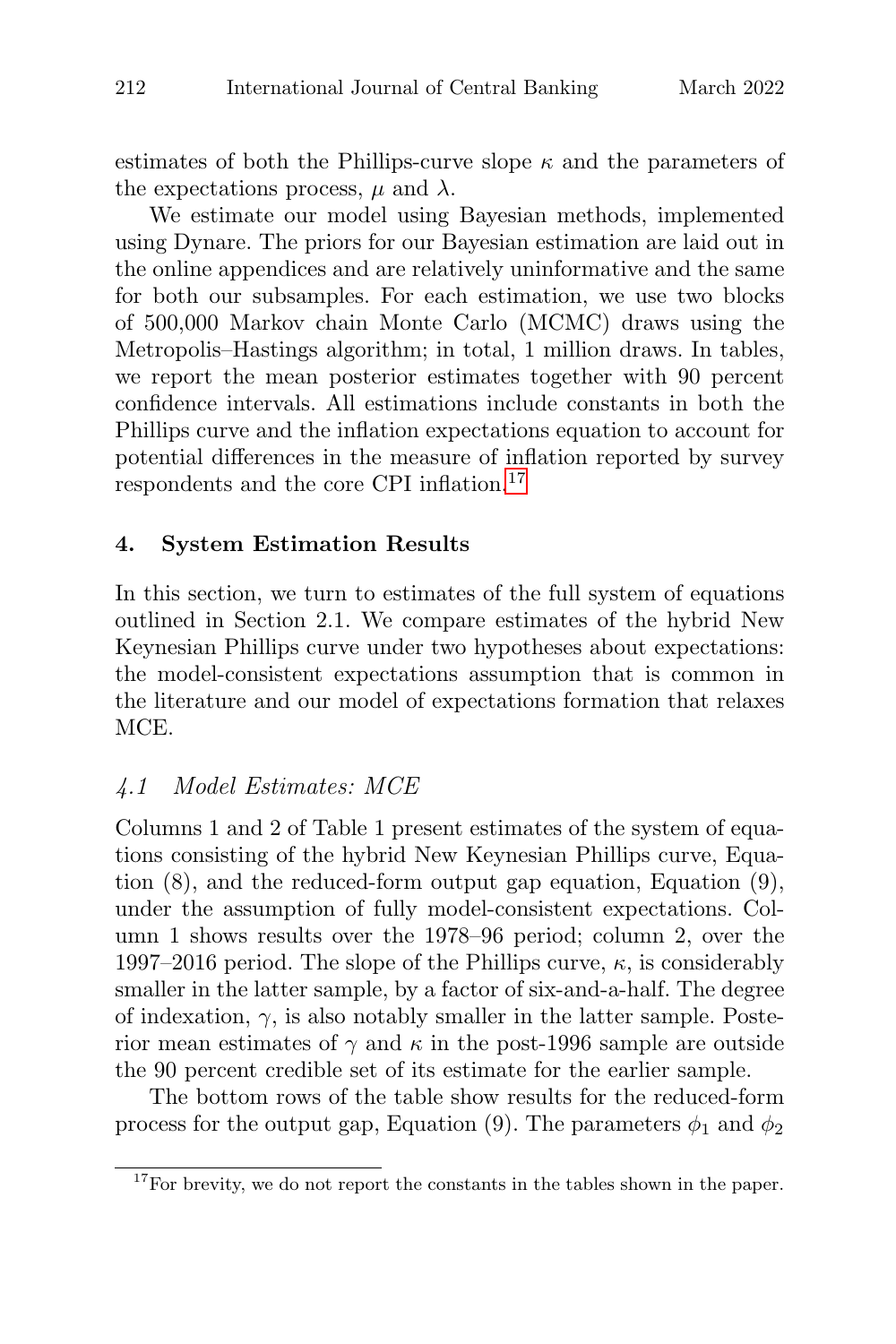Table 1. Estimates of Model under Assumption of Model-Consistent Expectations and Table 1. Estimates of Model under Assumption of Model-Consistent Expectations and with Survey Inflation Expectations **with Survey Inflation Expectations**

|                          | 1978-1996<br>$\frac{1}{NCE}$                                                                                                                                            | 1997-2015<br>$\frac{2}{\text{NCE}}$ | 1978-1996<br>Michigan<br><u>ම</u> | 1997-2015<br>Michigan<br>$\left( \frac{4}{3} \right)$ | 1978-1996<br>$\frac{(5)}{\rm SPF}$ CPI | 1997-2015<br>$\frac{(6)}{\rm SPF}$ CPI |
|--------------------------|-------------------------------------------------------------------------------------------------------------------------------------------------------------------------|-------------------------------------|-----------------------------------|-------------------------------------------------------|----------------------------------------|----------------------------------------|
| $\overline{\mathcal{L}}$ | 0.739                                                                                                                                                                   | 0.320                               | 0.139                             | 0.566                                                 | 0.432                                  | 0.211                                  |
| Ź,                       | [0.534, 0.933]<br>0.072                                                                                                                                                 | [0.119, 0.522]<br>$0.011$           | $-0.102, 0.375$<br>0.271          | [0.133, 0.993]<br>0.143                               | [0.093, 0.761]<br>0.331                | $-0.008, 0.422$<br>0.077               |
|                          | [0.015, 0.124]                                                                                                                                                          | [0.003, 0.018]                      | [0.111, 0.423]                    | [0.065, 0.222]                                        | [0.155, 0.504]                         | [0.033, 0.120]                         |
| $\sigma_{\epsilon}$      | [1.676, 2.282]<br>1.991                                                                                                                                                 | [0.478, 0.648]<br>0.565             | [1.136, 1.986]<br>1.568           | [0.528, 1.069]<br>0.796                               | [1.550, 2.741]<br>2.159                | [0.467, 0.722]<br>0.600                |
|                          |                                                                                                                                                                         |                                     | [0.682, 0.898]<br>0.786           | $[-0.013, 0.802]$<br>0.390                            | [0.683, 0.874]<br>0.778                | [0.299, 0.621]<br>0.454                |
| F                        |                                                                                                                                                                         |                                     | 0.198                             | $-0.046$                                              | 0.159                                  | 0.336                                  |
| $\sigma_{\nu}$           |                                                                                                                                                                         |                                     | [0.087, 0.303]<br>0.322           | $-0.340, 0.244$<br>0.218                              | [0.087, 0.230]<br>0.163                | [0.196, 0.472]<br>0.064                |
|                          |                                                                                                                                                                         |                                     | [0.172, 0.458]                    | [0.075, 0.352]                                        | [0.081, 0.241]                         | [0.021, 0.104]                         |
| d                        |                                                                                                                                                                         |                                     | 0.879                             | $0.640\,$                                             | 0.837                                  | 0.256                                  |
| $\sigma_{\omega}$        |                                                                                                                                                                         |                                     | [0.743, 1.000]<br>0.319           | [0.452, 0.847]<br>0.379                               | [0.496, 1.000]<br>0.175                | [0.000, 0.470]<br>0.135                |
|                          |                                                                                                                                                                         |                                     | [0.172, 0.458]                    | [0.285, 0.475]                                        | [0.083, 0.261]                         | [0.099, 0.171]                         |
| ø1                       | [1.039, 1.398]<br>1.219                                                                                                                                                 | [1.128, 1.461]<br>1.292             | [1.039, 1.394]<br>1.214           | [1.142, 1.490]<br>1.315                               | [1.050, 1.415]<br>1.229                | [1.161, 1.502]<br>1.331                |
| Ø2                       | $-0.273$                                                                                                                                                                | $-0.290$                            | $-0.260$                          | $-0.328$                                              | $-0.277$                               | $-0.343$                               |
|                          | $-0.455, -0.095$<br>$-0.106$                                                                                                                                            | $-0.459, -0.119$<br>$-0.115$        | $[-0.441, -0.079]$<br>$-0.099$    | $-0.510, -0.152$<br>$-0.035$                          | $-0.454, -0.093$<br>$-0.101$           | $-0.517, -0.165$<br>$-0.082$           |
| Ø3                       | $[-0.177, -0.037]$                                                                                                                                                      | $[-0.331, 0.097]$                   | $-0.168, -0.026$                  | $-0.253, 0.179$                                       | $[-0.173, -0.031]$                     | $[-0.296, 0.138]$                      |
| $\emptyset$ 4            | $-0.055$                                                                                                                                                                | $-0.251$                            | $-0.046$                          | $-0.179$                                              | $-0.040$                               | $-0.120$                               |
|                          | $-0.132, 0.023$<br>0.655                                                                                                                                                | $-0.465, -0.044$<br>0.584           | $[-0.125, 0.031]$<br>0.659        | $-0.393, 0.032$<br>0.581                              | $[-0.119, 0.042]$<br>0.661             | $-0.335, 0.101$<br>0.581               |
| $\sigma_{\eta}$          | [0.563, 0.743]                                                                                                                                                          | [0.503, 0.665]                      | [0.568, 0.746]                    | [0.500, 0.659]                                        | [0.569, 0.752]                         | [0.500, 0.660]                         |
|                          | Note: Estimated using Bayesian methods: see text for details; the priors are described in online appendix B. 90 percent confidence<br>intervals are in square brackets. |                                     |                                   |                                                       |                                        |                                        |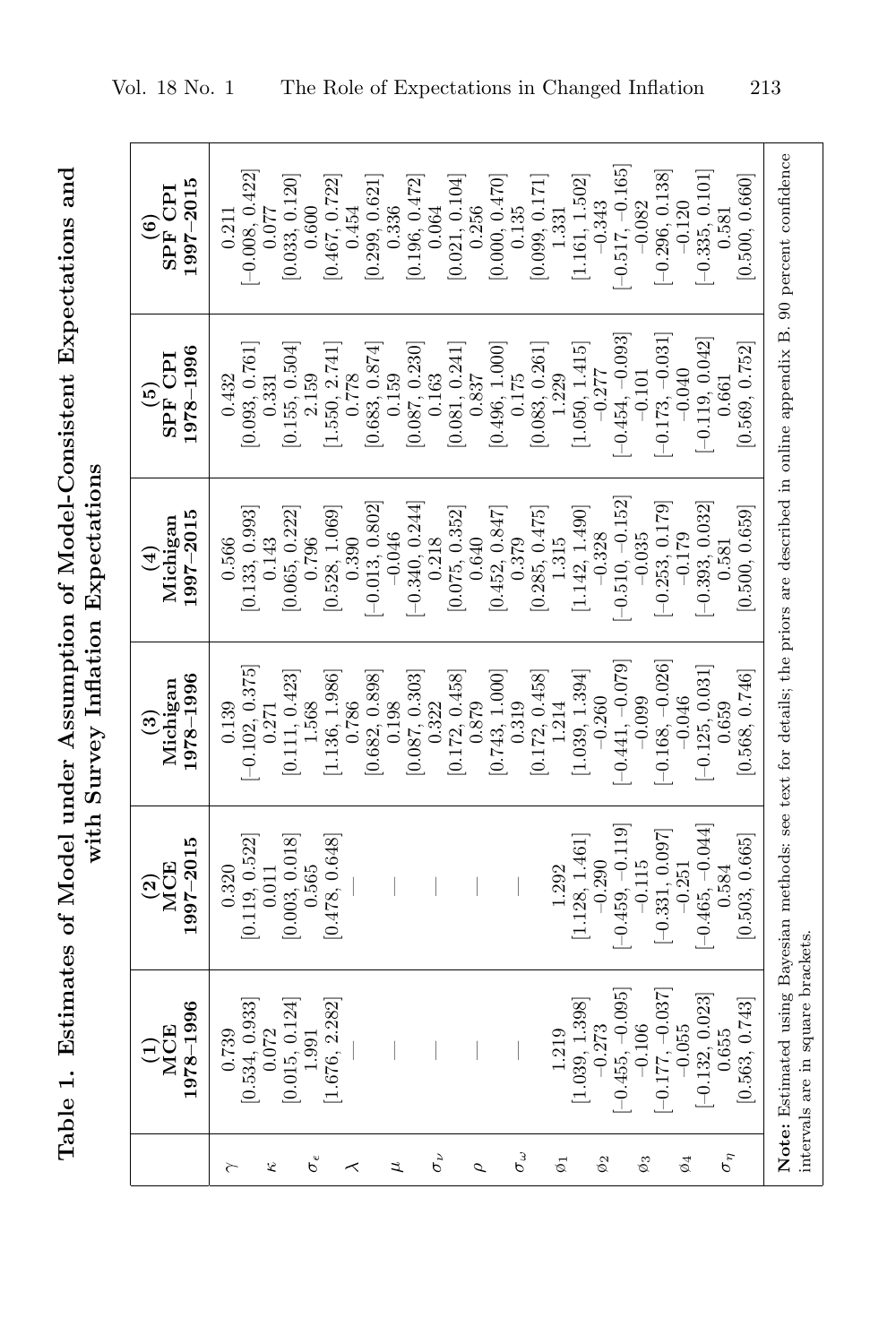suggest that the process in both periods has the "hump-shaped" pattern typical of the response of output to identified aggregate demand shocks in estimated structural VARs and DSGE models; there is a posterior mean estimate greater than one on the first lag of the gap and a negative estimate on the second lag.  $\phi_3$  and  $\phi_4$  show the sensitivity of the output gap to lagged inflation. In each estimation period, the sum of the two estimates is negative, as expected.

# 4.2 Model Estimates: Generalized Model of Expectations

Columns 3 to 6 of Table 1 present results for the model we introduced in Section 2.1, in which the assumption of model-consistent expectations is relaxed and survey expectations are added as an observable. Recall from Equations (5) and (6) that the model of expectations has several key features: It allows expectations to react to incoming information by less than predicted by the MCE hypothesis  $(\mu < 1)$ ; it allows for gradual adjustment of expectations  $(\lambda > 0)$ ; and it allows for shocks to the process for inflation expectations, either in the form of measurement error in the survey ( $\sigma_{\nu} > 0$ ) or as shocks to correctly measured expectations, which can go on to affect actual inflation  $(\sigma_n > 0)$ .

Results with the Michigan survey are in columns 3 and 4. Focusing first on the parameters related to inflation expectations, the results suggest a substantial departure from purely model-consistent expectations in both samples. In particular, the posterior mean estimates of  $\mu$  are smaller than one in both samples, and by a large margin. The results in the early sample provide strong support for Carroll (2003)'s epidemiological model: The sum of the estimates  $\mu$  and  $\lambda$  is 0.98, very close to the value of one suggested by Carroll's model. Thus, although households do not react immediately to new information about future inflation, under the epidemiological interpretation, the knowledge would eventually spread.

Estimates of both  $\mu$  and  $\lambda$  are smaller in the later sample. In the early sample, the credible set for  $\mu$  lies above zero, while in the latter sample, the point estimate is actually negative, albeit close to zero. Moreover, the estimates in the latter sample are outside the credible set for the early sample. A value of  $\mu = 0$  would imply that households no longer pay attention to macroeconomic fundamentals in setting their inflation expectations.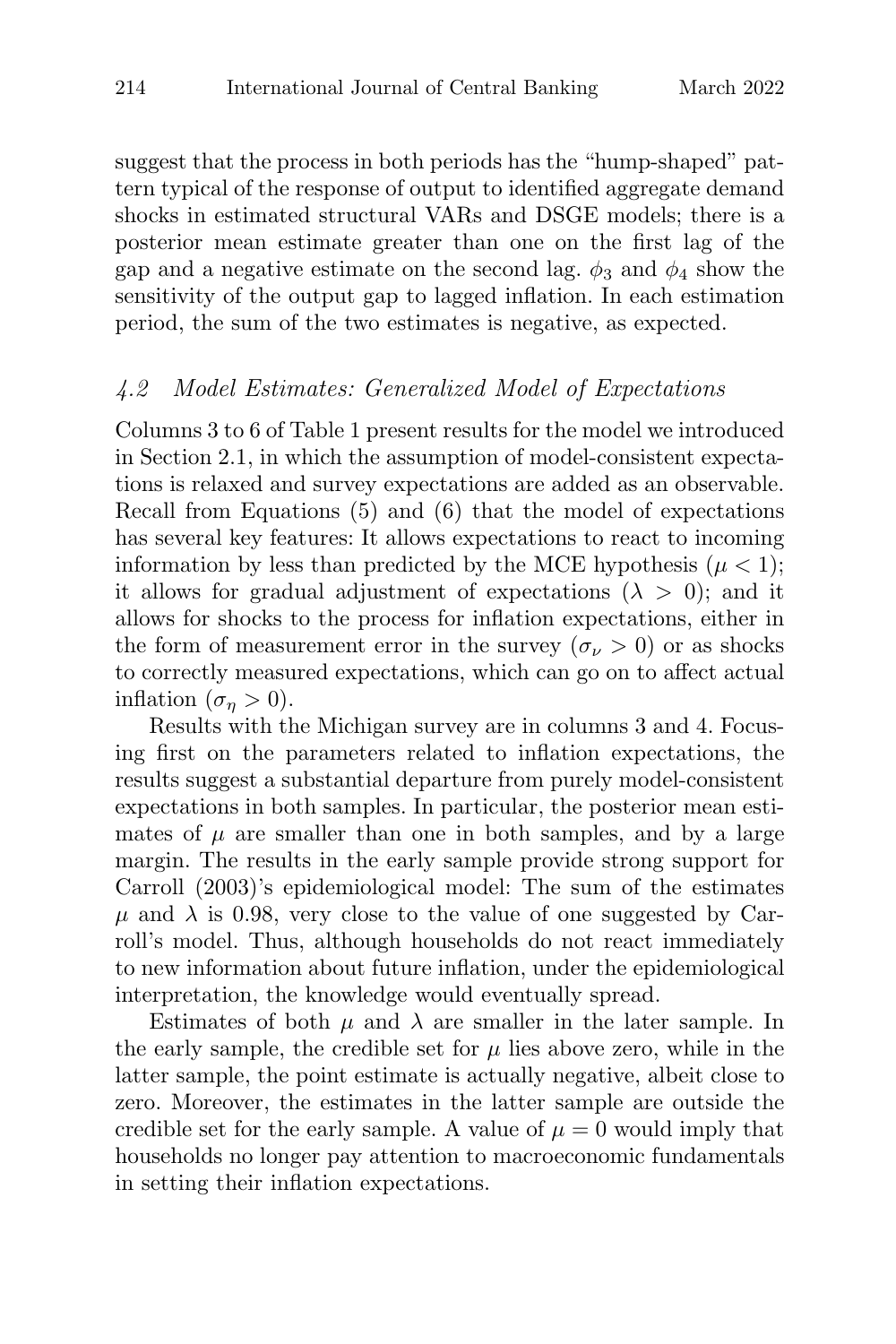Turning next to the estimates for the slope of the Phillips curve,  $\kappa$ , we find that, as with the MCE estimates,  $\kappa$  is smaller in the 1997– 2015 sample. However, the extent of the decline in  $\kappa$  is considerably smaller than in the MCE case, with the estimate of  $\kappa$  dropping from 0.27 to 0.14, a decline of about 50 percent, compared with a decline of 85 percent in the first two columns. The mean posterior estimate of  $\kappa$  in the first sample lies outside the credible set for the second sample. According to the canonical Calvo model, this reduction in the value of  $\kappa$  corresponds to less-frequent price adjustment in the post-1996 sample.

On our preferred interpretation, a key reason for the smaller decline in the slope coefficient when the MCE assumption is relaxed is that households pay considerably less attention to the fundamentals in forming expectations than was the case in the earlier period, as indicated by the smaller value of  $\mu$ . Thus, the smaller reduction in  $\kappa$  is consistent with the view that, at least in part, the reduction in the sensitivity of inflation to economic activity can be explained by a reduction in the attention paid to inflation by firms and households. As we will see in Section 6.1, the rise in inattention explains about three times more of the reduction in the overall sensitivity of inflation to economic activity than the reduction in  $\kappa$ .

In the early sample, there is little evidence of inflation persistence:  $\gamma = 0.14$ , where the credible set includes zero. This finding is consistent with the results of Roberts (1997) and Fuhrer (2017), who also found that conditioning on survey expectations led to reduced evidence of other sources of inflation persistence.  $\gamma$  rises to 0.57 in the latter sample.

Both measurement error and structural shocks to expectations are important sources of variation in the Michigan survey. The structural shock to expectations  $(\sigma_{\nu})$  is somewhat less important in the latter sample, with a standard deviation that is about two-thirds as large—although each estimate lies within the credible set of the other. In addition,  $\lambda$  is considerably smaller in the latter sample, so that any given shock will be carried forward with less persistence in the latter sample and, as we will see in Section 4.4,  $\nu$  accounts for much less of the variability in inflation in the latter sample. Measurement error is large in both samples; it also displays considerable serial persistence, especially in the early sample.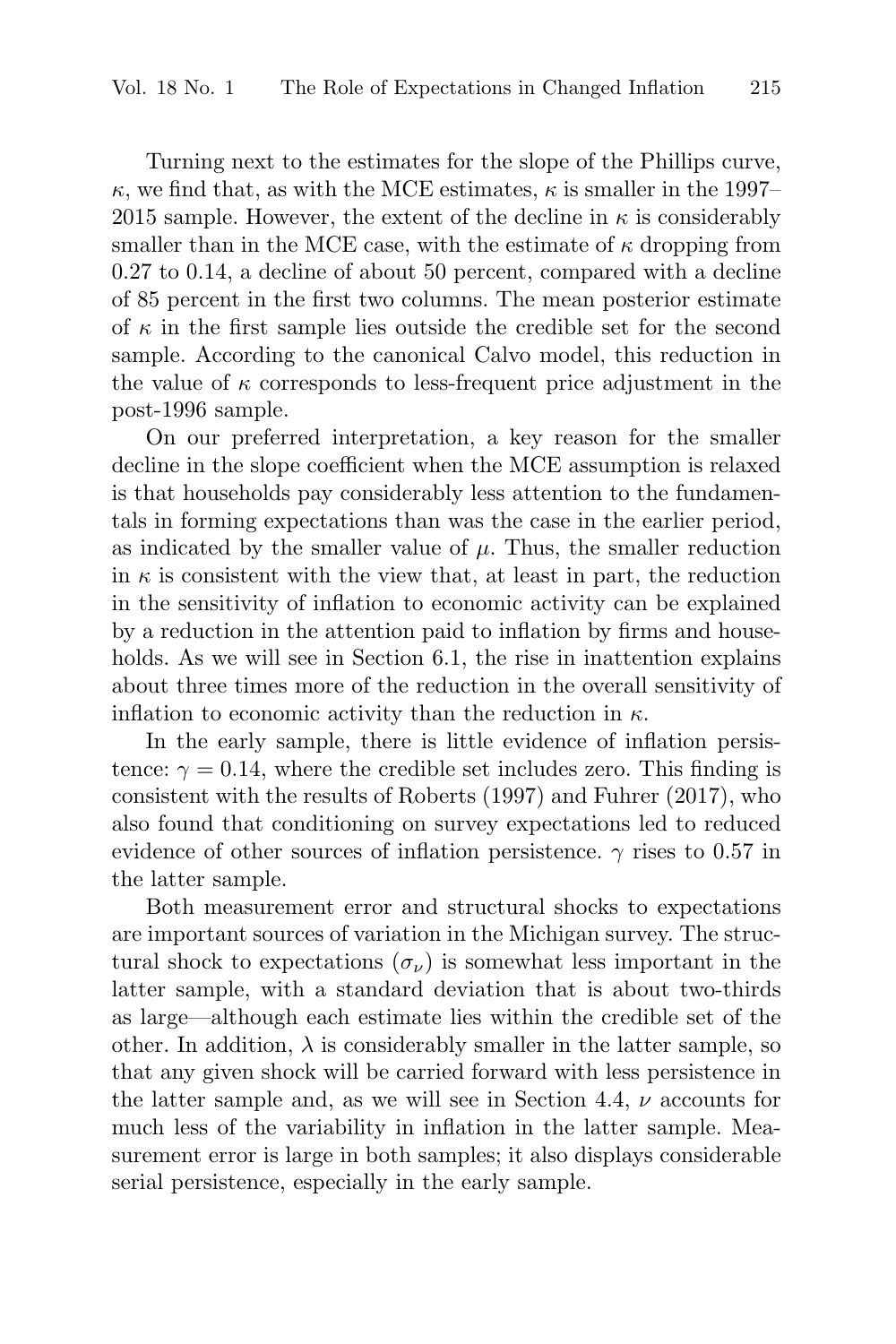As noted in Section 2, we interpret our structural expectations shocks as a form of sunspot. As discussed in Lubik and Schorfheide (2004), sunspots are more likely to arise when central bank control of inflation is weak. Our early sample includes the late 1970s and early 1980s, a period that a number of authors have identified as a period of transition from weak inflation control (Clarida, Galí, and Gertler 2000, Lubik and Schorfheide 2004, Roberts 2006). On this interpretation, it is not surprising that sunspot-related shocks are more prevalent in our early sample.

Columns  $5$  and  $6$  present results for the SPF.<sup>18</sup> Starting with the results for the expectations process, as with the Michigan survey, the simple MCE hypothesis is strongly rejected, with  $\mu$  far from the MCE-implied value of one in both estimation periods. Also like the Michigan survey, the sum of  $\lambda$  and  $\mu$  is fairly close to one in the early sample  $(= 0.94)$  and falls in the latter sample. One key difference from the Michigan results is the evolution of  $\mu$  over time: For the SPF, the point estimate of  $\mu$  actually rises somewhat in the latter period, in contrast to the sharp drop for the Michigan survey. That result suggests that professional forecasters continued to pay attention to fundamentals, albeit imperfectly, in the post-1996 sample, in contrast to the households captured by the Michigan survey, who, apparently, paid essentially no attention in the latter sample. We return to an interpretation of this finding in Section 4.3.<sup>19</sup>

 $18$ The SPF potentially exhibits a structural break in 1990:Q2, when the Federal Reserve Bank of Philadelphia started administrating the survey (before it was conducted by the American Statistical Association and the National Bureau of Economic Research). When we discuss robustness in Section 5.2, we perform the same analysis using alternative measures of expectations of professional

forecasters.  $19$ For the latter sample, our results on the attentiveness of professional forecasters are similar to those of Coibion and Gorodnichenko (2015a) and Mertens and Nason (2018). Those authors find that from about the mid-1990s onward, the professional forecasters captured by the SPF were relatively inattentive. Our results differ from these authors for the pre-1997 sample, however: Coibion and Gorodnichenko (2015a) and Mertens and Nason (2018) find that from the early 1970s through the early 1990s, SPF respondents were relatively attentive, with a weight on  $M_t \Delta p_{t+1}$  that is close to one. There are many differences in statistical approach across these three papers. One is that we are imposing a structural New Keynesian Phillips curve as the model underlying the inflation process, which the other papers do not do. However, as we discuss in Section 5.1, we obtain similar results using a single-equation approach. We leave a resolution of these differences to future research.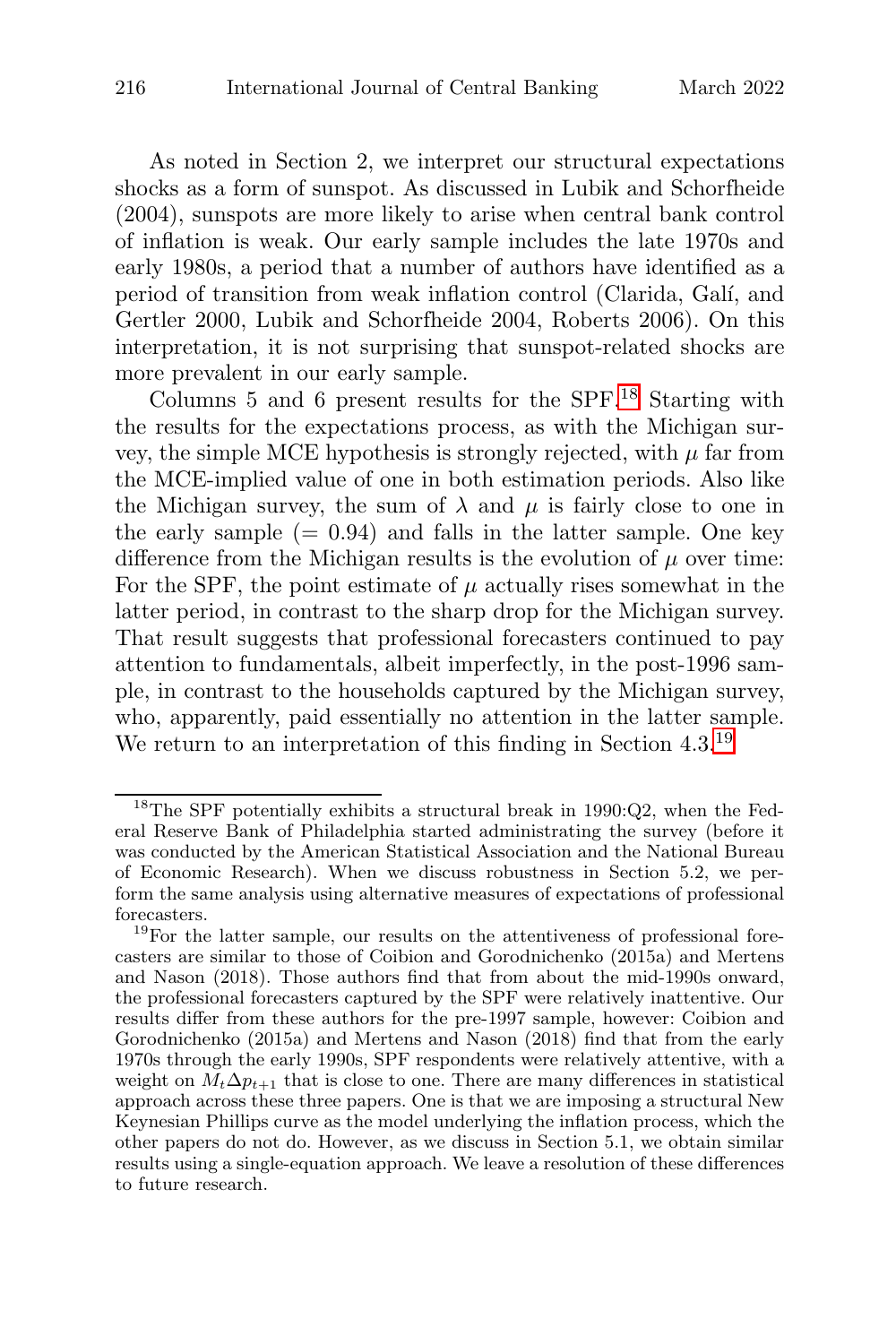For the Phillips curve, the early-sample estimates are broadly similar to those for the Michigan survey: The point estimate of  $\kappa$ is similar and, while the estimate for  $\gamma$  is larger with a credible set excluding zero, it is nonetheless of modest size. The results for the latter sample are different, however—the slope coefficient  $\kappa$  falls by about 75 percent, considerably more than for the Michigan survey and are reminiscent of the MCE results presented in Section 4.1. The point estimates in each sample lie outside the credible set in the complementary sample.

As with the Michigan survey, there is evidence of both measurement error and structural shocks to expectations. The results suggest, however, that measurement error is less important for the SPF than for the Michigan survey, as both  $\sigma_{\omega}$  and the persistence of measurement error,  $\rho$ , are smaller for the SPF, especially in the later sample. The structural expectations shock,  $\nu$ , is also less important for the SPF than for the Michigan survey and, as with measurement error, is even less important in the latter sample.

For both the SPF and the Michigan survey, the point estimates of the Phillips-curve slope parameter are very different from those in columns 1 and 2—in particular, they are much larger than in the MCE case, in both samples. In their overview of empirical work on the New Keynesian Phillips curve, Mavroeidis, Plagborg-Møller, and Stock (2014) also find that estimates of  $\kappa$  are larger when expectations are proxied using surveys. The larger value of  $\kappa$  is consistent with the intuition provided by the simple model introduced in Section 2.2: When agents are less attentive, expectations of future inflation move less for any given change in the current-period output gap. To account for the same observed change in inflation, the model ascribes a larger role to the current-period output gap.

# 4.3 A Case for Preferring the Michigan-Based Results

Coibion, Gorodnichenko, and Kamdar (2018) argue strongly that the Michigan survey is to be preferred as a measure of inflation expectations. They argue that the preferred measure of inflation expectations is that of firms, as it is their expectations that most matter for pricing decisions. They cite their own work with inflation expectations in New Zealand, which suggests that expectations of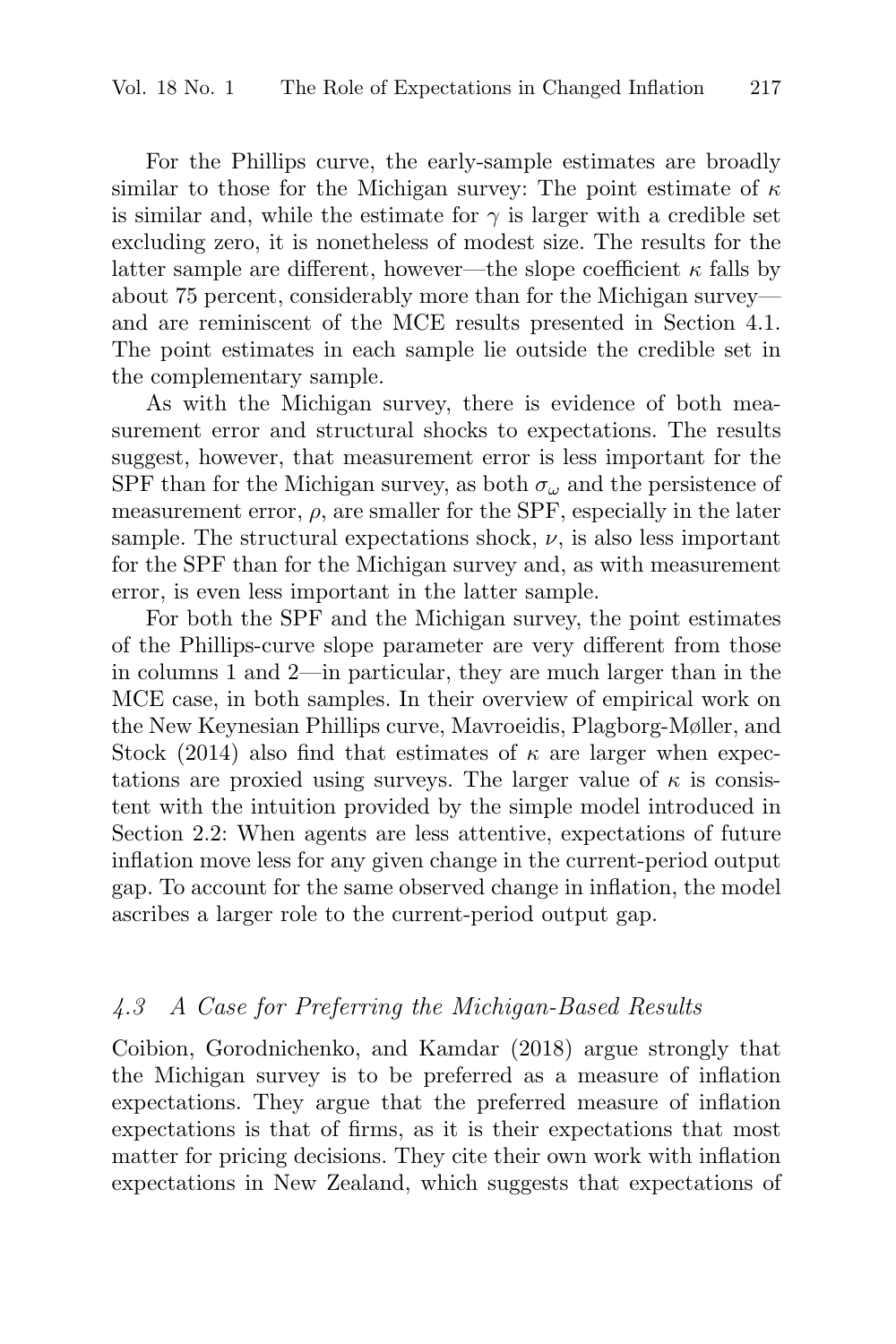firms are similar to those of households. As Carroll (2003) emphasizes, professional forecasters can be expected to be better informed than others about the state of the economy.<sup>20</sup> Thus, Michigan survey expectations may be closer to the expectations of decisionmakers in the economy than are the expectations of professional forecasters. Coibion, Gorodnichenko, and Kamdar (2018) go on to cite earlier work by two of them (Coibion and Gorodnichenko 2015b) that found that the Michigan survey was particularly helpful in explaining the lack of disinflation in the Great Recession. And they present new evidence suggesting that the Michigan survey performs better in empirical inflation models.

The results in Table 1 are broadly consistent with this view: consistent with the Greenspan hypothesis, the estimate of  $\mu$  based on the Michigan survey is very small in the latter sample. In addition, the decline in  $\kappa$  is relatively modest in this case, with a decline of about 50 percent, consistent with the view that a larger decline in attentiveness implies a smaller decline in  $\kappa$ .

Cecchetti et al. (2017) argue that in recent decades, survey measures of inflation expectations have not been helpful in explaining actual inflation dynamics, in contrast to results in earlier (Roberts 1997) and longer (Mavroeidis, Plagborg-Møller, and Stock 2014; Fuhrer 2017) samples. Our results help explain why this might be the case. First, in our latter sample,  $\mu$  is very small, notably so for the Michigan survey. Hence, the survey conveys less useful information about expectations of future economic conditions. Second, the structural (sunspot) shock to expectations is less important in the latter sample. So surveys are bringing less independent information to bear in the latter sample. As noted earlier, this outcome is consistent with predictions that in periods with greater inflation control by the central bank, sunspot equilibria are less likely to arise.

 $^{20}$ Indeed, to the extent that professional forecasters make their living providing accurate assessments of the economy's evolution, it is perhaps not surprising that they would continue to pay appropriate attention to the relation between macroeconomic conditions and inflation. It is therefore possible that while these forecasts are more accurate, they are at the same time less relevant to price setting.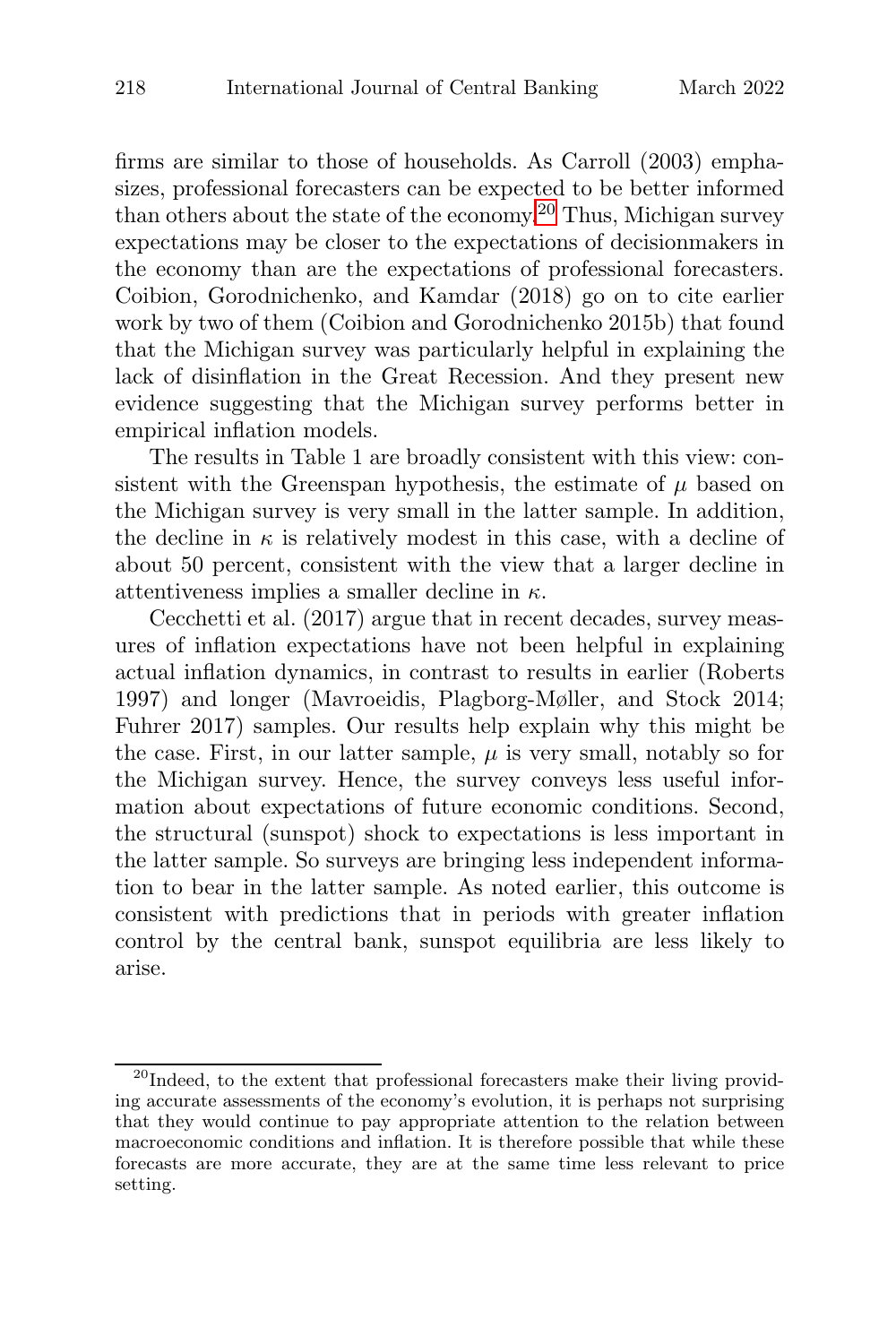|                                                                                              | (1)<br>Michigan<br>1978-1996 | $\mathbf{2}$<br>Michigan<br>1997-2015 | (3)<br>Core CPI<br>1978–1996 | (4)<br>Core CPI<br>1997-2015 |
|----------------------------------------------------------------------------------------------|------------------------------|---------------------------------------|------------------------------|------------------------------|
| $\varepsilon$ (Shock to the PC)                                                              | 4                            | 0                                     | 52                           | 66                           |
| $\eta$ (Aggregate                                                                            |                              |                                       |                              |                              |
| Demand Shock)                                                                                | 37                           | $\Omega$                              | 32                           | 27                           |
| $\nu$ (Structural                                                                            |                              |                                       |                              |                              |
| Shock to Exp.)                                                                               | 39                           | 19                                    | 15                           | 7                            |
| $\omega$ (Measurement                                                                        |                              |                                       |                              |                              |
| Error to Exp.)                                                                               | 21                           | 81                                    | $\Omega$                     | $\Omega$                     |
| Variance                                                                                     | 2.2                          | .30                                   | 4.1                          | .47                          |
| <b>Standard Deviation</b>                                                                    | 1.5                          | .55                                   | 2.0                          | .68                          |
| <b>Note:</b> Table entries are the percent of variance of each variable explained by each of |                              |                                       |                              |                              |

**Table 2. Variance Decomposition for the Michigan Survey and Core CPI Inflation Based on Parameter Estimates in Table 1, Columns 3 and 4**

# 4.4 Variance Decompositions

the model's shocks.

In this section, we examine the contributions of the model's structural shocks to the variability of inflation and inflation expectations. Columns 1 and 2 of Table 2 present a formal variance decomposition of the Michigan survey in the two samples, based on the results in columns 3 and 4 of Table 1. In the early sample, the variation of the Michigan survey is importantly influenced by the business cycle: The cycle  $(\eta)$  accounts for 37 percent of the variability of the Michigan survey (column 1). The structural shock to expectations  $(\nu)$  also accounts for a substantial portion of the variability of the Michigan survey, while the measurement error shock accounts for about one-fifth of the total variation.

In the latter sample, column 2, the coefficient  $\mu$  is set equal to its theoretical lower bound of zero. As a consequence, neither of the economy's fundamental shocks,  $\epsilon$  and  $\eta$ , account for any part of the Michigan survey's variation. Measurement error  $(\omega)$  accounts for 80 percent of the variability of the Michigan survey in the latter sample. Thus, fluctuations in the Michigan survey are largely noise in the post-1996 period. It is worth noting, however, that the total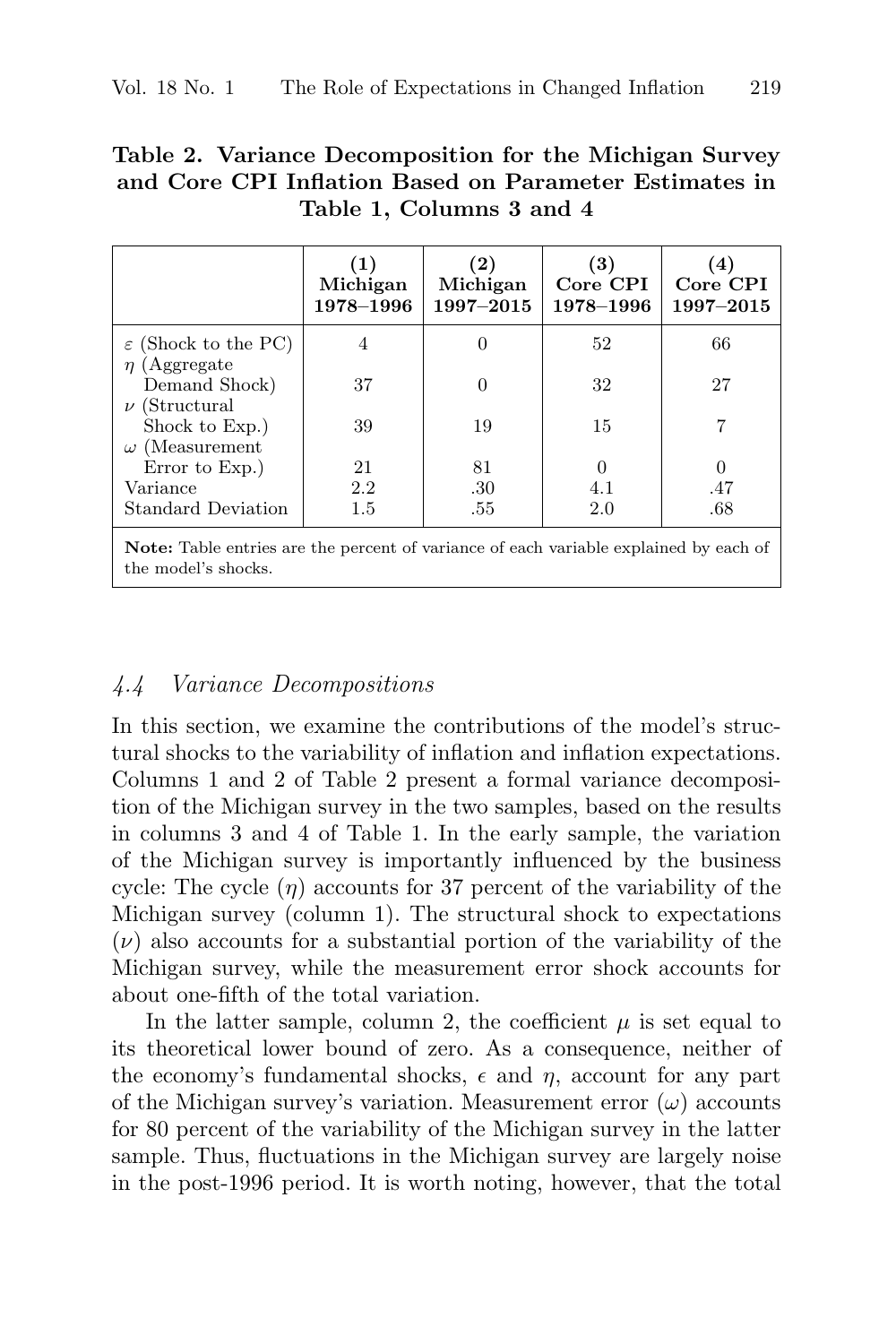|                                                                                                                     | (1)<br><b>SPF CPI</b><br>1978-1996 | $\mathbf{2)}$<br><b>SPF CPI</b><br>1997-2015 | (3)<br>Core CPI<br>1978-1996 | (4)<br>Core CPI<br>1997-2015 |
|---------------------------------------------------------------------------------------------------------------------|------------------------------------|----------------------------------------------|------------------------------|------------------------------|
| $\varepsilon$ (Shock to the PC)                                                                                     | 8                                  | 5                                            | 73                           | 60                           |
| $\eta$ (Aggregate                                                                                                   |                                    |                                              |                              |                              |
| Demand Shock)                                                                                                       | 56                                 | 65                                           | 24                           | 38                           |
| $\nu$ (Structural                                                                                                   |                                    |                                              |                              |                              |
| Shock to Exp.)                                                                                                      | 28                                 | 10                                           | 3                            | $\overline{2}$               |
| $\omega$ (Measurement                                                                                               |                                    |                                              |                              |                              |
| Error to Exp.)                                                                                                      | 9                                  | 20                                           |                              | 0                            |
| Variance                                                                                                            | .67                                | .10                                          | 4.7                          | .49                          |
| Standard Deviation                                                                                                  | .82                                | .32                                          | 2.2                          | .70                          |
| <b>Note:</b> Table entries are the percent of variance of each variable explained by each of<br>the model's shocks. |                                    |                                              |                              |                              |

# **Table 3. Variance Decomposition for the SPF and Core CPI Inflation Based on Parameter Estimates in Table 1, Columns 5 and 6**

amount of noise in the Michigan survey is actually smaller in the latter sample. That's because the total variation in the Michigan survey is dramatically lower (the variance falls by around 85 percent).

Columns 3 and 4 of Table 2 show the contributions of the model's shocks to the variance of core CPI inflation in the two subsamples. The business cycle shock,  $\eta$ , accounts for around 30 percent of the variability of core CPI inflation in both samples. As with the results in columns 1 and 2, it is important to remember that the variance of inflation is much smaller in the latter sample, here falling by almost 90 percent. So in the latter sample, the business cycle is explaining 27 percent of a small number. In the early sample, the structural shock to inflation expectations accounts for about 15 percent of the variability of inflation. Thus, "sunspots" make a nontrivial contribution to the variability of inflation in this period. By assumption, survey measurement error makes no contribution to the variability of actual inflation.

Table 3 shows variance decompositions based on the model estimates for the SPF, from columns 5 and 6 of Table 1. As with the Michigan survey, the shock to the cycle— $\eta$ —accounts for a substantial portion of the variability of inflation in both samples. One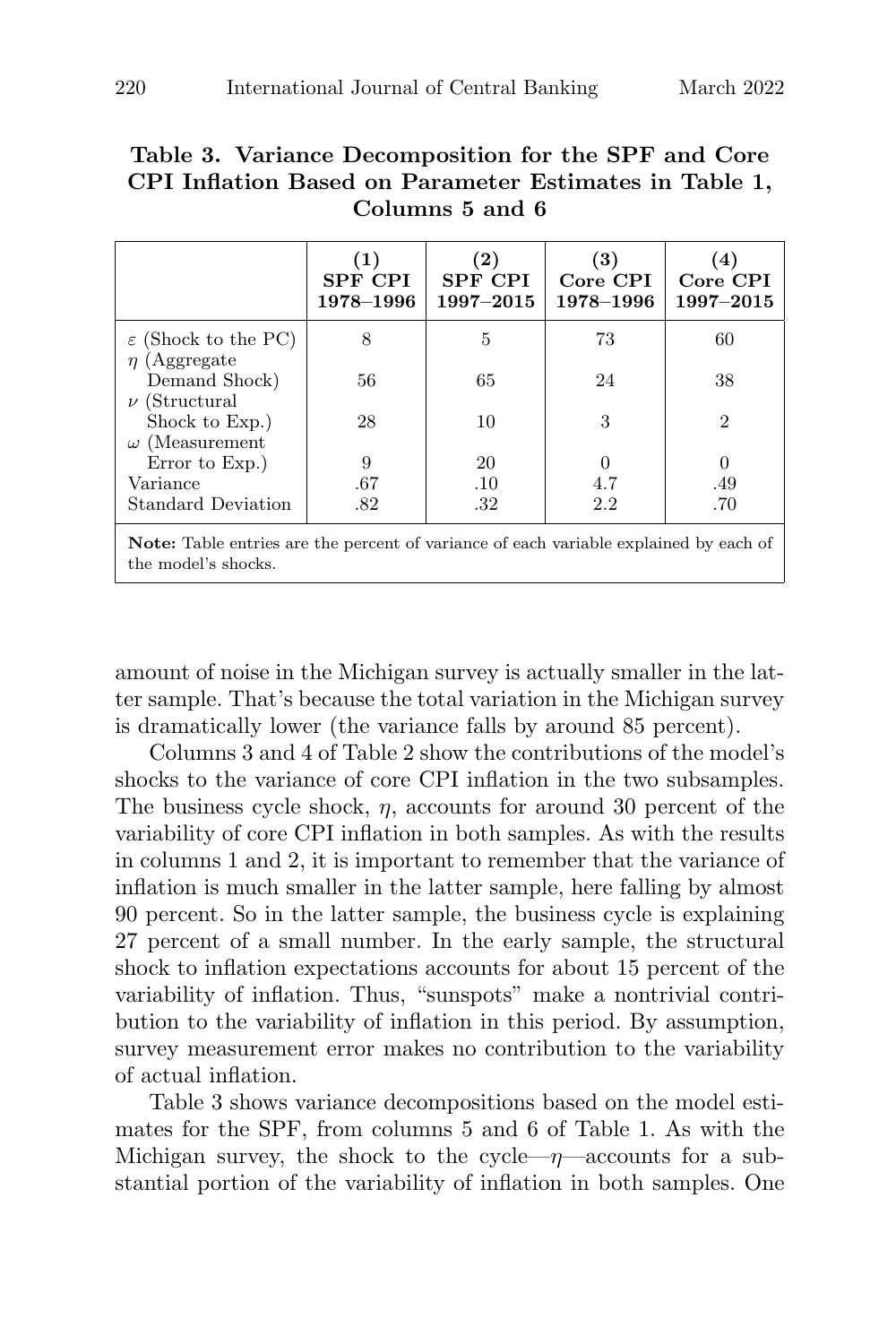key difference in the results is that the fundamental shocks  $\epsilon$  and, especially,  $\eta$  continue to account for a large portion of the variability of the SPF in the latter sample, as, according to the results in Table 1, SPF respondents continue to put important weight on the fundamentals in forming their inflation expectations.

## **5. Robustness**

In this section, we provide various sensitivity analyses. We first look at single-equation methods. We then check the robustness of our multi-equation results with respect to different processes of inflation expectations, different measures of inflation expectations, different process and measure of the output gap, allowing for correlation of shocks in the estimation, regarding our detrending method, and to the definition of the two subsamples.

# 5.1 Single-Equation Estimates

In this section, we present single-equation, instrumental-variable estimates of our central equations of interest, the New Keynesian Phillips curve, Equation (8), and our model of expectations formation, Equation (5). These single-equation estimates provide a check on the robustness on the multi-equation approach of Section 4, in particular relaxing the assumptions that underlie our structural model.

We derive our equations for single-equation estimation by reorganizing our structural model in Section 2 as orthogonality conditions in which only observable variables appear. We then look for instruments that will be correlated with the observables and uncorrelated with the equation residuals. We begin by combining Equations (5) and (6) to obtain the following orthogonality condition related to survey expectations:

$$
\nu_t + u_t - \lambda u_{t-1} + \mu (M_t \Delta p_{t+1} - \Delta p_{t+1}) = S_t \Delta p_{t+1} - \lambda S_{t-1} \Delta p_t - \mu \Delta p_{t+1}.
$$
 (15)

We seek instruments that are correlated with the terms on the righthand side of Equation (15) and orthogonal to terms on the left-hand side. The first left-hand-side term,  $\nu$ , will be correlated with any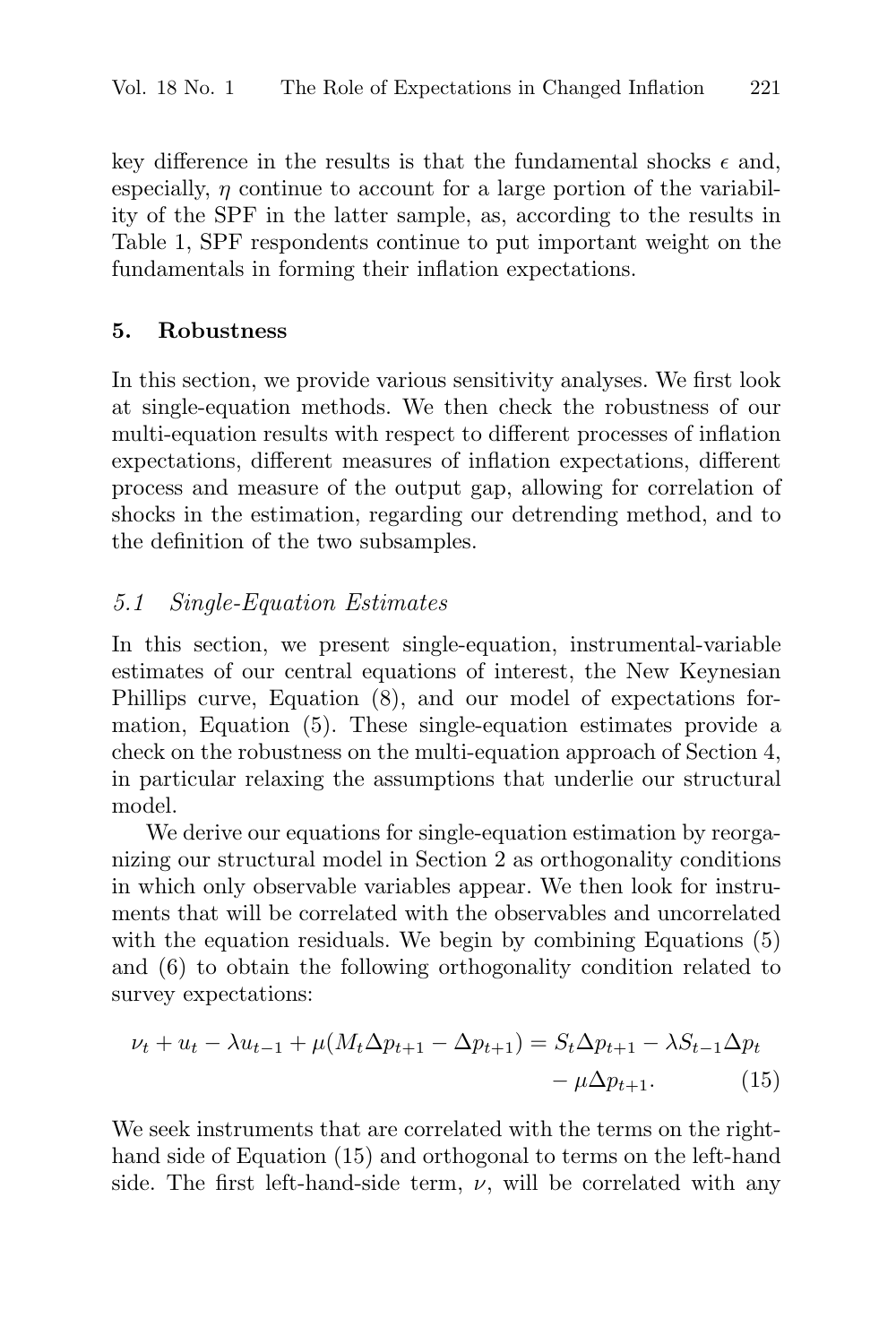variable directly affected by the contemporaneous structural shock to expectations; importantly,  $\nu$  is itself not serially correlated. In this case, both contemporaneous inflation and the survey itself are excluded as instruments. Note that, from Equation (13), the next two terms,  $u_t$  and  $u_{t-1}$ , which capture survey measurement error, are serially correlated. Thus, because any lagged values of the observable survey expectation  $S_t \Delta p_{t+1}$  that appears in Equation (15) are excluded. Finally, the term  $\mu(M_t\Delta p_{t+1} - \Delta p_{t+1})$  reflects the forecast error of inflation in period  $t + 1$  for forecasts made in period t. Because this forecast error is by assumption a rational one, it should not be serially correlated. The presence of this term would exclude any future variable as an instrument.

We can combine Equations (8) and (6) to obtain the following orthogonality condition related to the Phillips curve:

$$
\epsilon_t - \beta u_t = (1 + \beta \gamma) \Delta p_t - \gamma \Delta p_{t-1} - \beta S_t \Delta p_{t+1} - \kappa y_t. \tag{16}
$$

Any variable not directly affected by contemporaneous inflation will be uncorrelated with the first term,  $\epsilon$ . Thus, contemporaneous inflation itself and contemporaneous survey expectations would be excluded; lagged values of inflation are acceptable. Given our structural model, the contemporaneous output gap would be an acceptable instrument. In this analysis, however, we relax this assumption and only allow lagged values of the output gap to serve as instruments. As with the estimation of Equation (15), the presence of  $u_t$ excludes current or lagged values of the survey  $S_t \Delta p_{t+1}$  appearing in Equation (16) as instruments.

We include the following variables as instruments in the estimation of Equations (15) and (16): In both equations, we include two lags of the output gap and of the inflation gap as instruments. As noted above, because measurement error is serially correlated in our model, lagged values of the survey that is included in each equation are not valid instruments. Note, however, that the survey universes of the two main surveys we examine—the Michigan survey of households and the Survey of Professional Forecasters—are entirely independent of one another. Thus, the measurement errors of these two surveys are not correlated. In Equation (15), we use two lagged values of the (complementary) survey; in the Phillips curve, we use the contemporaneous and one lagged value.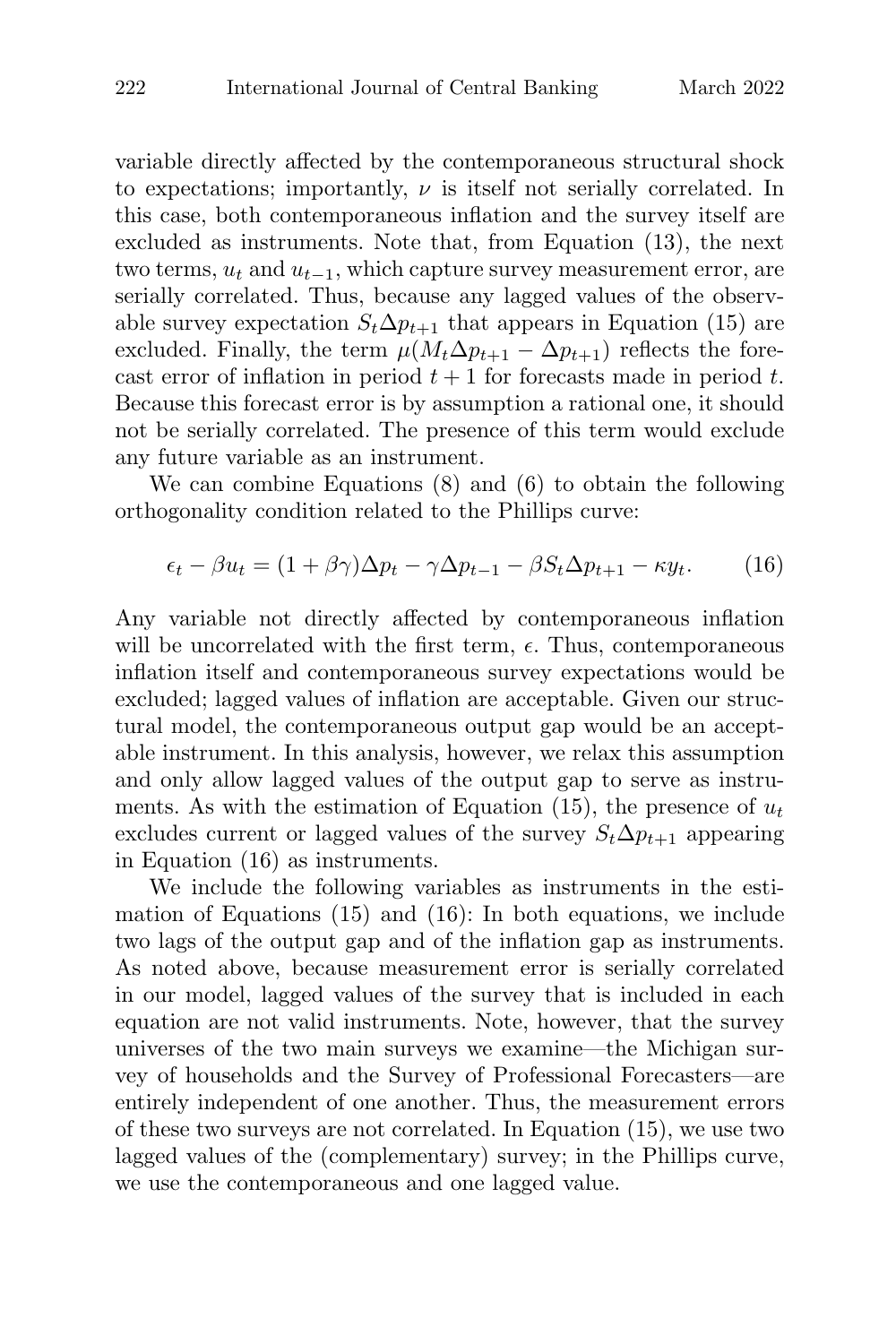An important consideration in the estimation of models using instrumental variables is the explanatory power of the instruments for the observables. In a recent survey article, Andrews, Stock, and Sun  $(2019)$  recommend the use of the "effective  $F$ " statistic proposed by Montiel-Olea and Pflueger (2013) as the preferred robust test for instrument power. Unfortunately, the effective  $F$  statistic has only been worked out in the case of one instrumented variable in an equation and each of our equations includes two such variables. As an alternative, we report results from another robust weak-instrument test, the Kleibergen-Paap test, which is suitable for the case of multiple endogenous variables. For comparison, we also report the robust  $F$  statistic from the first-stage regression for each variable.<sup>21</sup>

A final consideration is that, because instruments can be weak not only when their correlation with the endogenous variable is literally zero but also when it is in a neighborhood around zero, conventional F distributions are not used. Instead, more conservative thresholds have been proposed: Montiel-Olea and Pflueger (2013) advocate a threshold of 23, while in their recent survey Andrews, Stock, and Sun (2019), drawing on earlier work by Staiger and Stock (1997), suggest that 11 may be conservative enough.<sup>22</sup>

Table 4 shows our estimates of Equations  $(15)$  and  $(16)$ <sup>23</sup> Many of the results in Table 4 are similar to those from our system estimation. For the equation explaining the surveys (columns 1, 2, 5, and 6), the coefficient on expected inflation drops notably across samples in the equation for the Michigan survey, but not in the equation explaining the SPF, just as in our structural results. For the Phillips curve (columns 3, 4, 7, and 8), the coefficient on the output gap is roughly similar in both samples when expectations are captured by the Michigan survey, but the coefficient falls dramatically in the latter sample when expectations are captured by the SPF—again, as in our structural estimation. And as before, the coefficient on the

<sup>&</sup>lt;sup>21</sup>As a cross-check, we also computed the effective  $F$  statistic for each endogenous variable; the results were qualitatively similar to those from the reported robust F statistics.<br><sup>22</sup>These thresholds compare with a conventional-F 5 percent rejection thresh-

old of around 2 in the case of moderate overidentification.<br><sup>23</sup>For estimation, we use GMM with an HAC weighting matrix that assumes a

Bartlett kernel and a Newey-West serial-correlation adjustment computed with a fixed bandwidth of 4.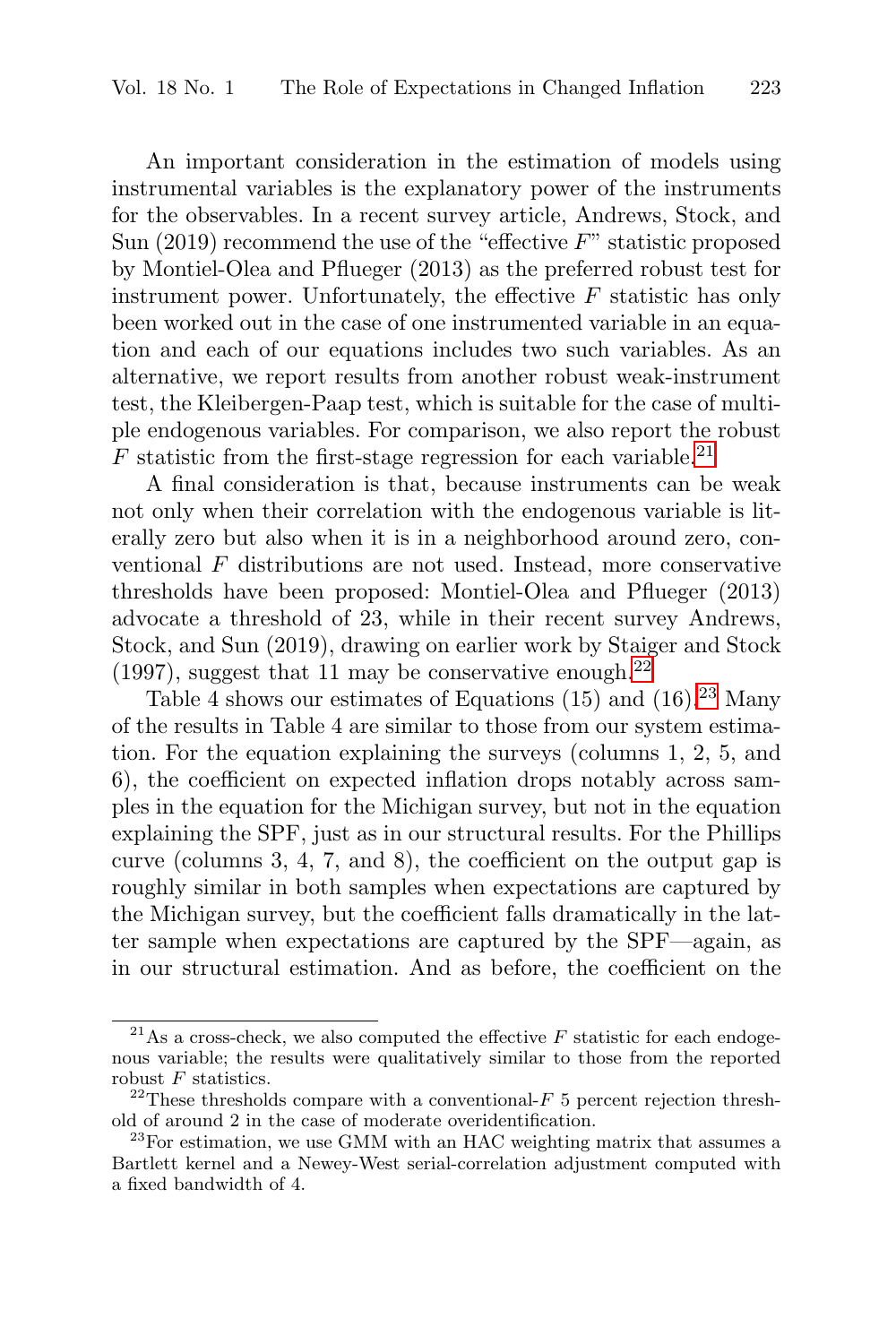| í                         |  |
|---------------------------|--|
| ۱<br>I<br>֧֚֞֝֬<br>I<br>i |  |
| i                         |  |

|                                                                                                                                                                                                                                                                                                                                                                                                                                                                                                                                                                                                           | $\widehat{E}$                                      | $\widehat{c}$       | $\widehat{S}$                                                                                                                                                                                                                                                                                                                          | $\bigoplus$                                   | $\mathbf{e}$                                            | $\widehat{\mathbf{e}}$ | $\widetilde{L}$                                                                              | $\overset{\circ}{(8)}$                                                                              |
|-----------------------------------------------------------------------------------------------------------------------------------------------------------------------------------------------------------------------------------------------------------------------------------------------------------------------------------------------------------------------------------------------------------------------------------------------------------------------------------------------------------------------------------------------------------------------------------------------------------|----------------------------------------------------|---------------------|----------------------------------------------------------------------------------------------------------------------------------------------------------------------------------------------------------------------------------------------------------------------------------------------------------------------------------------|-----------------------------------------------|---------------------------------------------------------|------------------------|----------------------------------------------------------------------------------------------|-----------------------------------------------------------------------------------------------------|
|                                                                                                                                                                                                                                                                                                                                                                                                                                                                                                                                                                                                           |                                                    | Michigan Survey     |                                                                                                                                                                                                                                                                                                                                        |                                               |                                                         | <b>SPF Survey</b>      |                                                                                              |                                                                                                     |
| Dep. Var.→                                                                                                                                                                                                                                                                                                                                                                                                                                                                                                                                                                                                |                                                    | $S_t\Delta p_{t+1}$ | $\Delta p_t - \beta S_t \Delta p_{t+1}$                                                                                                                                                                                                                                                                                                |                                               | $S_t\Delta p_{t+1}$                                     |                        | $\Delta p_t - \beta S_t \Delta p_{t+1}$                                                      |                                                                                                     |
| $Sample \rightarrow$                                                                                                                                                                                                                                                                                                                                                                                                                                                                                                                                                                                      | 1978-1996                                          | $1997 - 2015$       |                                                                                                                                                                                                                                                                                                                                        | $1978 - 1996$ 1997 - 2015                     | 1978-1996                                               | $1997 - 2015$          | $1978 - 1996$                                                                                | $1997 - 2015$                                                                                       |
| $S_{t-1}\Delta p_t$                                                                                                                                                                                                                                                                                                                                                                                                                                                                                                                                                                                       | .689                                               | 417                 |                                                                                                                                                                                                                                                                                                                                        |                                               | 744                                                     | 757                    |                                                                                              |                                                                                                     |
| $\Delta p_{t+1}$                                                                                                                                                                                                                                                                                                                                                                                                                                                                                                                                                                                          | $(382)$<br>$(43.46)$<br>$(94)$<br>$(99)$<br>$(99)$ |                     |                                                                                                                                                                                                                                                                                                                                        |                                               | $(18.8)$<br>$(48.8)$<br>$(121)$<br>$(14.6)$<br>$(14.6)$ |                        |                                                                                              |                                                                                                     |
| $\Delta p_{t-1} - \beta \Delta p_t$                                                                                                                                                                                                                                                                                                                                                                                                                                                                                                                                                                       |                                                    |                     | 287                                                                                                                                                                                                                                                                                                                                    | $-0.36$                                       |                                                         |                        | 170                                                                                          | .015                                                                                                |
| z                                                                                                                                                                                                                                                                                                                                                                                                                                                                                                                                                                                                         |                                                    |                     | $\begin{array}{l} 141 \\[-4pt] 192 \\[-4pt] 193 \\[-4pt] 193 \\[-4pt] 193 \\[-4pt] 193 \\[-4pt] 193 \\[-4pt] 193 \\[-4pt] 193 \\[-4pt] 193 \\[-4pt] 193 \\[-4pt] 193 \\[-4pt] 193 \\[-4pt] 193 \\[-4pt] 193 \\[-4pt] 193 \\[-4pt] 193 \\[-4pt] 193 \\[-4pt] 193 \\[-4pt] 193 \\[-4pt] 193 \\[-4pt] 193 \\[-4pt] 193 \\[-4pt] 193 \\[-$ | $(030)$<br>$[335.0]$<br>$\frac{(130)}{23.55}$ |                                                         |                        | $\begin{array}{c} (172)\\[-4pt] [9.4]\\[-4pt] 186\\[-4pt] 117.6]\\[-4pt] 117.6] \end{array}$ | $\begin{array}{l} (108) \\ (26.2) \\ (23.3) \\ (32.4) \\ (34.5) \\ (34.5) \\ (34.5) \\ \end{array}$ |
| statistics<br>$P(j\text{-}stat)$<br>Ĺ.                                                                                                                                                                                                                                                                                                                                                                                                                                                                                                                                                                    | $\frac{22}{5.6}$                                   | 20.5<br>.27         | 27.7                                                                                                                                                                                                                                                                                                                                   | 31.8<br>39                                    | 73<br>2.9                                               | .22<br>3.0             | 16.1                                                                                         | 66.8                                                                                                |
| current value, and one lag of other survey (SPF for Michigan, Michigan for SPF) are used as instruments. Coefficient standard errors<br>Note: In columns 1-2 and 5-6, two lags of the inflation gap, two lags of the output gap, two lags of the other survey (SPF for<br>Michigan, Michigan for SPF) are used as instruments. In columns 4-5 and $7-8$ , two lags of inflation gap, two lags of output gap,<br>are in parentheses. Brackets include first-stage robust F statistics for instruments for that variable. The F statistic for the overall<br>estimation is the Kleibergen-Paap F statistic. |                                                    |                     |                                                                                                                                                                                                                                                                                                                                        |                                               |                                                         |                        |                                                                                              |                                                                                                     |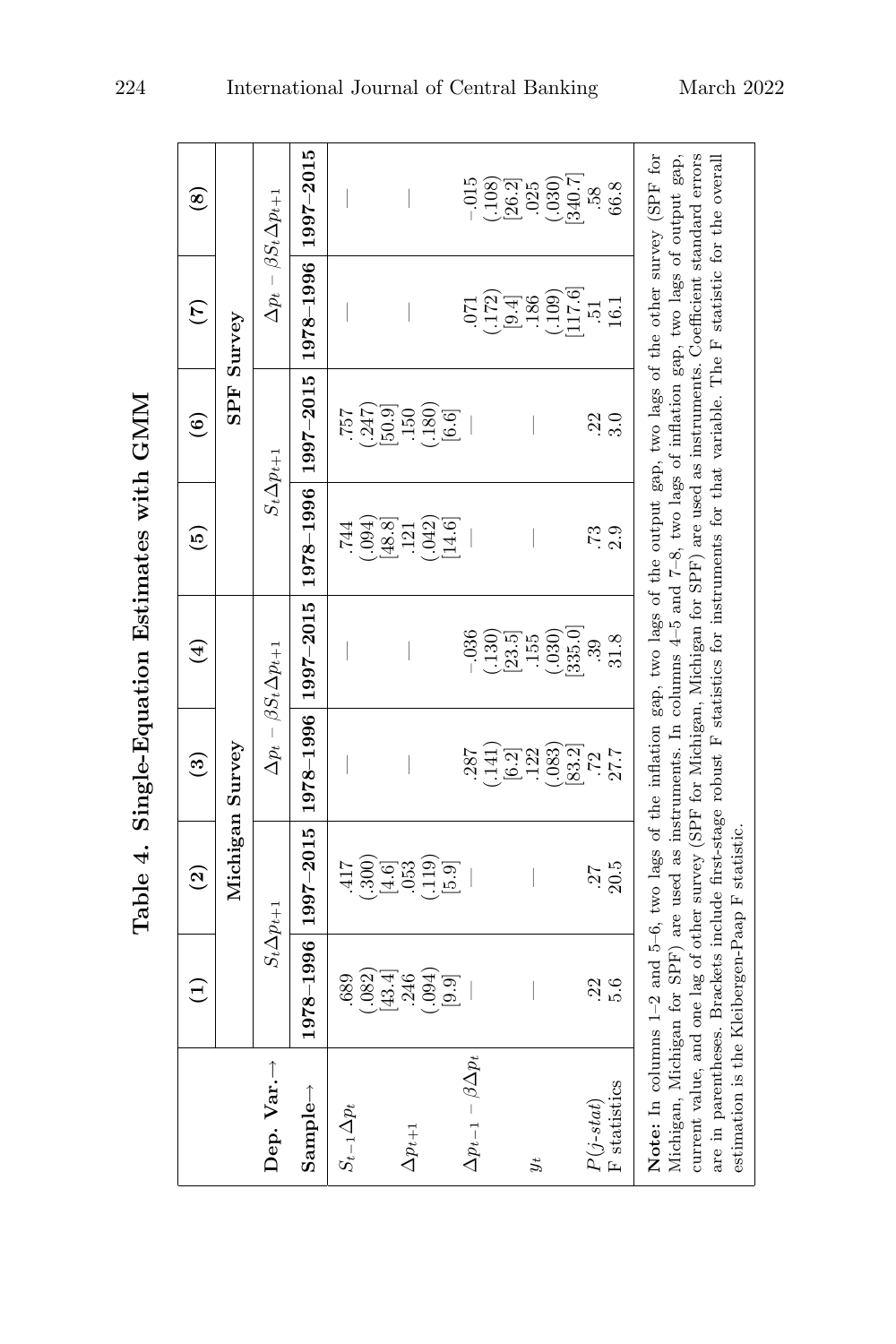term related to lagged inflation is economically small and, in three of four cases, not significantly different from zero.

While broadly consistent with the results from the system estimation, these results come with a number of caveats. First, and as might be expected, the parameter estimates are less precise than in our system approach, which benefits from imposing restrictions implied by theory. Second, weak-instrument tests often fail. This is especially true for the survey equation, where for three of four specifications, the Kleibergen-Paap statistic is below even the more generous Staiger-Stock criterion of 11. The instruments are stronger in the case of the Phillips curve, where in three of four cases the Kleibergen-Paap statistic is beyond the strict Montiel-Olea and Pflueger (2013) threshold of 23. One bright spot is that the over-identifying restrictions, captured by the J-statistic, are not rejected in any of the eight cases.

# 5.2 Sensitivity of Full-System Estimates

We examine the robustness of our multi-equation estimates along a number of dimensions.<sup>24</sup> We begin by assessing the sensitivity of the inflation expectations process. We relax Equation (5) by allowing a more general process of expectation formation that allows the key features of a reduced-form Phillips-curve relationship—the output gap and lagged inflation—to enter the specification for inflation expectations directly (see Equation (A.1) in online appendix A). Table A.1 presents the results. As in Carroll (2003) and Pfajfar and Santoro (2013), the credible set of the estimate on the past inflation rate includes zero for the Michigan survey. For the early-sample SPF estimates of the same coefficient, the credible set also includes zero, while for the later period it does not.

The credible set on the estimate for the output gap excludes zero in three of the four cases. From the standpoint of our structural model of expectations formation, these results suggest that inflation expectations are more sensitive to economic activity than would be justified by the model structure. Of course, Equation (A.1) can itself be viewed as a Phillips-curve relationship. This is the approach taken by Dräger, Lamla, and Pfajfar (2016), who examine the individual

<sup>&</sup>lt;sup>24</sup>The results in this section are available in the online appendices to this paper.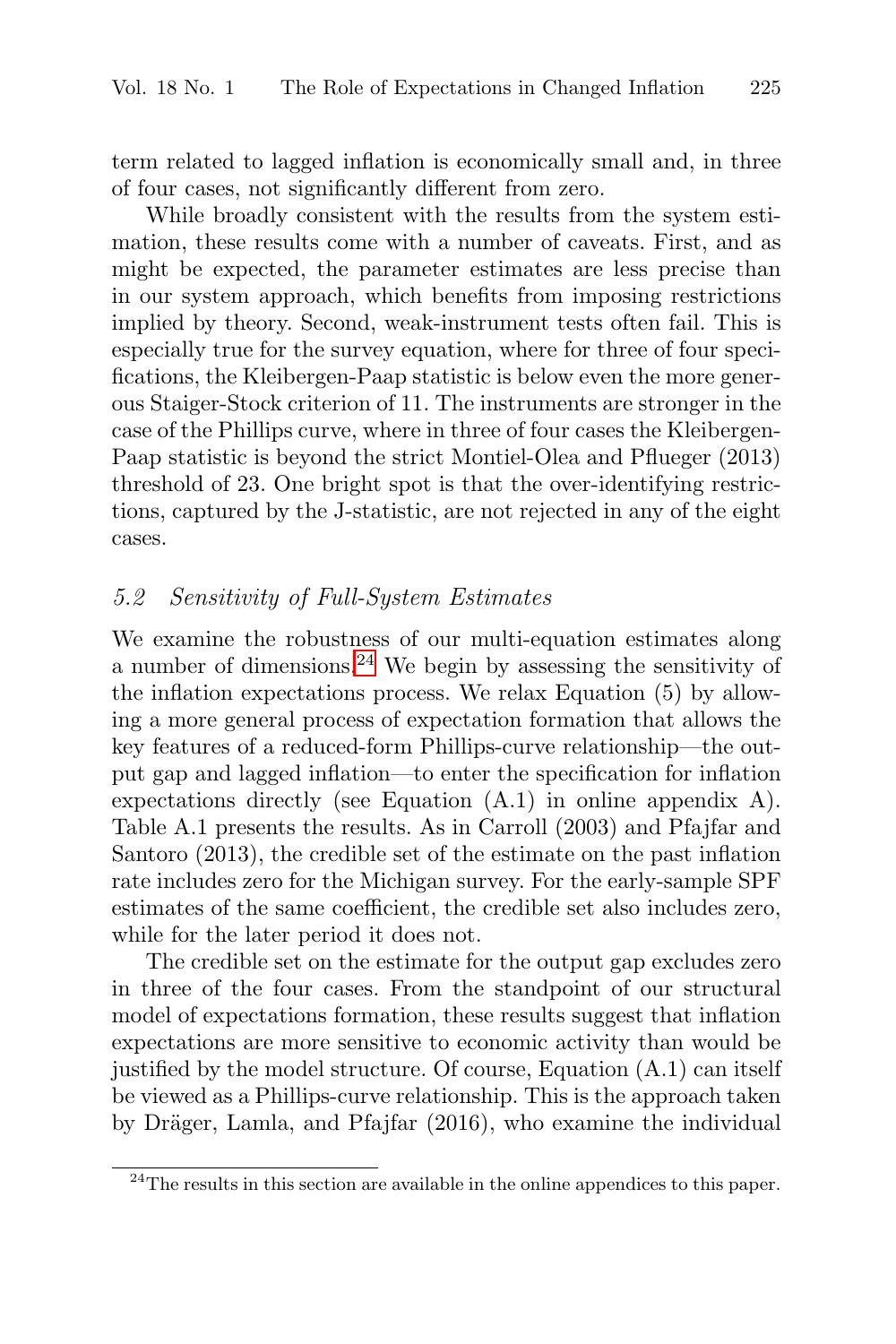responses underlying the surveys and find that only about a third of participants in the Michigan survey forecast unemployment and inflation consistent with the Phillips curve trade-off, while the share for the SPF is about one-half.<sup>25</sup>

For the SPF, the estimates of the key parameters of the Phillips curve,  $\gamma$  and  $\kappa$ , are similar to those in Table 1. For the Michigan survey, however, the estimate of  $\kappa$  is substantially smaller, and credible sets in both samples include zero. As we discuss in the online appendices, this may be because the output gap has a very strong direct effect on expectations in this model.

We also check whether oil-price shocks play an important role in forming inflation expectations. Coibion and Gorodnichenko (2015a), for example, show the importance of oil prices for formation of inflation expectations. We thus further augment Equation (A.1) by including oil-price shocks calculated as in Hamilton (1996). Our results indicate that oil-price shocks are insignificant in all regressions and do not directly influence the formation of inflation expectations in either of our samples. Results are presented in Table A.4.<sup>26</sup>

Third, we check the robustness of our estimates with respect to the measure of inflation expectations. In Table A.2, we present the results for the Livingston survey and the SPF forecast of the GDP price deflator. Results are discussed in detail in the online appendices. In general, they confirm our baseline results.<sup>27</sup>

In our fourth exercise, we take the position that three of the measures of expectations of consumer prices—from the SPF, the Livingston survey, and the Michigan survey—are noisy indicators of the same underlying process. Thus, we assume that the same "true"

<sup>25</sup>Similarly, Carvalho and Nechio (2014) find that only some households—in particular, those with at least a college degree—have interest rate expectations that are broadly consistent with the Taylor rule.<br><sup>26</sup>Our results differ from those of Coibion and Gorodnichenko (2015a), who

find an important role of oil prices in determining inflation expectations. Our approach differs from theirs in a number of dimensions, most notably that we focus on oil-price shocks and on core CPI rather than oil prices directly and headline CPI.  $27$ We also check the robustness of our results for the Michigan survey by consid-

ering only forecasts of those who have a college degree or high-income households. Binder (2015) points out that forecasts of these individuals are actually closer to the forecasts of firms. Results are presented in Table A.5 and are indeed very similar to our baseline results using the Michigan survey.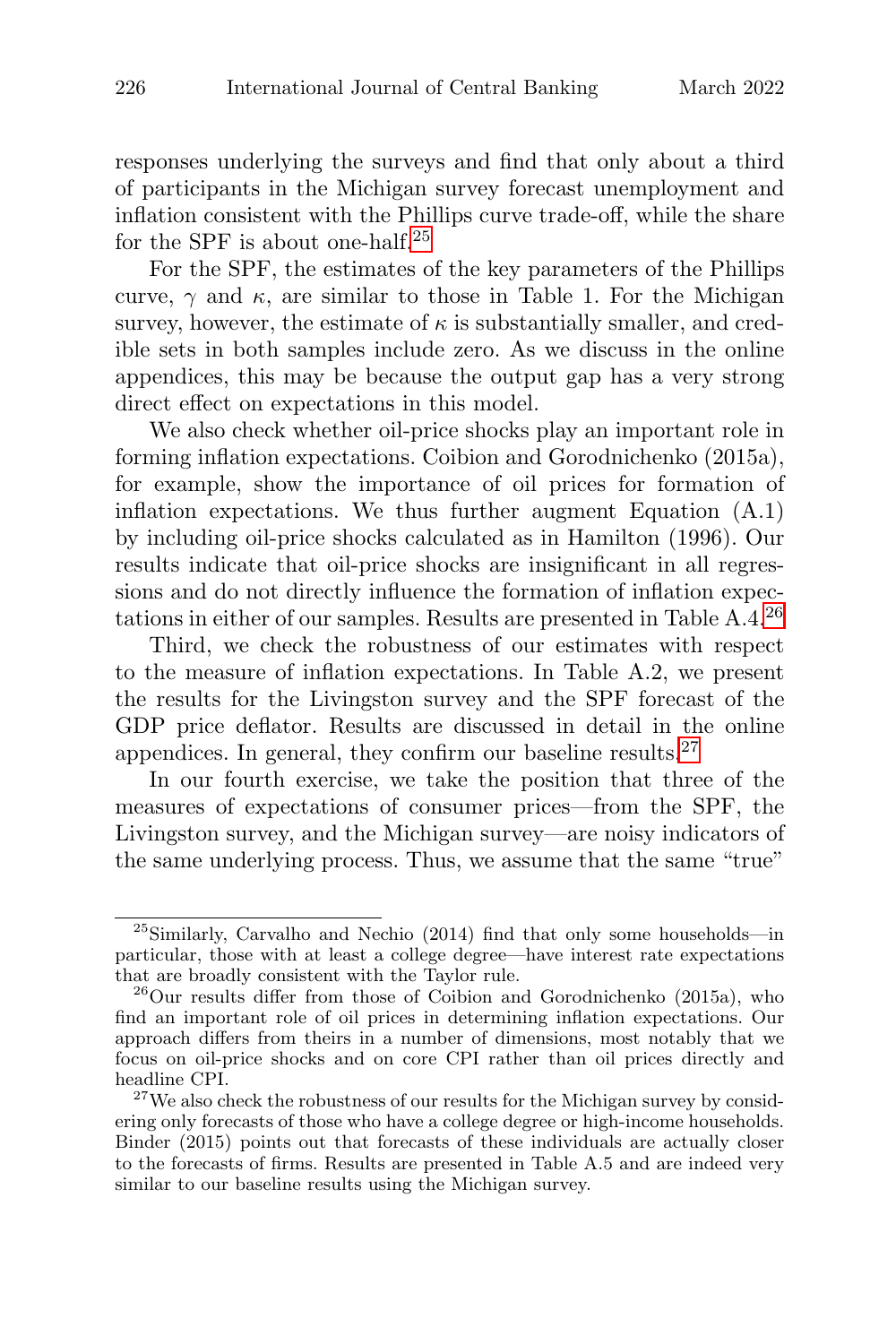measure of expectations is a common factor driving all three surveys. Table A.3 shows results for this joint estimation. The results are similar to those for the SPF shown in Table 1, with the point estimate of  $\kappa$  falling substantially and  $\mu$  rising across sample periods.

Fifth, we consider a more general process for the output gap. Specifically, to Equation (9), we add additional two lags of inflation and the output gap to check whether the process for output gap would importantly alter our results. As shown in Table A.6, the main results are virtually identical. The additional lags are sometimes important for the early sample, while for the latter sample they are always close to zero.

Sixth, we replace the CBO output gap in Equation (9) with the CBO short-run unemployment rate gap.<sup>28</sup> Results in Table A.7 again suggest that our results are unaffected by this change and the estimates of the slope of the Phillips curve are similar to the one that we would get if we were to multiply the estimates in Table 1 with an Okun's law coefficient of –0.5.

Seventh, we check the robustness of our estimates in the baseline Table 1 by allowing for various shocks in our system estimation to be correlated. Table A.8 shows the results when we allow  $corr(\sigma_n, \sigma_{\epsilon})$  that is, the correlation between Phillips-curve shocks and the output disturbances—to be nonzero. The estimates suggest that this correlation is small, with its credible set always including zero, and thus our main results are unchanged. In Table A.9, we additionally estimate  $corr(\sigma_{\nu}, \sigma_{\epsilon})$  (the correlation between the Phillips-curve shock and the shock to inflation expectations). For the Michigan survey, the results are again virtually unchanged, as this additional correlation is also small. In the early sample SPF  $corr(\sigma_{\eta}, \sigma_{\epsilon})$  is positive, while in the latter sample  $corr(\sigma_{\nu}, \sigma_{\epsilon})$  is negative. Nevertheless, the estimates of  $\mu$  and  $\kappa$  are similar to those in Table 1, although  $\lambda$  is lower in the late sample and  $\gamma$  is higher.

Eighth, we study sensitivity with respect to the detrending procedure, estimating the model without detrending. Estimates are available in Table A.10. Results are again very similar to the baseline results in Table 1.

<sup>&</sup>lt;sup>28</sup>The CBO differentiates between long-run and short-run natural rate of unemployment, while the latter is designed to be used for forecasting inflation.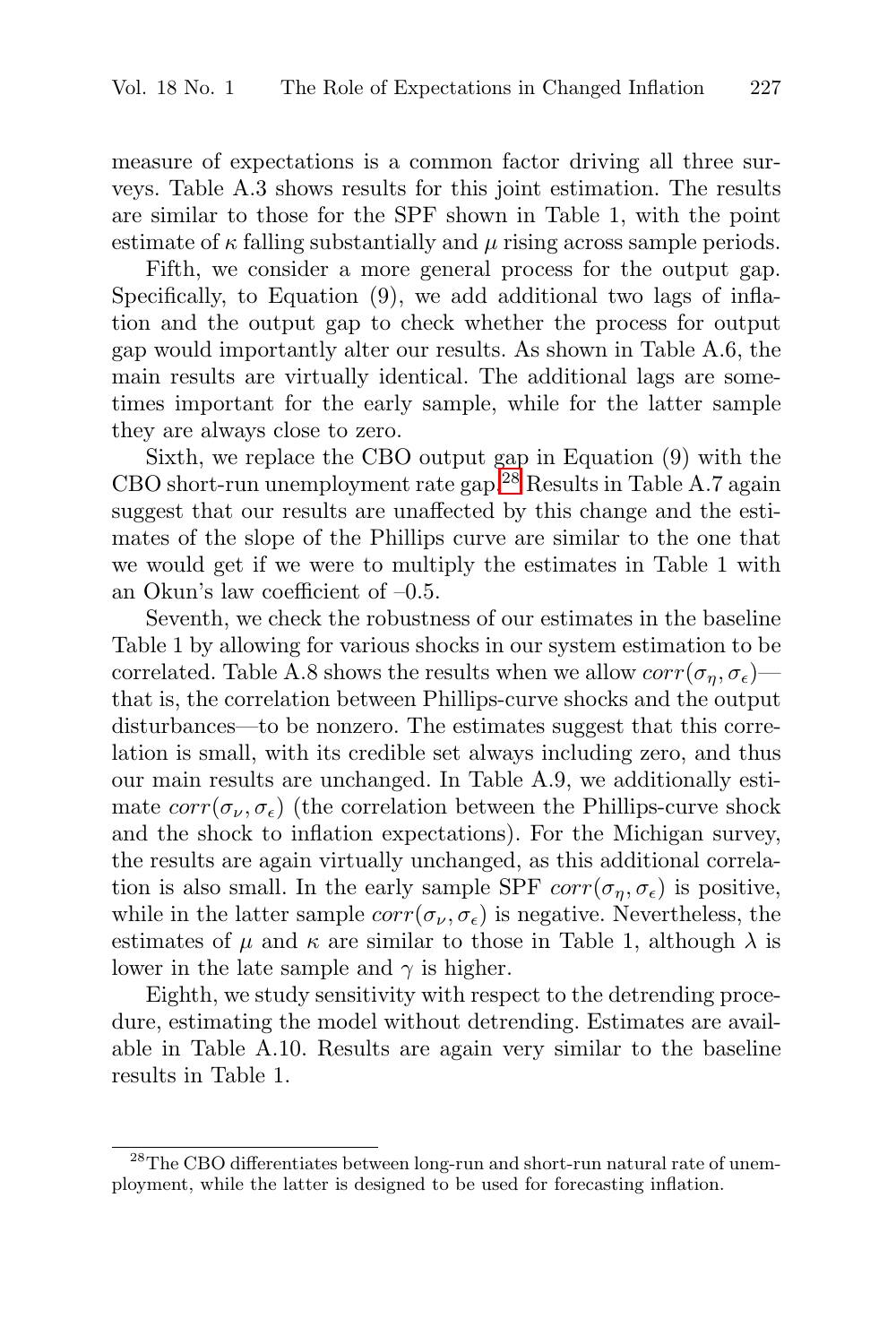Ninth, we check the robustness of our results to a different definition of the break between the early and late sample. The choice of a break in 1997 is in line with one of the two breaks considered in Ball and Mazumder (2019). Dräger and Lamla (2018) and Eusepi et al. (2019) also show that after 1996 inflation expectations became more anchored. Alternatively, the literature that studies breaks in inflation process suggest that there may be a break somewhere between 1991 and 1993 (see, for example, Cecchetti and Debelle 2006). Thus, as a robustness test, we impose a break in the middle of 1992. Results are presented in Table A.11 and are very similar to those for our baseline subsamples.

In the last robustness check, we study the sensitivity of our latesample SPF CPI results to a measure of one-year-ahead inflation expectations (ATSIX) derived from SPF CPI forecasts and Blue Chip forecasts that was proposed by Aruoba (2020) and is updated by the Federal Reserve Bank of Philadelphia. This measure has the advantage that it allows for a computation of inflation expectation at time t for forecast between t and  $t + 4^{29}$  The results using the ATSIX measure are reported in Table A.12, where for a comparison we reproduce our results from column 6 of Table 1. The results are very similar to the baseline.

#### **6. Structural Interpretation**

## 6.1 Implications for Inflation Dynamics

In this section, we use impulse responses to evaluate our two hypotheses and to explore the ability of changes in expectations formation to account for these changes in inflation dynamics.

Figure 1 shows the effects of a one-standard-deviation shock to the output gap equation in different variants of the model that uses the Michigan survey as its measure of inflation expectations. The solid blue line shows the results from the estimates in column 3 of Table 1, which used data from the 1978–96 period data.<sup>30</sup> In

 $29$ Strictly speaking, due to timing of the SPF, the inflation forecast that we use in our baseline analysis is at time  $t-0.5$  for forecast between t and  $t+4$ , which means that the information set in this forecast is less consistent with the model compared to the ATSIX one-year-ahead inflation expectations.<br><sup>30</sup>For figures in color, see the online version of the paper at http://www.ijcb.org.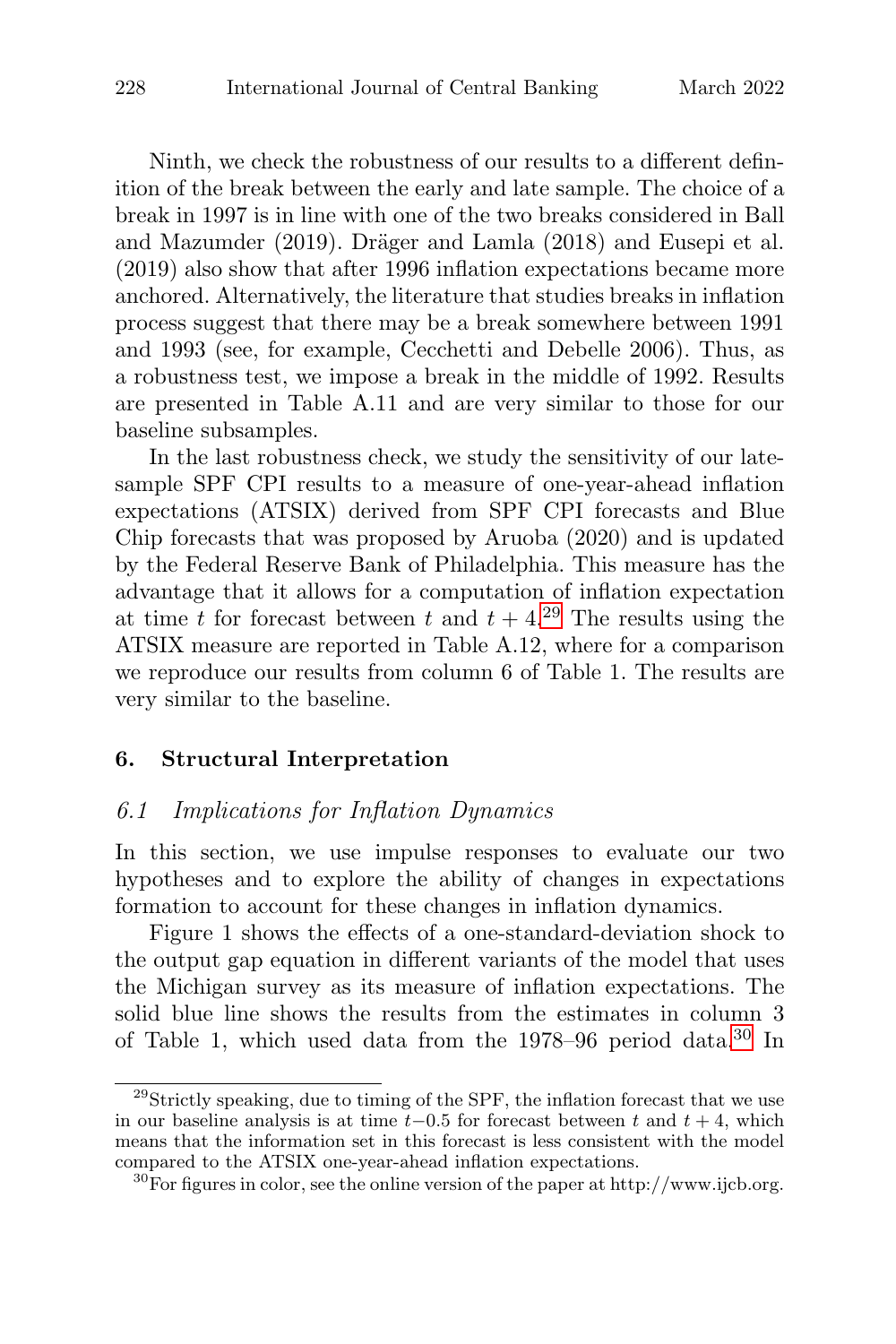## **Figure 1. Impulse Response Function of Inflation to an Aggregate Demand Shock in the Structural Model**



**Note:** Solid blue line presents results from model in column 3, Table 1, using the 1978–96 period and the Michigan survey. Red dashed line presents results that substitute the inflation and inflation expectations results from column 4 of Table 1, using the 1997–2015 period and the Michigan survey. In the green dot-dashed line, only the inflation expectations equation estimates from column 4 are used. See text for further details.

the dashed red line, the estimates for the equations for inflation and inflation expectations use the results from column 4 of Table 1, which are based on the 1997–2015 sample. To isolate the effects of the change in inflation dynamics, the dashed red version uses the same output gap equation as in the solid blue simulation. Consistent with the notion that aggregate demand shocks have a smaller impact on inflation than in the past, the effects of the aggregate demand shock are much larger in the earlier sample; for example, the peak effect is more than three times greater and the average effect over the first 12 quarters is similarly greater.

To isolate the contribution of the change in inflation dynamics, the dot-dashed green line shows a simulation that uses the estimated expectations-formation equation from the latter period along with the inflation equation from the early period. According to this simulation, the change in the inflation expectations process explains about 75 percent of the reduced effect of the aggregate demand shock on inflation over the first 12 quarters. Shifts in the structural Phillips-curve parameters,  $\kappa$  and  $\gamma$ , account for the rest.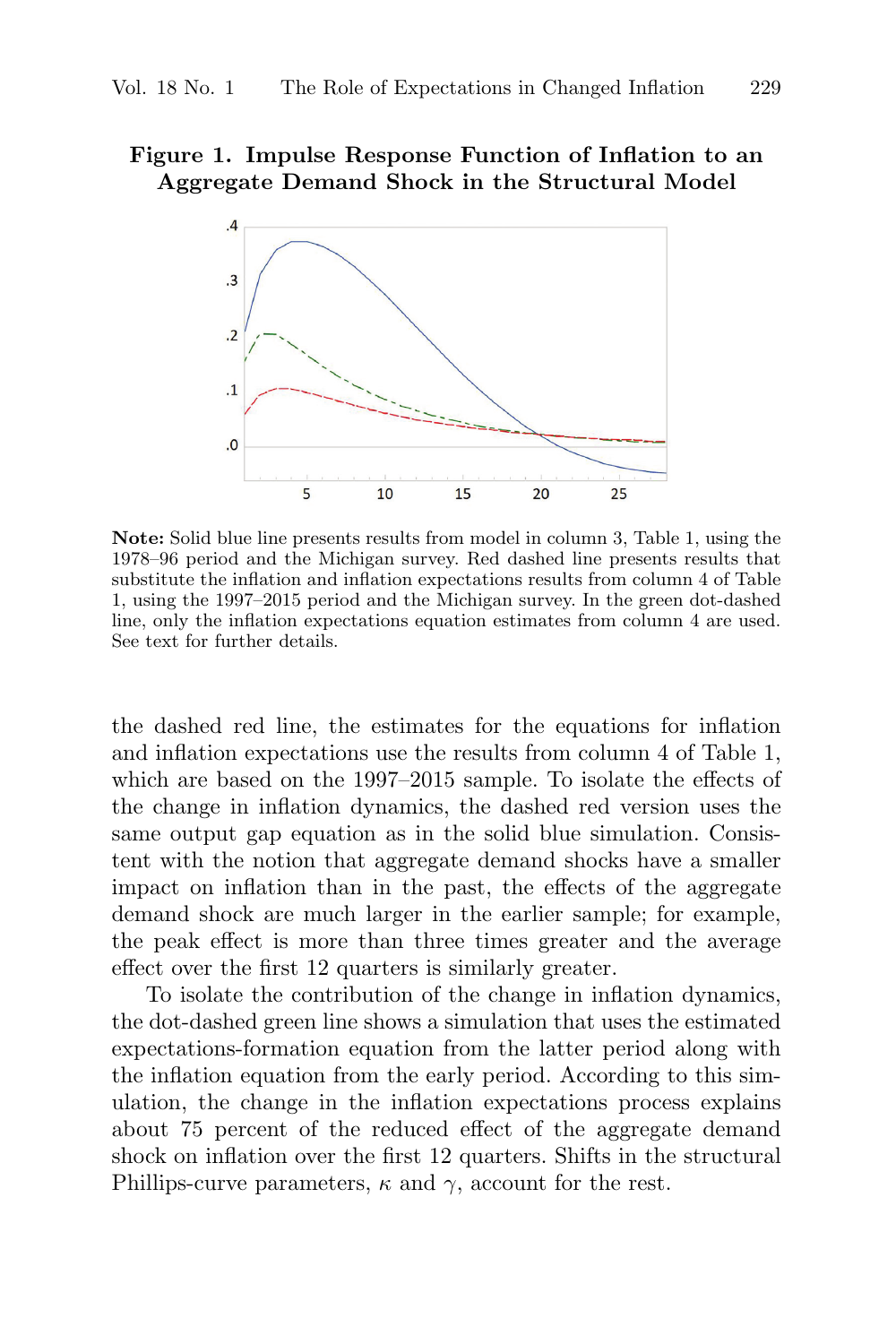# 6.2 Micro Evidence on the Frequency of Price Change

As mentioned in the introduction, Nakamura et al. (2018) find that prices changed more often in the United States in the high-inflation period of the late 1970s and early 1980s than in the subsequent period. In this section, we assess the potential implications of such a reduction in the frequency of price change for estimates of the slope of the Phillips curve.

As discussed in, for example, Woodford (2003), the slope of the Phillips curve in the New Keynesian model can be thought of as composed of two components, one related to the frequency of price change  $(\alpha)$  and the other to the sensitivity of marginal cost to the state of the economy  $(\zeta)$ :

$$
\kappa = \frac{(1 - \alpha)(1 - \beta \alpha)}{\alpha} \zeta,\tag{17}
$$

where, recalling Equation (11),  $\kappa$  is the slope of the New Keynesian Phillips curve:

$$
\Delta p_t = \beta E_t \Delta p_{t+1} + (1 - \beta)\bar{\pi} + \kappa y_t + \epsilon_t.
$$
 (18)

According to the Ball, Mankiw, and Romer (1988) hypothesis, we would expect the frequency of price change  $\alpha$  to be lower in recent years than in the high-inflation period, as there is less need to change prices in a low-inflation environment. This prediction lines up with the findings of Nakamura et al. (2018): They find that about 15 percent of prices changed each month in the 1978–81 period, compared with about 10 percent per month, on average, in the 1983–2014 period. Inserting these values into Equation (17) would imply that a reduction in the frequency of price change from 15 percent per month to 10 percent per month would lead to a reduction of about 50 percent in the Phillips-curve parameter  $\kappa$ , assuming other parameters are unchanged.

The 50 percent reduction in  $\kappa$  should probably be viewed as an upper bound for comparison with our estimates, however. Our empirical work compares the period 1978 to 1996 with 1997 to 2015. That suggests that our early sample mixes periods of relatively frequent and infrequent price changes. If we take an average of Nakamura et al. (2018)'s results over the 1978 to 1996 period,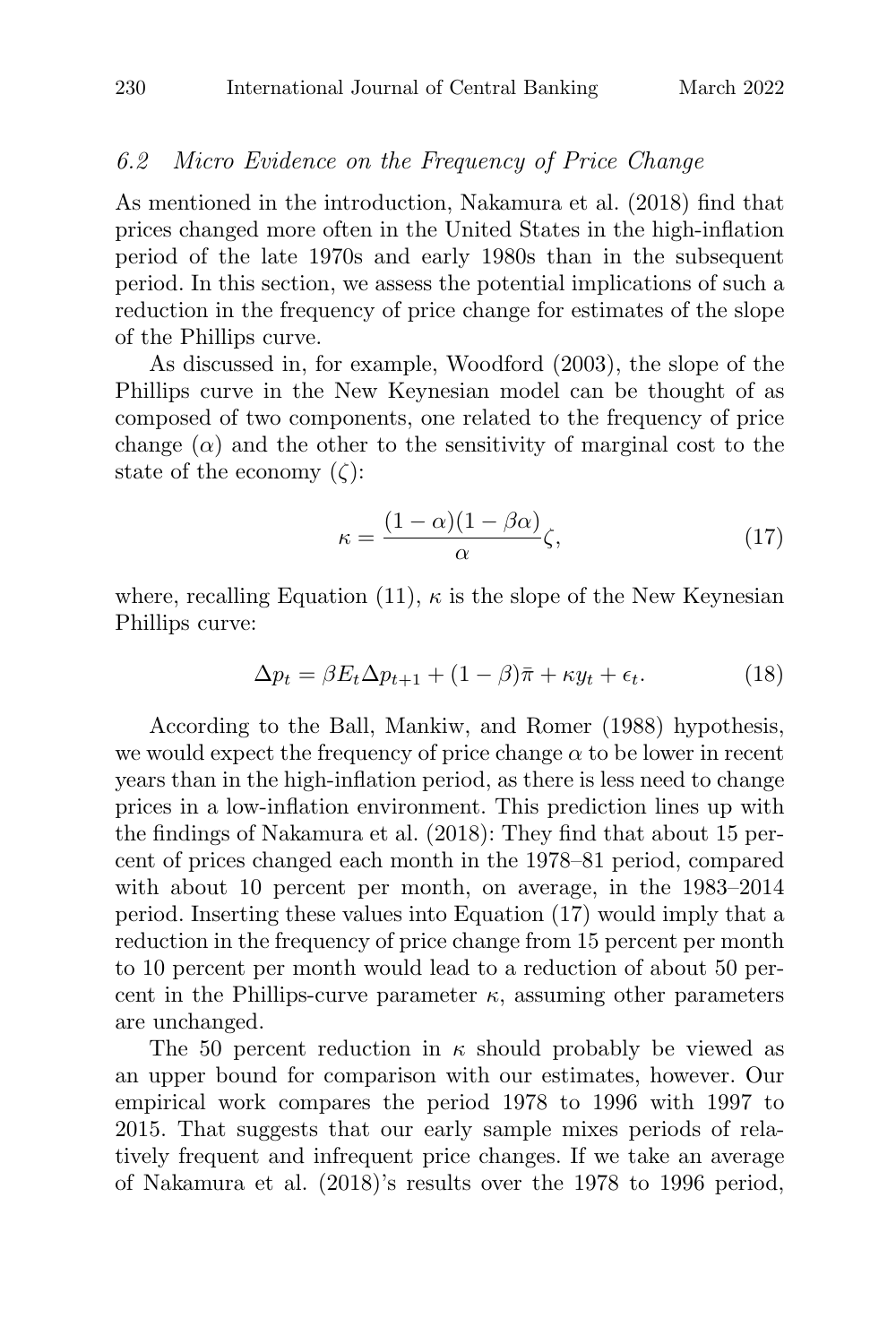that suggests that, on average, the frequency of price change was about 11 percent per month, which would imply a reduction in the slope of the Phillips curve of only about 15 percent when comparing our early and late samples.

In our estimation of the conventional hybrid New Keynesian Phillips curve in the first two columns of Table 1, the drop in the estimate of  $\kappa$  was considerably larger than the 15–50 percent range suggested by the results of Nakamura et al. (2018). Thus, it appears that while the microeconomic evidence on the frequency of price change suggest some reduction in the Phillips-curve slope, it cannot fully account for the reduction in  $\kappa$  under the assumption of modelconsistent expectations. By contrast, the drop in  $\kappa$  when we assume that expectations are well captured by the Michigan survey, as in columns 3 and 4 of Table 1, is just below 50 percent, within the range predicted by Nakamura et al. (2018).

## **7. Policy Implications**

We begin by pointing out some key policy implications of a flatter Phillips curve regardless of its source and then focus on implications that are unique to reduced attentiveness. A first observation concerns economic performance at the effective lower bound on nominal interest rates (ELB). Because of the ELB, central banks are limited in their ability to reduce interest rates during an economic downturn. As Kiley and Roberts (2017), among others, have noted, the ELB can cause a significant deterioration in economic performance, and is a greater concern in the low-interest-rate environment that has prevailed in recent decades. However, when the Phillips curve is flatter, the adverse effects of the ELB are reduced. That's because inflation will fall by less in an economic downturn, and if nominal interest rates are bounded by the ELB, a smaller drop in inflation will mean that real interest rates will be lower than otherwise, providing greater support to economic activity. So, in a low-interest-rate environment, a reduced sensitivity of inflation can be a blessing.

Another important implication of a flatter Phillips curve concerns the effects of forward guidance about interest rates. As Carlstrom, Fuerst, and Paustian (2015), among others, have emphasized, aggressive forms of forward guidance, in which the central bank promises to cut interest rates in the far-distant future, can have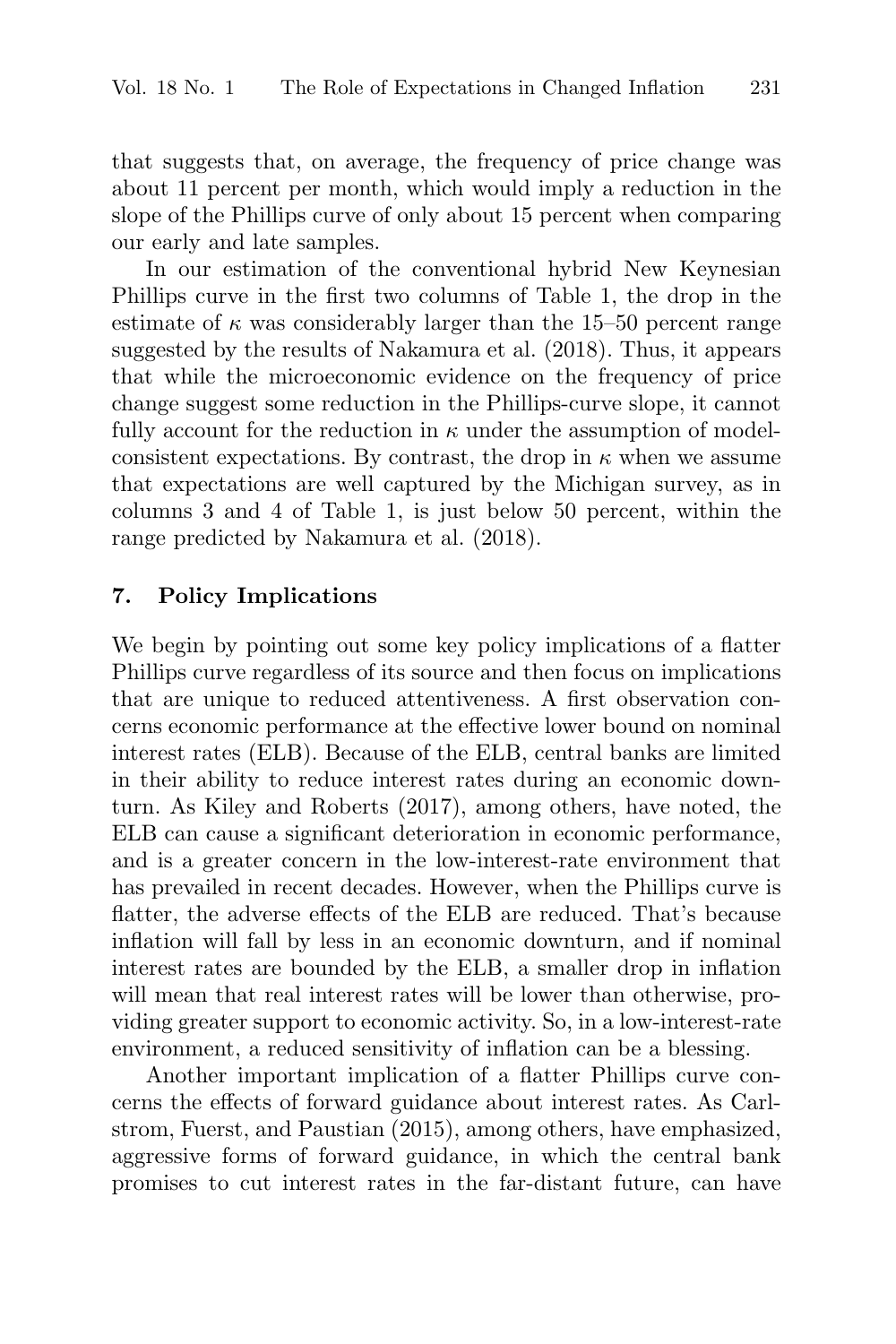perverse effects in standard New Keynesian models; these counterintuitive implications have been called the "forward-guidance puzzle." Other things equal, a flatter Phillips curve will tend to make the forward-guidance puzzle less severe because the puzzling implications of forward guidance turn crucially on the reaction of inflation.

Carlstrom, Fuerst, and Paustian (2015) have noted that in models that weaken the assumption of strictly model-consistent expectations, the forward-guidance puzzle is less problematic. They cite in particular the sticky information model of Mankiw and Reis (2002), which they show attenuates considerably the more puzzling aspects of forward guidance. Our empirical work finds strong support for alternatives to the standard MCE model, for all measures of expectations and in all periods. Our alternative is similar in many respects to the sticky information model of Mankiw and Reis (2002) that Carlstrom, Fuerst, and Paustian (2015) consider; in earlier work, Chung, Herbst, and Kiley (2015) had also found that alternatives to MCE—in this case, the Mankiw-Reis model that Carlstrom, Fuerst, and Paustian (2015) consider—also outperformed MCE empirically. Thus, the most extreme forms of the puzzle are unlikely to be features of real-world economies. In the limit, if expectations formation is as inattentive as our estimates with the Michigan survey in our post-1996 sample suggest, the forward-guidance puzzle does not arise at all.<sup>31</sup>

## **8. Conclusion**

We examine the role that changes in the attentiveness of households and professional forecasters may have played in the reduction in the sensitivity of inflation to aggregate demand in the past couple of decades. Our most dramatic results are from the Michigan survey of households, where it appears that households now pay very little attention to macroeconomic conditions in setting their inflation expectations. In contrast, there is little evidence of a reduction in attentiveness among the respondents to the Survey of Professional Forecasters. It is perhaps not surprising that professional forecasters

 $31$ Relatedly, Beqiraj, Bartolomeo, and Pietro (2019) show that when inflation expectations are formed adaptively, the forward-guidance puzzle does not arise.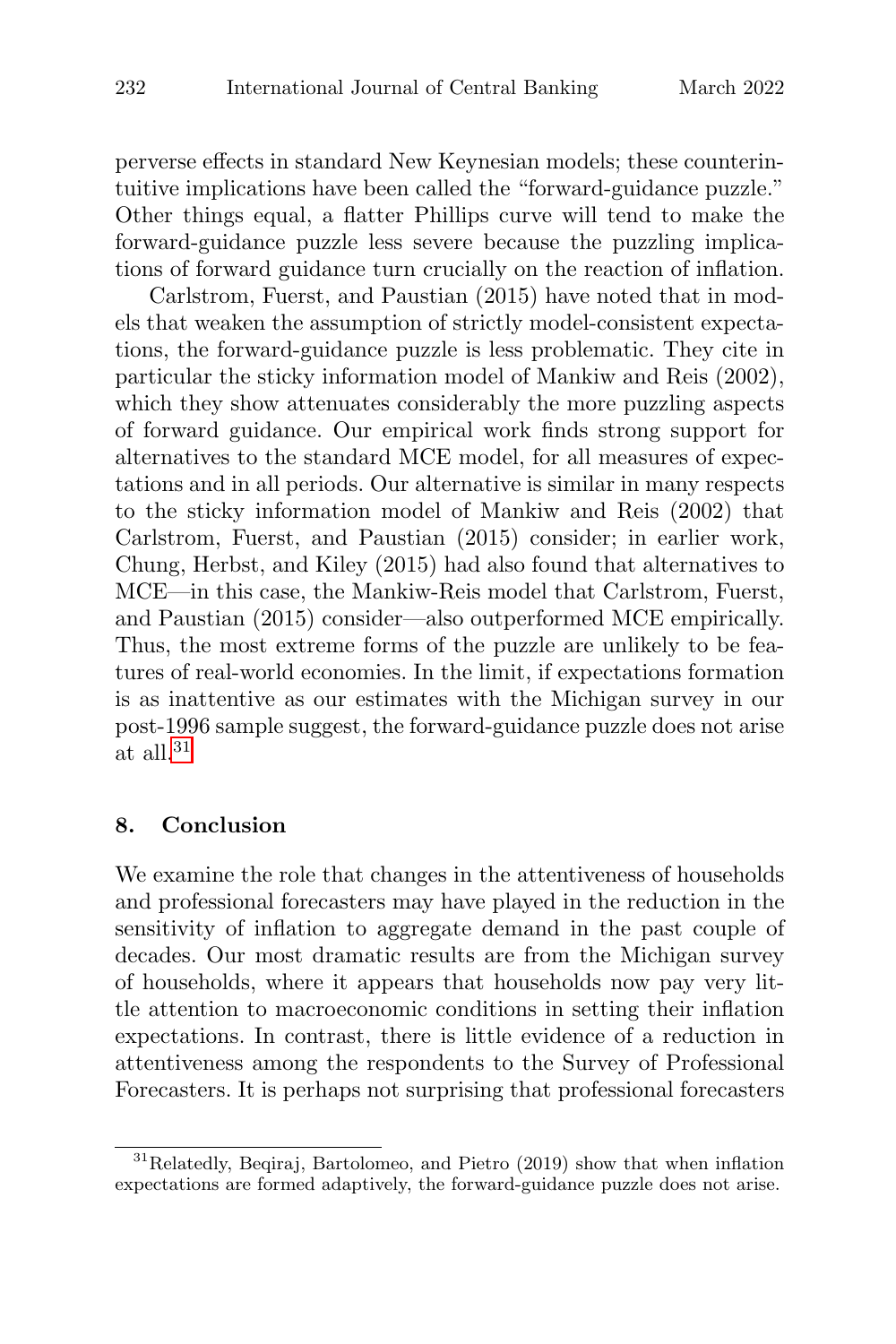would continue to stay appropriately attuned to economic conditions in their forecasts; after all, that is their bread and butter. But as argued by Coibion and Gorodnichenko (2015b), it is plausible that the expectations of the firms that actually set prices are closer to those of households than of professional forecasters. Simulation results suggest that the reduced attentiveness in our Michigan survey results can account for the bulk of the decline in the overall sensitivity of inflation to aggregate demand shocks in the past couple of decades—around three-fourths. The remaining shift—which is ascribed in the New Keynesian model to a reduction in the frequency of price change—is in the range predicted by the microeconomic evidence on shifts in the frequency of price adjustment documented by Nakamura et al. (2018).

It may be that the reduction in the frequency of price change and the reduction of attention paid by price setters are not entirely distinct phenomena. The Volcker disinflation set off a number of important changes in U.S. monetary policy. First and foremost, average inflation has been lower. Ball, Mankiw, and Romer (1988) predicted that lower inflation would lead to a step-down in the frequency of price setting, and the results of Nakamura et al. (2018) confirm that such a change may have occurred. In addition, low inflation has historically tended to be more stable. In the U.S. case, one reason may have been that after the Volcker disinflation, monetary policy became more focused on inflation control; see, for example, Clarida, Galí, and Gertler (2000). The greater stability of inflation may have led firms and households to dedicate less bandwidth to monitoring inflation, as predicted by Greenspan. In addition, greater inflation control may have contributed to a reduction in sunspot-type fluctuations, as discussed by Lubik and Schorfheide (2004).

### **References**

- Adam, K., and Padula, M. 2011. "Inflation Dynamics and Subjective Expectations in the United States." Economic Inquiry 49  $(1): 13-25.$
- Andrews, I., J. Stock, and L. Sun. 2019. "Weak Instruments in Instrumental Variables Regression: Theory and Practice." Annual Review of Economics 11: 727–53.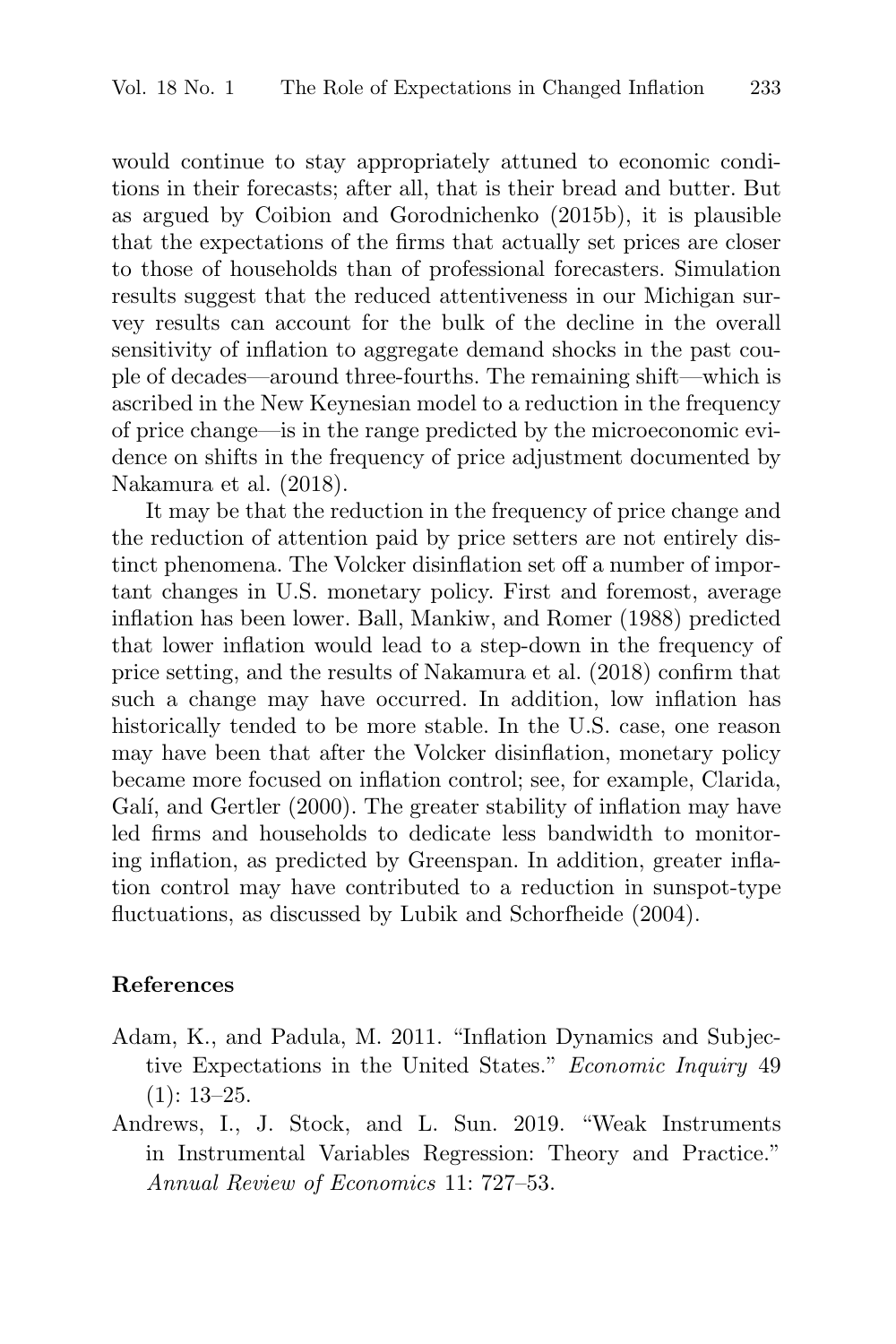- Aoki, K. 2001. "Optimal Monetary Policy Responses to Relative-Price Changes." Journal of Monetary Economics 48 (1): 55–80.
- Aruoba, S. B. 2020. "Term Structures of Inflation Expectations and Real Interest Rates." Journal of Business and Economic Statistics 38 (3): 542–53.
- Atkeson, A., and L. E. Ohanian. 2001. "Are Phillips Curves Useful for Forecasting Inflation?" Quarterly Review (Federal Reserve Bank of Minneapolis) (Winter): 2–11.
- Ball, L., N. G. Mankiw, and D. Romer. 1988. "The New Keynesian Economics and the Output-Inflation Trade-off." Brookings Papers on Economic Activity 19 (1): 1–82.
- Ball, L., and S. Mazumder. 2011. "Inflation Dynamics and the Great Recession." Brookings Papers on Economic Activity 42 (1) (Spring): 337–405.
- ———. 2019. "A Phillips Curve with Anchored Expectations and Short-Term Unemployment." Journal of Money, Credit and Banking 51 (1): 111–37.
- Beqiraj, E., G. D. Bartolomeo, and M. D. Pietro. 2019. "Beliefs Formation and the Puzzle of Forward Guidance Power." Journal of Macroeconomics 60 (June): 20–32.
- Bils, M., and P. Klenow. 2004. "Some Evidence on the Importance of Sticky Prices." Journal of Political Economy 112 (5): 947–85.
- Binder, C. C. 2015. "Whose Expectations Augment the Phillips Curve?" Economics Letters 136 (November): 35–38.
	- ———. 2017. "Measuring Uncertainty Based on Rounding: New Method and Application to Inflation Expectations." Journal of Monetary Economics 90 (October): 1–12.
- Blanchard, O. J. 2016. "The US Phillips Curve: Back to the 60s?" Policy Brief No. 16-1, Peterson Institute for International Economics.
- Calvo, G. 1983. "Staggered Prices in a Utility-Maximizing Framework." Journal of Monetary Economics 12 (3): 383–98.
- Carlstrom, C. T., T. S. Fuerst, and M. Paustian. 2015. "Inflation and Output in New Keynesian Models with a Transient Interest Rate Peg." Journal of Monetary Economics 76 (November): 230–43.
- Carroll, C. D. 2003. "Macroeconomic Expectations of Households and Professional Forecasters." Quarterly Journal of Economics 118 (1): 269–98.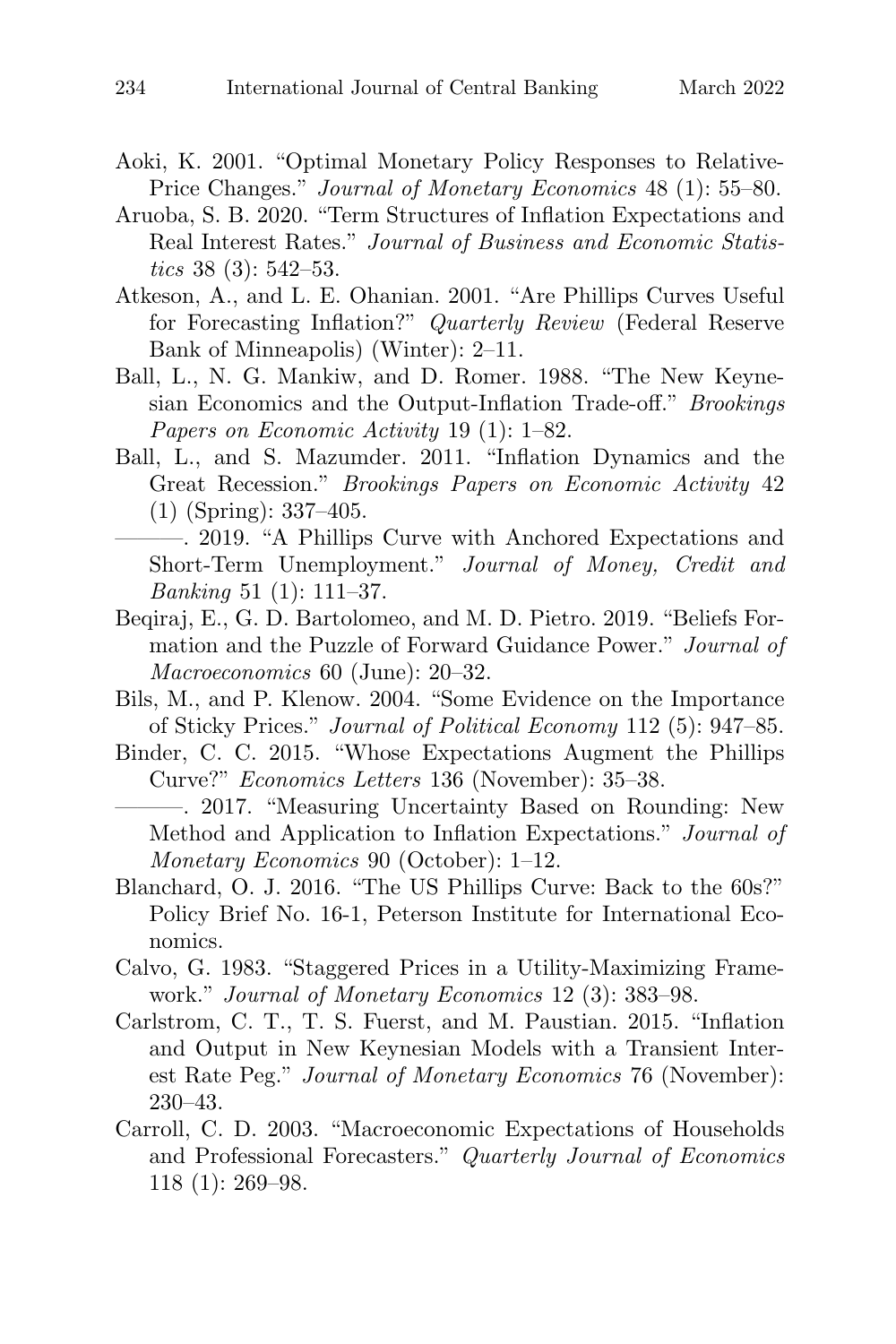- Carvalho, C., and F. Nechio. 2014. "Do People Understand Monetary Policy?" Journal of Monetary Economics 66 (September): 108–23.
- Cecchetti, S. G., and G. Debelle. 2006. "Has the Inflation Process Changed?" Economic Policy 21 (46): 311–52.
- Cecchetti, S. G., M. E. Feroli, P. Hooper, A. Kashyap, and K. L. Schoenholtz. 2017. "Deflating Inflation Expectations: The Implications of Inflation's Simple Dynamics." Working Paper, U.S. Monetary Policy Forum.
- Christelis, D., D. Georgarakos, T. Jappelli, and M. van Rooij. 2016. "Trust in the Central Bank and Inflation Expectations." DNB Working Paper No. 537, Netherlands Central Bank.
- Christiano, L., M. Eichenbaum, and C. L. Evans. 2005. "Nominal Rigidities and the Dynamic Effects of a Shock to Monetary Policy." Journal of Political Economy 113 (1): 1–45.
- Chung, H., E. Herbst, and M. T. Kiley. 2015. "Effective Monetary Policy Strategies in New Keynesian Models: A Reexamination." In NBER Macroeconomics Annual 2014, Vol. 29, ed. J. A. Parker and M. Woodford, 289–344 (chapter 5). Chicago: University of Chicago Press.
- Clarida, R., J. Galí, and M. Gertler. 2000. "Monetary Policy Rules and Macroeconomic Stability: Evidence and Some Theory." Quarterly Journal of Economics 115 (1): 147–80.
- Coibion, O., and Y. Gorodnichenko. 2015a. "Information Rigidity and the Expectations Formation Process: A Simple Framework and New Facts." American Economic Review 105 (8): 2644–78. ———. 2015b. "Is the Phillips Curve Alive and Well after All? Inflation Expectations and the Missing Disinflation." American Economic Journal: Macroeconomics 7 (1): 197–232.
- Coibion, O., Y. Gorodnichenko, and R. Kamdar. 2018. "The Formation of Expectations, Inflation, and the Phillips Curve." Journal of Economic Literature 56 (4): 1447–91.
- Coibion, O., Y. Gorodnichenko, S. Kumar, and M. Pedemonte. 2018. "Inflation Expectations as a Policy Tool?" NBER Working Paper No. 24788.
- Dräger, L., and M. J. Lamla. 2012. "Updating Inflation Expectations: Evidence from Micro-data." Economics Letters 117 (3): 807–10.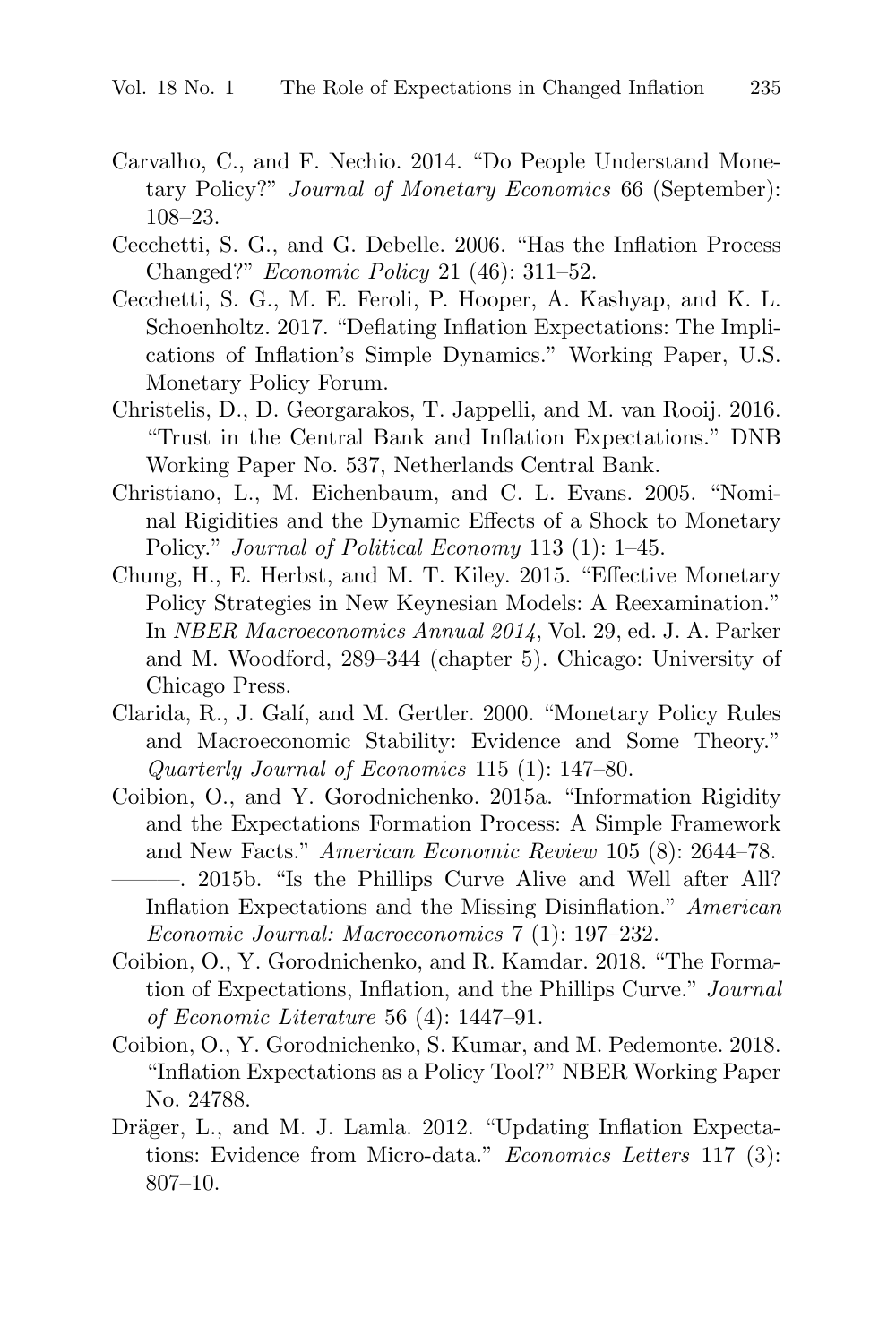———. 2018. "Is the Anchoring of Consumers' Inflation Expectations Shaped by Inflational Experience?" CESifo Working Paper No. 7042, CESifo Group Munich.

- Dräger, L., M. J. Lamla, and D. Pfajfar. 2016. "Are Survey Expectations Theory-Consistent? The Role of Central Bank Communication and News." European Economic Review 85 (June): 84–111.
- Erceg, C. J., and A. T. Levin. 2003. "Imperfect Credibility and Inflation Persistence." Journal of Monetary Economics 50 (4): 915–44.
- Eusepi, S., E. Moench, B. Preston, and C. Viana de Carvalho. 2019. "Anchored Inflation Expectations." CEPR Discussion Paper No. 13900.
- Fuhrer, J. 2017. "Expectations as a Source of Macroeconomic Persistence: Evidence from Survey Expectations in a Dynamic Macro Model." Journal of Monetary Economics 86 (April): 22–35.
- Gabaix, X. 2017. "A Behavioral New Keynesian Model." Discussion Paper, Harvard University.
- Gagnon, E. 2009. "Price Setting during Low and High Inflation: Evidence from Mexico." Quarterly Journal of Economics 124 (3): 1221–63.
- Galí, J., and M. Gertler. 1999. "Inflation Dynamics: A Structural Econometric Analysis." Journal of Monetary Economics 44 (2): 195–222.
- Greenspan, A. 2001. "Transparency in Monetary Policy." Speech, Federal Reserve Bank of St. Louis, Economic Policy Conference, St. Louis, Missouri, October 11.
- Hamilton, J. D. 1996. "This is What Happened to the Oil Price-Macroeconomy Relationship." Journal of Monetary Economics 38 (2): 215–20.
- Kiley, M. T., and J. M. Roberts. 2017. "Monetary Policy in a Low Interest Rate World." Brookings Papers on Economic Activity (Spring): 317–96.
- Lamla, M. J., D. Pfajfar, and L. Rendell. 2019. "Inflation and Deflationary Biases in Inflation Expectations." BIS Working Paper No. 789.
- Lubik, T. A., and F. Schorfheide. 2004. "Testing for Indeterminacy: An Application to U.S. Monetary Policy." American Economic Review 94 (1): 190–217.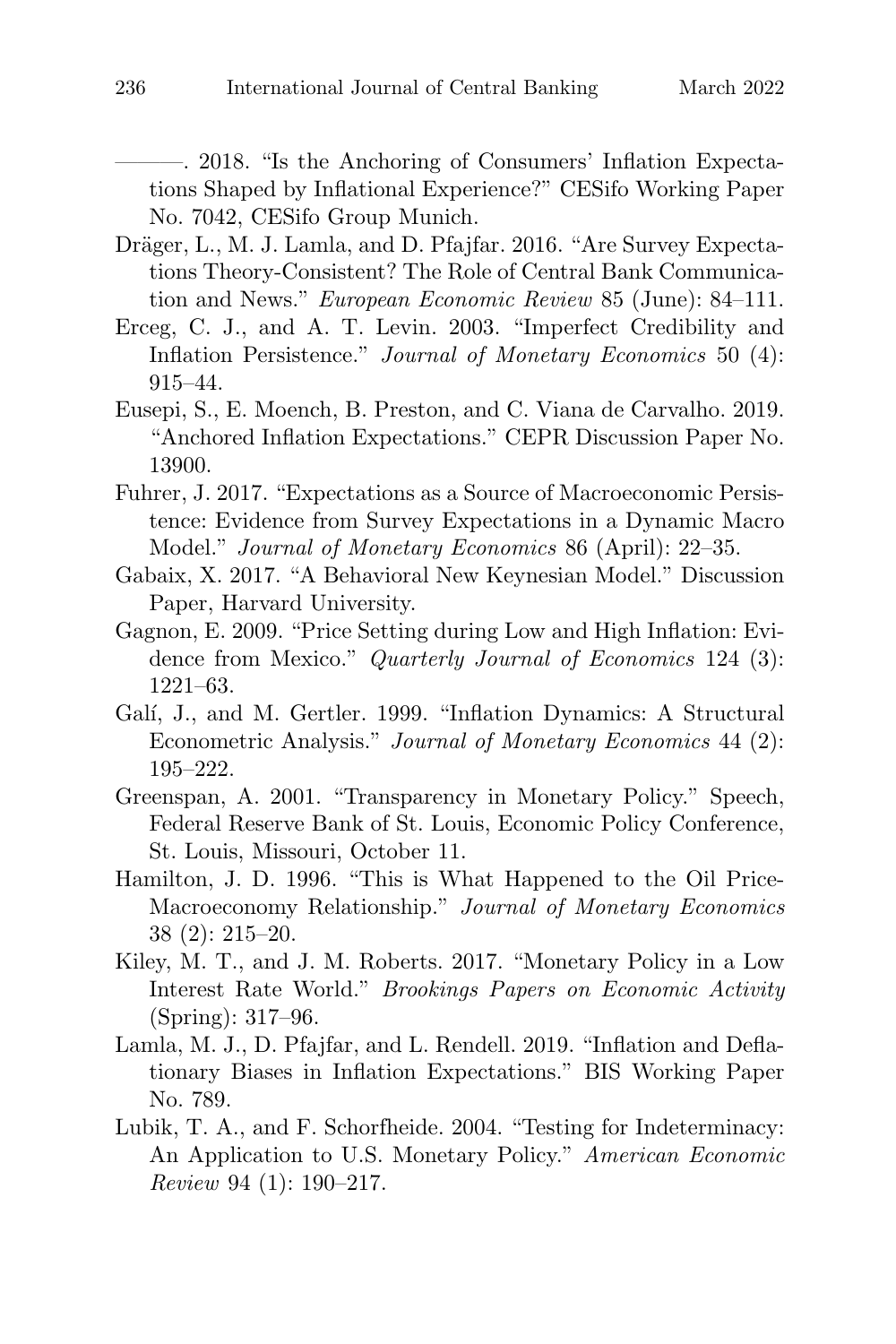- Mankiw, N. G., and R. Reis. 2002. "Sticky Information versus Sticky Prices: A Proposal to Replace the New Keynesian Phillips Curve." Quarterly Journal of Economics 117 (4): 1295–1328.
- Mavroeidis, S., M. Plagborg-Møller, and J. H. Stock. 2014. "Empirical Evidence on Inflation Expectations in the New Keynesian Phillips Curve." Journal of Economic Literature 52 (1): 124–88.
- McKay, A., E. Nakamura, and J. Steinsson. 2016. "The Power of Forward Guidance Revisited." American Economic Review 106 (10): 3133–58.
	- 2017. "The Discounted Euler Equation: A Note." Economica 84 (336): 820–31.
- Melosi, L. 2016. "Signaling Effects of Monetary Policy." Working Paper No. 2016-14, Federal Reserve Bank of Chicago.
- Mertens, E., and J. M. Nason. 2018. "Inflation and Professional Forecast Dynamics: An Evaluation of Stickiness, Persistence, and Volatility." Working Paper No. 713, Bank for International Settlements.
- Montiel-Olea, J. L., and C. Pflueger. 2013. "A Robust Test for Weak Instruments." Journal of Business and Economic Statistics 31 (3): 420–32.
- Nakamura, E., and J. Steinsson. 2008. "Five Facts about Prices: A Reevaluation of Menu Cost Models." Quarterly Journal of Economics 123 (4): 1415–64.
- Nakamura, E., J. Steinsson, P. Sun, and D. Villar. 2018. "The Elusive Costs of Inflation: Price Dispersion during the U.S. Great Inflation." Quarterly Journal of Economics 133 (4): 1833–1908.
- Pfajfar, D., and E. Santoro. 2013. "News on Inflation and the Epidemiology of Inflation Expectations." Journal of Money, Credit and Banking 45 (6): 1045–67.
- Pfajfar, D., and B. Zakelj. 2014. "Experimental Evidence on Inflation Expectation Formation." Journal of Economic Dynamics and Control 44 (July): 147–68.
- Roberts, J. M. 1997. "Is Inflation Sticky?" Journal of Monetary Economics 39 (2): 173–96.
	- ———. 2006. "Monetary Policy and Inflation Dynamics." International Journal of Central Banking 2 (3, September): 193–230.
- Roth, M. 2013. "Inflation Expectations and the Stability of the Phillips Curve Relationship." Working Paper, Goethe University Frankfurt.